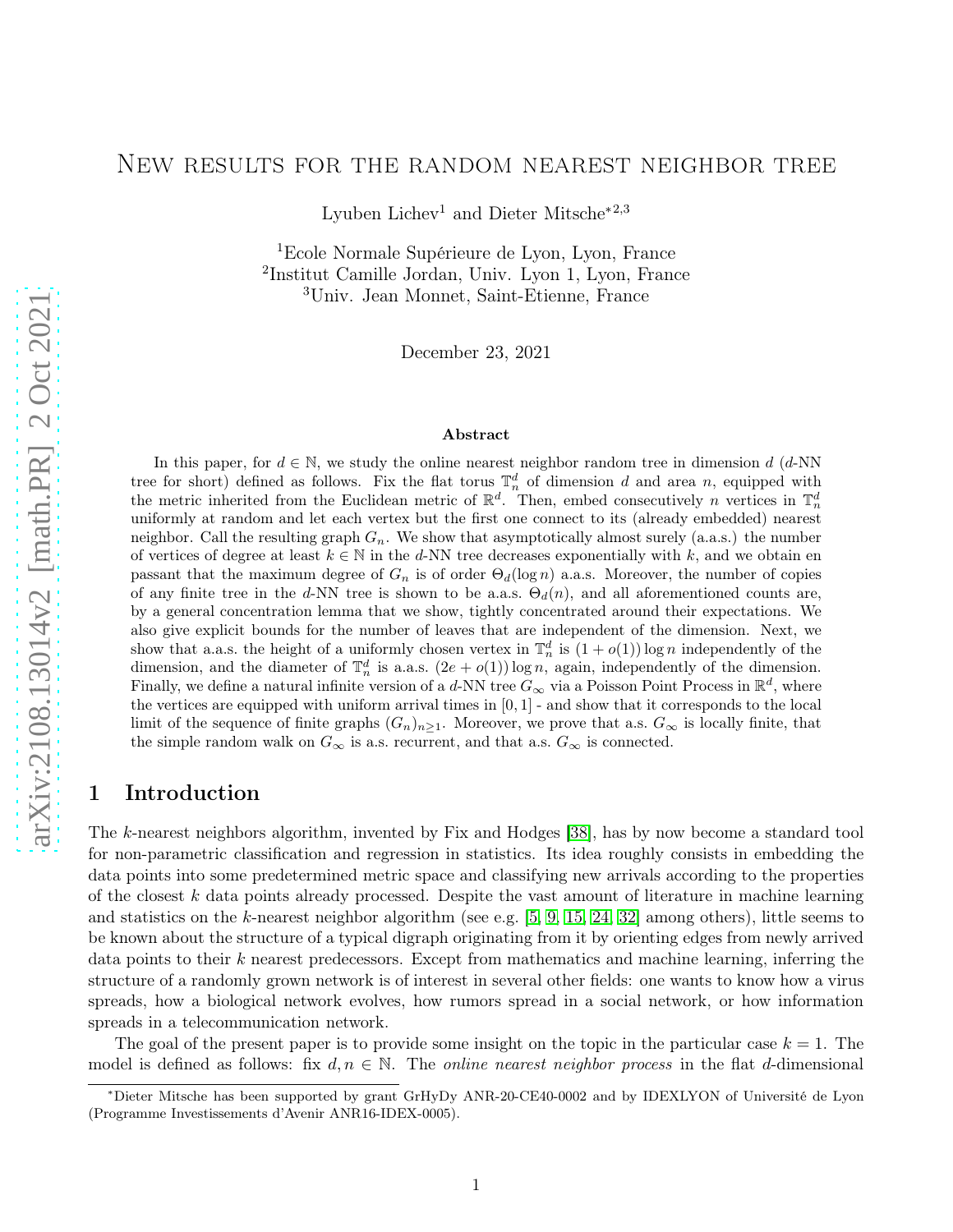torus  $\mathbb{T}_n^d$  with volume n, or the d-NN process for short, is defined as follows:<sup>[1](#page-1-0)</sup> starting from 0, at every integer time step  $i \in \{0, 1, \ldots, n-1\}$  embed a new vertex  $v_i$  in  $\mathbb{T}_n^d$  uniformly and independently from the positions of  $(v_k)_{k\in\{0,1,\ldots,i-1\}}$ . Then, if  $i>0$ , connect the vertex  $v_i$  by an edge to the closest vertex among  $(v_k)_{k\in\{0,1,\ldots,i-1\}}$  with respect to the torus distance, ties being broken arbitrarily (of course, ties do not happen a.s.). Clearly, before step  $i \in \{0, 1, \ldots, n-1\}$  the graph obtained by this process is a tree with i vertices, which we denote by  $G_i$ . Our main object of interest is the final tree  $G_n$ , to which we refer as the d-NN tree on n vertices. In the sequel, we also consider an infinite version of this model that will be introduced shortly.

### 1.1 Notation

We mostly rely on standard notations. For a graph G, we denote by  $V(G)$  its vertex set and by  $E(G)$  its edge set. We also denote by |G| the *order* of G (i.e. the size of  $V(G)$ ), by diam(G) the diameter of G, by  $\Delta(G)$  the maximum degree of G, and by  $L(G)$  the number of leaves of G (that is, the vertices of degree 1). Also, for  $t \in \mathbb{N}$  and a graph G, a t-neighbor of a vertex u in G is a vertex at graph distance t from u, and the t-neighborhood of u, denoted by  $N_G^t[u]$ , is the set of vertices at distance at most t from u in G. For a rooted tree T and a vertex v of T, denote by  $h(v, T)$  the distance from v to the root of T (usually in the literature this is called the depth of v in T, by abuse of notation we call this rather the height of v in T), and by  $h(T)$  the height of T, that is,  $h(T) = \max_{v \in V(T)} h(v, T)$ . Whenever we speak of an oriented edge in a rooted tree below, the orientation of the edge is always towards the root. The lowercase letters  $u, v, w$ , possibly with some upper and lower indices, are reserved for vertices, and  $e$  is reserved for edges. For a vertex  $v \in V(G_n)$ , we denote by  $p_v$  its position in  $\mathbb{T}_n^d$ .

The set of non-negative integers is denoted by  $\mathbb{N}_0$ , and moreover  $[n] = \{1, \ldots, n\}$  and  $[n]_0 = [n] \cup$  $\{0\}$ . We rely on standard asymptotic notations  $O(\cdot), \Theta(\cdot), \Omega(\cdot), o(\cdot), \omega(\cdot)$  together with  $f(n) \ll g(n)$  (or equivalently  $g(n) \gg f(n)$  when  $f(n) = o(g(n))$ . When the limit variable is different from n, this is indicated by lower indices like  $O_{\varepsilon}(f(\varepsilon))$  and  $\Omega_i(g(i))$ . We say that a sequence of events  $(E_n)_{n\geq 1}$  holds asymptotically almost surely (or a.a.s.), if  $\lim_{n\to\infty} \mathbb{P}(E_n) = 1$ . We also use the notation  $X \sim \mathcal{D}$ , to say that a random variable X is distributed according to distribution  $D$ . For any metric space E, an element  $x \in E$  and a real number  $r \geq 0$ , we denote by  $B_E(x,r)$  the closed ball with radius r and center x in E. If  $E = \mathbb{R}^d$  (equipped with the Euclidean distance), we write  $B_d$  instead of  $B_{\mathbb{R}^d}$  for short, and we denote  $B_d(1) = B_d(0, 1)$ . We remark that the notation diam( $\cdot$ ) is also used to denote the Euclidean diameter of convex bodies like balls and cubes.

#### 1.2 Two equivalent definitions of the Poisson  $d$ -NN model

The independence between the positions and the arrival times of the vertices of  $G_n$  is a crucial ingredient in our analysis. The next definition emphasizes the aforementioned decomposition into space-time components.

<span id="page-1-1"></span>**Definition 1.1** (Equivalent definition 1). Given n unlabeled vertices, assign labels to them via sampling a permutation of  $[n-1]_0$  uniformly at random. Then, embed these *n* vertices independently and uniformly in  $\mathbb{T}_n^d$ . Finally,  $G_n$  is formed by connecting by an edge every vertex with label  $i > 0$  to its closest neighbor with smaller label.

Although in the above definition the space-time decomposition was made explicit, the labels attributed to the vertices in the second stage are not independent. In a sense, the next reformulation corrects this inconvenience.

<span id="page-1-0"></span><sup>&</sup>lt;sup>1</sup>The choice of the torus as an ambient space might not be the most natural; however, it avoids the need for boundary considerations. Moreover, in most part this choice does not modify the results, and the main proof ideas can be applied as well but at the cost of an increased level of technicality.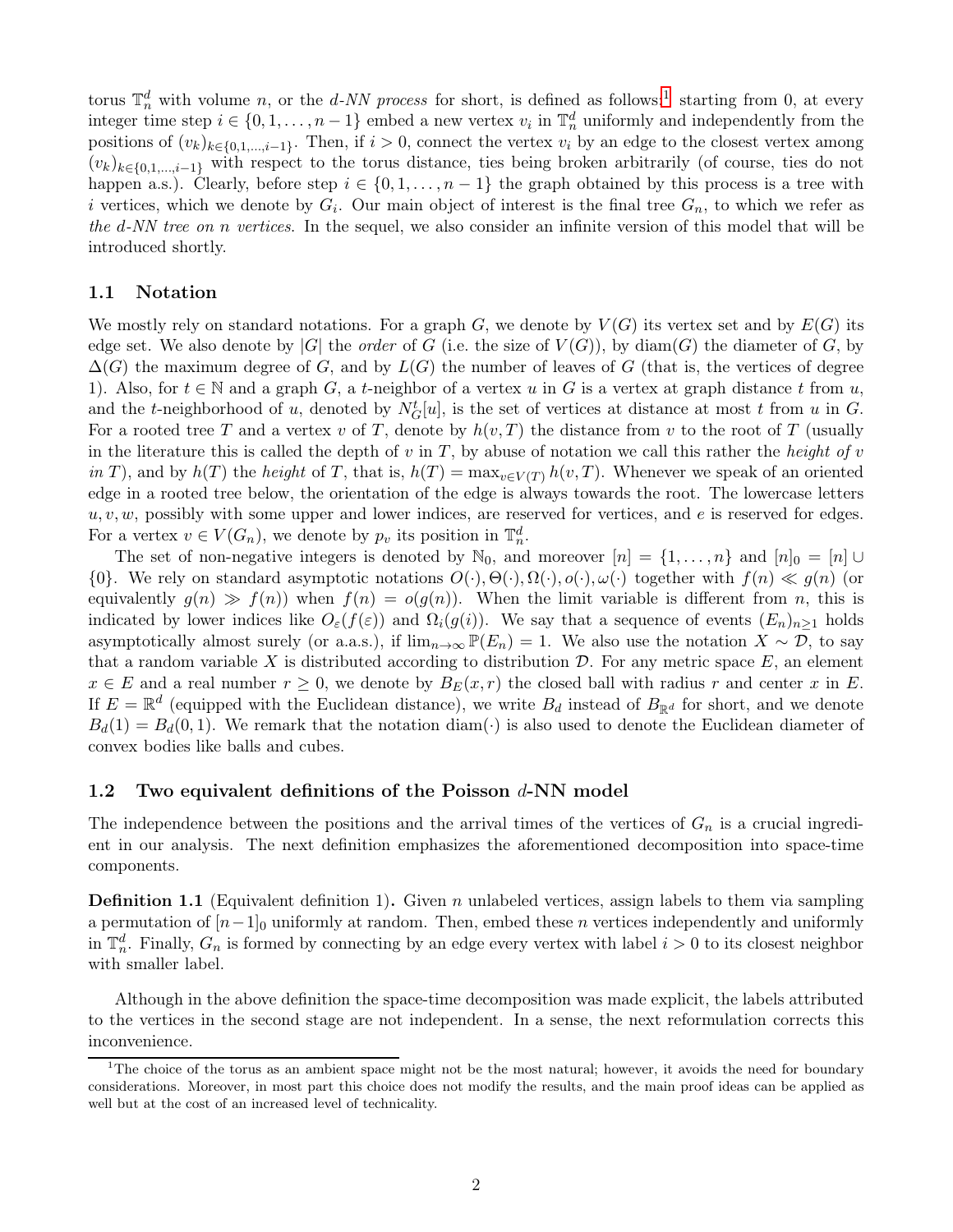<span id="page-2-2"></span>

Figure 1: The above nearest neighbor graph in R consists of two infinite paths. Above every vertex is denoted its arrival time, and below its position.

<span id="page-2-0"></span>**Definition 1.2** (Equivalent definition 2). Given n vertices  $\{v_0, \ldots, v_{n-1}\}$ , sample a family  $(X_i)_{i \in [n-1]_0}$  of i.i.d. Unif([0,1]) arrival times, and set  $i_0$  as the index of the smallest among  $(X_i)_{i\in[n-1]_0}$ . Then, embed  $\{v_0, \ldots, v_{n-1}\}\$  independently and uniformly in  $\mathbb{T}_n^d$ . Finally,  $G_n$  is formed by connecting by an edge each vertex  $\{v_i, i \in [n-1]_0 \setminus i_0\}$  to its closest neighbor among  $\{v_j : X_j < X_i\}$ .

Note that Definition [1.2](#page-2-0) may fail to produce a tree in case of ties, but we may ignore this minor technicality since it happens with probability 0. Below, we use the two equivalent definitions of the model interchangeably, depending on which one is more useful in the particular context.

A twin model of the d-NN tree is the Poisson d-NN tree  $G_{n,Po}$  formed by embedding  $N \sim Po(n)$ vertices independently and uniformly in  $\mathbb{T}_n^d$  (which defines a Poisson Point Process with intensity 1 on  $\mathbb{T}_n^d$ , or PPP(1) for short - we often use this abbreviation throughout the paper). Note that the Poisson variable N is assumed to be independent of all positions and arrival times. The main advantage of defining the set of vertex positions via a Poisson Point Process is motivated by the following two properties: first, the number of points that lie in any measurable set  $A \subseteq \mathbb{T}_n^d$  of Lebesgue measure a has a Poisson distribution with expectation a, and second, the number of points in disjoint subsets of  $\mathbb{T}_n^d$  are independently distributed. To avoid repetition, we (somehow abusively) refer to Definitions [1.1](#page-1-1) and [1.2](#page-2-0) when dealing with  $G_{n,P_o}$  as well.

Another nice feature of the Poisson model is that it may be extended to non-compact spaces via Definition [1.2.](#page-2-0) As above, we ignore possible ties (these happen with probability 0 also for infinite countable sets of vertices).

<span id="page-2-1"></span>**Definition 1.3** (The infinite Poisson d-NN random tree). Let  $V$  be a Poisson Point Process in  $\mathbb{R}^d$ . Sample a family  $(X_v)_{v\in\mathcal{V}}$  of i.i.d. Unif([0,1]) arrival times. Then,  $G_\infty$  is formed by connecting by an edge each vertex  $v \in V$  to its closest neighbor among  $\{u : X_u < X_v\}.$ 

A major difference with the finite graphs constructed above is that  $G_{\infty}$  is not deterministically a tree even if Definition [1.3](#page-2-1) avoids ties. An example of a disconnected nearest neighbor graph embedded in  $\mathbb{R} \subset \mathbb{R}^d$  is given by two sets of vertices on the real axis with positions  $(\sum_{i=1}^n i^{-1})_{n\geq 1} \cup (-\sum_{i=1}^n i^{-1})_{n\geq 1}$ and arrival times respectively  $2^{-2n+1}$  for the vertex in position  $\sum_{i=1}^{n} i^{-1}$  and  $2^{-2n}$  for the vertex in position  $-\sum_{i=1}^{n} i^{-1}$  (see Figure [1\)](#page-2-2). We will however show that  $G_{\infty}$  is connected a.s.

#### 1.3 Our results

In this section, we state our results. Unless mentioned otherwise,  $d$  is a constant independent of  $n$  and the constants in the results depend on d (we sometimes emphasize such dependence on asymptotic notation by writing  $O_d(n)$  or the like). We first state a general concentration result that will be applied to different graph parameters later on. Consider the set  $\mathcal{LT}_n^0$  of labeled trees on n vertices rooted at 0, and endow it with the metric  $(T_1, T_2) \mapsto |E(T_1)\Delta E(T_2)|$ , where  $\Delta$  is the symmetric difference operator. A function  $g: \mathcal{LT}_0 \to \mathbb{R}$  is L-Lipschitz for some  $L > 0$  (possibly depending on n) if for every pair  $T_1, T_2 \in \mathcal{LT}_n^0$  we have  $|g(T_1) - g(T_2)| \le L |E(T_1) \Delta E(T_2)|$ . For any L-Lipschitz function  $g: \mathcal{LT}_n^0 \to \mathbb{R}$  we then have the following concentration result around its mean  $\mathbb{E}g(G_n)$ .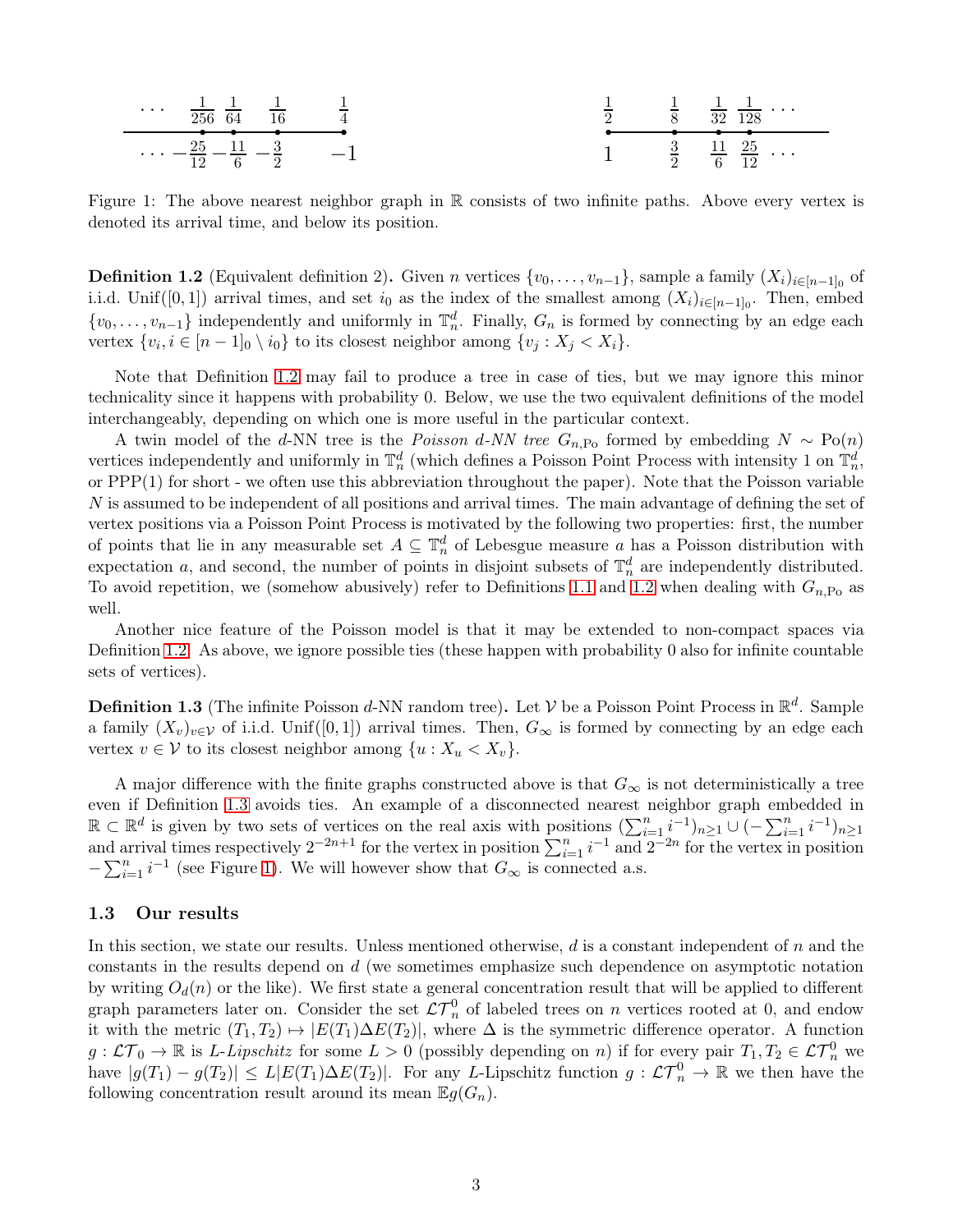<span id="page-3-0"></span>**Theorem 1.4.** Fix  $\alpha \geq 0$  and an L-Lipschitz function  $g: \mathcal{LT}_n^0 \to \mathbb{R}$  with  $g(\mathcal{LT}_n^0) \subseteq [0,n^{\alpha}]$ . Set  $\mu = \mathbb{E}g(G_n)$ . Then, there is a constant  $C_d > 0$  such that, for any  $\phi(n) \geq C_d \log n$  and  $t \geq 0$ ,

$$
\mathbb{P}[|g(G_n) - \mu| \ge t] \le 2 \exp\left(-\frac{t^2}{64nL^2\phi^2(n)}\right) + \exp(-(\phi(n)\log\phi(n))/10).
$$

Although it may seem a bit technical, we will see that Theorem [1.4](#page-3-0) has some rather concrete applications. For example, it is the main tool to show that, for any i that is "not too big", the number of vertices  $|V_{\geq i}|$  of degree at least i in  $G_n$  is tightly concentrated around its expected values. The same holds for the number of subtrees of  $G_n$ , isomorphic to a fixed tree T.

Apart from concentration, we also show that  $|V_{\geq i}|$  decreases exponentially with *i*.

<span id="page-3-1"></span>**Theorem 1.5.** There are constants  $C_1 = C_1(d) > 0, C_2 = C_2(d) > C_1$  and  $c = c(d) > 0$  such that a.a.s. for every  $i \leq c \log n$ ,  $n \exp(-C_2 i) \leq |V_{\geq i}| \leq n \exp(-C_1 i)$  and  $|V_{\geq i}| = (1 + o(1))\mathbb{E}|V_{\geq i}|$ .

Clearly Theorem [1.5](#page-3-1) provides a lower bound on the maximum degree of  $G_n$ . In fact, the order of this lower bound is the correct one, as the next theorem shows:

<span id="page-3-3"></span>**Theorem 1.6.**  $\Delta(G_n) = \Theta_d(\log n)$  with probability at least  $1 - n^{-\omega(1)}$ .

Denote the number of subtrees of  $G_n$ , isomorphic to a fixed tree T, by  $S_{n,T}$ . We show the following result:

<span id="page-3-4"></span>**Theorem 1.7.** Fix an unlabeled tree T. Then, a.a.s.  $S_{n,T} = (1+o(1))\mathbb{E}S_{n,T}$ . Moreover, there is a constant  $C = C(d,T) > 0$  such that

$$
\lim_{n \to +\infty} \frac{\mathbb{E}S_{n,T}}{n} = C.
$$

We have a more precise result for the number of leaves of  $G_n$  (that is, the number of degree 1 vertices): indeed, the following theorem shows that for these we can provide lower and upper bounds that are independent of the dimension:

<span id="page-3-2"></span>**Theorem 1.8.** A.a.s.  $((4e^4)^{-1} + o(1))n \le L(G_n) \le (1/2 + o(1))n$ .

We remark that we also get a precise expression for the leading term of the number of cherries (that is, subtrees isomorphic to a path on 3 vertices) in dimension 1.

Whereas all previous results (except for Theorem [1.8\)](#page-3-2) yield bounds depending on the dimension and simulations confirm that, indeed, the first order terms differ for each dimension (unfortunately we provide almost no rigorous results, see Subsection [5.3](#page-24-0) for more details), in the next theorem the leading terms are independent of the dimension. This result deals with the typical height of a vertex as well as the height and the diameter of  $G_n$ .

<span id="page-3-6"></span><span id="page-3-5"></span>**Theorem 1.9.** Fix  $\varepsilon > 0$  and let v be a uniformly chosen vertex of  $G_n$ . Then, a.a.s.

- <span id="page-3-7"></span>(i)  $(1 - \varepsilon) \log n \le h(v, G_n) \le (1 + \varepsilon) \log n$ ,
- (ii)  $(2e \varepsilon) \log n \leq \text{diam}(G_n) \leq 2h(G_n) \leq (2e + \varepsilon) \log n$ .

<span id="page-3-8"></span>Finally, we consider the infinite setup mentioned in the previous section and prove the following results:

<span id="page-3-9"></span>**Theorem 1.10.** (i)  $G_{\infty}$  is the local limit of  $(G_n)_{n\geq 1}$ .

- <span id="page-3-10"></span>(ii) A.s.  $G_{\infty}$  is locally finite.
- <span id="page-3-11"></span>(iii) A.s.  $G_{\infty}$  is recurrent for the simple random walk.
- (iv) A.s.  $G_{\infty}$  is connected.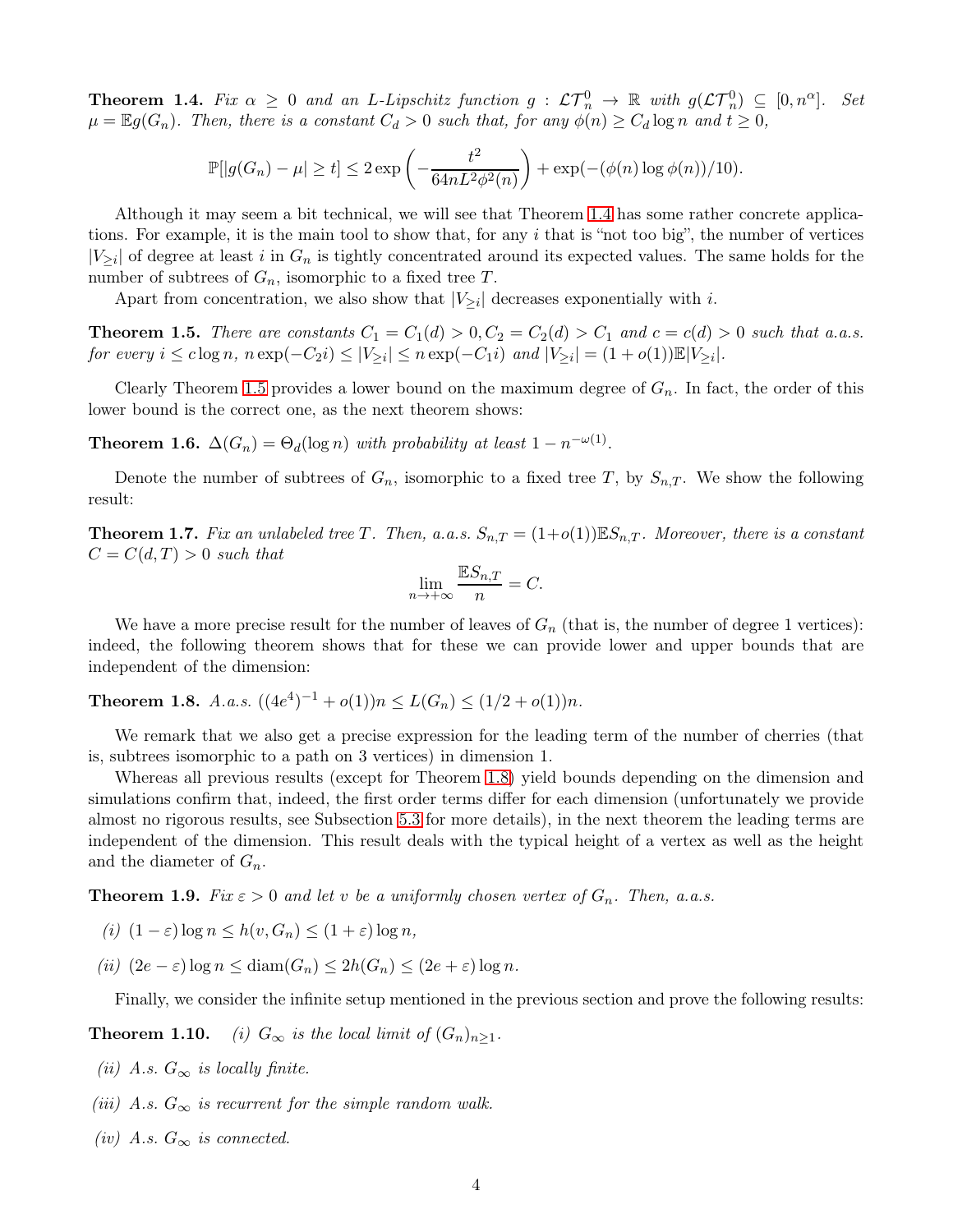#### Overview of proofs.

The ingredients of the proofs are different and the difficulty varies, having the more difficult proofs concerning  $G_n$  towards the end. Whereas Theorem [1.4](#page-3-0) follows by a nice though relatively simple application of the typical bounded differences inequality from [\[69\]](#page-47-0), Theorem [1.5](#page-3-1) concerning the degree sequence requires a far more serious treatment. For the upper bound, we introduce the geometric notion of a *cubic net* which roughly represents a family of disjoint cubes associated to a vertex  $v$ , each containing at most one child of v. The difficulty in our proof hides in choosing the size of the cubic net properly in terms of the label of v (note that, in contrast to random geometric graphs, no absolute bound on the Euclidean length of an edge can be imposed). To do this, we divide the vertices in  $[n-1]_0$  into groups with labels forming intervals [a, b) with  $a < b$  satisfying  $b/a = O_d(1)$ , and estimate the correct size of the cubic net of  $v \in [a, b)$ conditionally on the positions of the already embedded vertices  $[a-1]_0$ . This is done independently for all vertices in  $[a, b]$ . The lower bound uses the same partition of  $V(G_n)$ : the main point is that a.a.s. for any two groups of vertices  $[a_1, b_1]$  and  $[a_2, b_2]$  satisfying  $b_1 \leq a_2$ , a constant proportion of vertices in  $[a_1, b_1]$ receive a child from  $[a_2, b_2]$ . Based on the proof of Theorem [1.5,](#page-3-1) Theorem [1.6](#page-3-3) follows for free.

The proof of the upper bound in Theorem [1.7](#page-3-4) is based upon the previous results on the degree sequence, while the lower bound relies on a careful analysis of the embedding of consecutive vertices. Convergence of the expectation, rescaled by  $n$ , is then shown by providing a general integration technique that can be used to obtain precise expressions of the limit (the computation is given explicitly in the case of cherries in dimension 1).

The results provided by Theorem [1.9](#page-3-5) are proven differently. The proof of Point [\(i\)](#page-3-6) uses a probabilistic analysis relying on the fact that the parent of a vertex with label i is uniformly distributed among  $[i-1]_0$ . Point [\(ii\)](#page-3-7) requires a more careful treatment. The upper bound on the height follows from the same Chernoff-type inequality used in Point [\(i\)](#page-3-6). The proof of the lower bound is divided into two parts. We first show that, for well chosen  $t$ , the Euclidean distance between any vertex and its closest ancestor (for the graph distance) among  $\{u : X_u \leq t\}$  is "not too large" a.a.s. (thus showing a kind of localization property for the paths towards the root). The second part relies on an involved argument based on renormalization techniques: group the vertices into a large (though constant) number of groups according to their arrival times. Starting with a relatively fine tessellation into cubes, in every cube we look for a "long path" between an arbitrary vertex belonging to the group of latest arrived vertices and its nearest ancestor from another group (we reveal the group a vertex belongs to while constructing the path). Then, repeat this argument with a coarser tessellation and the next group of vertices, etc. until reaching the group of earliest arrived vertices. By suitably gluing some of the paths together, we get the desired lower bound on the height, and showing that there are two disjoint long paths, we get the desired lower bound on the diameter. Let us mention that, as a byproduct of the proof, we show that for two uniformly chosen vertices, their stretch factor (that is, the sum of the Euclidean distances of all edges on the path between them, divided by the Euclidean distance between them) is a.a.s.  $O(1)$ .

Finally, the results on the infinite graph make use of previous ideas together with some new ingredients. Proving the local convergence in Theorem 1.10 [\(i\)](#page-3-8) uses a coupling and the fact that the descending tree of a typical vertex in both the finite and the infinite graph is contained a.a.s. in a sufficiently large ball. The proof of the local finitude relies on cubic nets while the proof of the recurrence is more involved: we show that there is no infinite path on which the arrival times of the vertices grow. Using geometric arguments, similar to the ones in previous sections, we reduce the statement to the classical problem of non-existence of an infinite connected component in a subcritical precolation on a transitive infinite network. This proves that the graph  $G_{\infty}$  can be constructed from the graph  $(N, \{i, i+1\}_{i>1})$  via attaching finite trees to every integer; the simple random walk on the latter graph is recurrent. Regarding connectivity, we reuse an argument from the proof of the stretch factor to show that, for two arbitrarily chosen vertices, one can find with positive probability a path between them in a large cube containing both (the path must also be completely contained in the cube); if this fails, we repeat the argument within a larger cube, exploiting the fact that most of the area is not yet explored.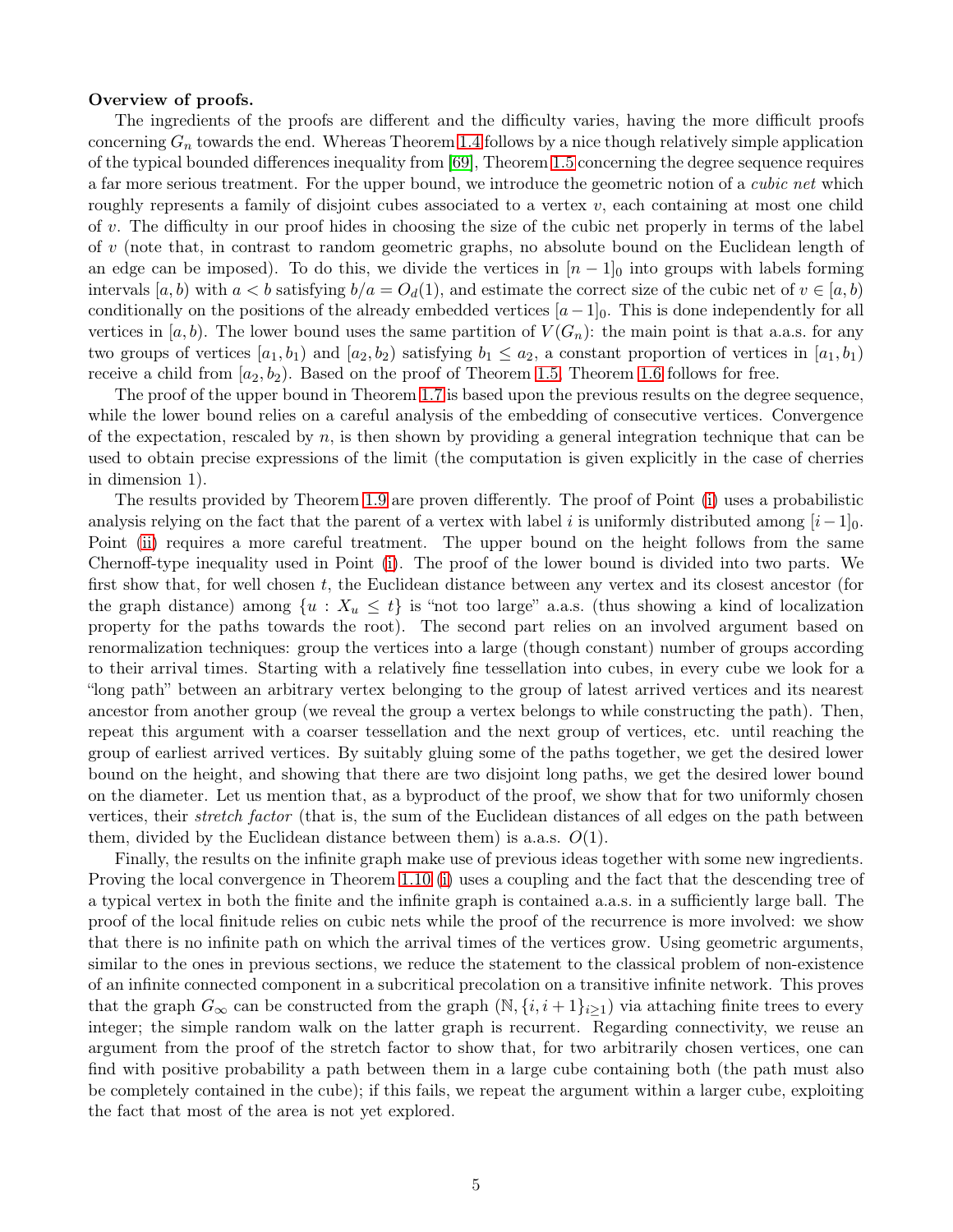#### Discussion of results.

Our results give several interesting insights into this model of graphs: for several local graph parameters (in the sense of Benjamini-Schramm), such as the number of finite subtrees and the number of vertices of a given degree, we obtain bounds that depend on the dimension. Our partial results on cherries corroborate the intuition that the leading constant of such parameters indeed depends on the dimension; Monte-Carlo simulations for checking the number of leaves or cherries confirm this as well. In fact, we construct explicit integral expressions for counting such subgraphs, and being equipped with the suitable numerical integration tools, one might be able to analyze in more depth the question of determining the dimension d of the d-NN tree asymptotically almost surely, given only the combinatorial structure of  $G_n$ . In particular, we conjecture that the number of leaves, as well as the number of cherries, is strictly increasing in the dimension, and therefore both parameters may serve as consistent estimators of d. On the other hand, results on non-local parameters, such as the typical distance of a random vertex to the root or the diameter of a graph, do not show a first order dependency in terms of the dimension. We therefore conjecture the following:

<span id="page-5-1"></span><span id="page-5-0"></span>Conjecture 1.11. A graph property distinguishes the dimension if and only if it is local.

### 1.4 Related work

The current subsection makes a fairly detailed account of related models and problems, and therefore may be consulted in part or skipped on a first read.

The d-dimensional k-nearest neighbor model belongs to two groups of models that have both received considerable attention: geometric models and models of randomly growing networks. To the best of our knowledge, the only paper that rigorously studies global properties of the d-NN tree is the paper [\[4\]](#page-43-1) of Aldous: he starts with a seed of  $r \geq 2$  points of r different colors whose positions are chosen uniformly at random, and then connects each of the subsequent vertices with labels  $r + 1, \ldots$  to its closest neighbor among all vertices with smaller labels, thereby inheriting its color. By using methods different to the methods used in our paper, Aldous shows that the colored regions converge (in some sense) to a random partition of the plane, leaving topological properties of the regions (such as the question of them being connected for example) open, however. His proof methods are very different, however, he also makes use of the space-time Poisson point process described here and also exploits the self-similarity of this process.

Geometric graphs on a vertex set chosen according to some finite density in a bounded subset of  $\mathbb{R}^d$  have a long history. In the classical model of random geometric graph, the positions of  $n$  points, identified with the vertex set, are uniformly chosen in  $[0,1]^d$  (or a PPP $(n)$  is performed), and two vertices are connected by an edge if the Euclidean distance between them is at most a certain threshold radius  $r = r(n)$ . This model was introduced in the seminal paper of Gilbert in the early 60's [\[42\]](#page-45-2) as a model for telecommunication systems (the threshold radius  $r$  is interpreted as the maximal distance for the interference of frequencies of antennae). By now, this model is very well understood from a mathematical point of view, and we refer the reader to the monograph of Penrose [\[59\]](#page-46-0) for a detailed account. In order to make the model more flexible and to account for devices/antennae that are more powerful than others, the restriction of having a fixed connectivity threshold was then replaced by random radii, having an edge between two vertices if the distance is less than the sum of the associated radii (see e.g. the work of Meester and Roy [\[55\]](#page-46-1); for recent results on the infinite version of such a model, known as continuum percolation, see e.g. the paper of Ahlberg, Tassion and Teixeira [\[3\]](#page-43-2)). For further generalizations to Poisson Point Processes distributed according to a random intensity measure, called Cox point processes, we recommend the recent paper of Jahnel and Tóbiás [\[44\]](#page-45-3) and the references therein.

Now, we present the model of the d-dimensional k-nearest neighbor graph  $(k \in \mathbb{N})$ : the vertex set is given by *n* uniformly distributed points in  $[0,1]^d$  or a PPP $(n)$  in  $[0,1]^d$  (again, the second definition allows extension to  $\mathbb{R}^d$  and each vertex has k outgoing edges to the k nearest neighbors. After ignoring orientations and identifying parallel edges, we obtain a graph with minimum degree  $k$  but unbounded maximum degree (in terms of k). On the one hand, Xue und Kumar in [\[70\]](#page-47-1), and also Balister, Bollobás,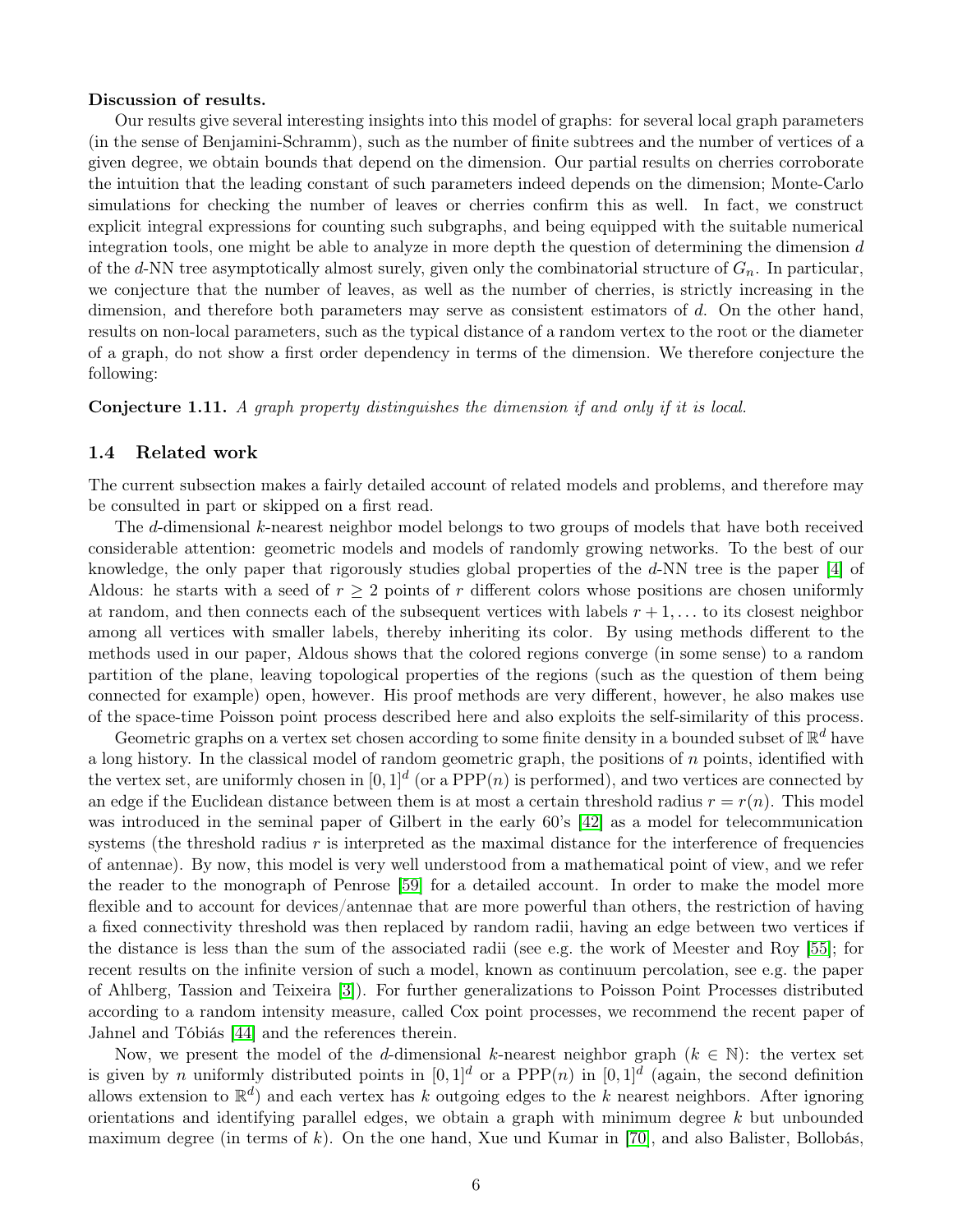Sarkar and Walters showed that the critical value of k for dimension  $d = 2$  to obtain a connected graph is  $k = \Theta(\log n)$  (see [\[11,](#page-44-3) [12\]](#page-44-4)). By a result of Häggström and Meester it is known that for any d, the 1-nearest neighbor graph has no giant component (that is, no component of linear size), see [\[43\]](#page-45-4), whereas for d sufficiently large, the 2-nearest neighbor graph does have a giant component. Moreover, for all  $d$ , there exists a giant component if k is chosen sufficiently large (see the paper of Teng and Yao  $|66|$ ). The exact threshold value in terms of k for the existence of a giant component in dimension  $d = 2$ , due to its connection to the percolation threshold in the infinite setup, is perhaps the most studied problem: in the aforementioned paper, Teng and Yao [\[66\]](#page-46-2) showed that the 213-nearest neighbor graph contains a giant component, and this was later improved by Bagchi and Bansal [\[8\]](#page-43-3) to show the same result for the 183-nearest neighbor graph. Balister and Bollobás [\[10\]](#page-44-5) announced more than 10 years ago that the 11-nearest neighbor graph already contains a giant component: as far as we know, this result has not been published yet. They also made Monte-Carlo type simulations indicating that the smallest value of k for which there is a giant component in two dimensions is  $k = 3$ . The 1-nearest neighbor graph in fact has a linear number of components for all d (see Eppstein, Paterson and Tao [\[34\]](#page-45-5)). In the version where an edge between u and v is present if simultaneously u is among the k nearest neighbors of v and v is among the k nearest neighbors of u, it is known that for  $k = 2$  and  $d = 2$ , the resulting bidirectional 2-nearest neighbor graph does not have a component of linear size, see a recent paper of Jahnel and Tóbiás [\[45\]](#page-45-6).

The motivation for studying randomly growing networks is twofold: on the one hand, in numerous applications networks grow over time and one wants to infer information about the entities of the network in general, and about the source of the network in particular. Examples include rumor spreading in social networks (see for example [\[35,](#page-45-7) [36,](#page-45-8) [37,](#page-45-9) [65\]](#page-46-3)), finding the source of a computer virus in a telecommunication network (see for example [\[64\]](#page-46-4)) and the evolution of biological networks [\[57\]](#page-46-5), to name a few. On the other hand, the rigorous study of randomly growing networks has also its own mathematical interest. The arguably most famous growing model for networks is the preferential attachment model (the PA model for short) formalized by Barabási and Albert [\[14\]](#page-44-6) (introduced in fact already much earlier by Yule to explain the power-law distribution of certain plants [\[71\]](#page-47-2)): starting with a small seed graph (usually consisting of a single vertex), new vertices are added to the graph one after the other, and the probability that the newly arrived vertex connects to a particular vertex is proportional to some function of the degree of that vertex at that moment. The definition may or may not allow loops and multiple edges - irrespectively, the principle is that already rich vertices (i.e. those having a large degree) are more likely to attach by edges to newly arrived, which illustrates the well known *rich-get-richer* principle. This results in a degree sequence that follows a power law whose exponent depends on the precise connection probability function, (see e.g. the paper of Bollobás, Riordan, Spencer and Tusnády [\[17\]](#page-44-7) and also Chapter 8 of Volume 1 of Van der Hofstad's book [\[67\]](#page-47-3) for more general results). The maximum degree of the PA graph is roughly  $\Theta(\sqrt{n})$ (see the paper [\[39\]](#page-45-10) by Flaxman, Frieze and Fenner); for results on the maximum degree in a more general context, see also the paper of Móri  $[56]$ . If one allows loops and each new vertex connects to m vertices at its arrival, it is known that for  $m = 1$  the PA graph is not connected (in fact there are  $\Theta(\log n)$  connected components a.a.s.), whereas for  $m = 2$  the PA graph is connected a.a.s. (see the paper of Bollobás and Riordan [\[16\]](#page-44-8)). The last paper also shows that for  $m \geq 2$ , the diameter of the original model is a.a.s.  $\Theta(\log n / \log \log n)$ . It is also known that for all sufficiently large m, the PA graph (on an even number of vertices) has a.a.s. a perfect matching, and for even larger  $m$  it also contains a Hamilton cycle, see the paper of Frieze, Prałat, Pérez-Giménez and Reiniger [\[41\]](#page-45-11) and the improvement of Acan [\[1\]](#page-43-4). Once again, in a more general setup, depending on the precise connection probability, diameters and typical distances in the PA model vary between  $\Theta(\log n)$ ,  $\Theta(\log n / \log \log n)$  and  $\Theta(\log \log n)$ , see Volume 2 of the monograph of Van der Hofstad [\[68\]](#page-47-4). The case of the PA model with  $m = 1$  without loops and parallel edges yields a tree and was studied in even more detail: the depth of node  $n$  and the height of such a tree are again a.a.s. of logarithmic order (see the paper of Mahmoud [\[54\]](#page-46-7) for the leading constant in front of the depth of node n of such a tree, and the paper of Pittel for the leading constant of the height and also the diameter of this tree [\[60\]](#page-46-8)). For further results on this model we refer the reader to Chapters 15.3 and 15.4 of the book of Frieze and Karoński [\[40\]](#page-45-12) and the references therein, and for the height of more general weighted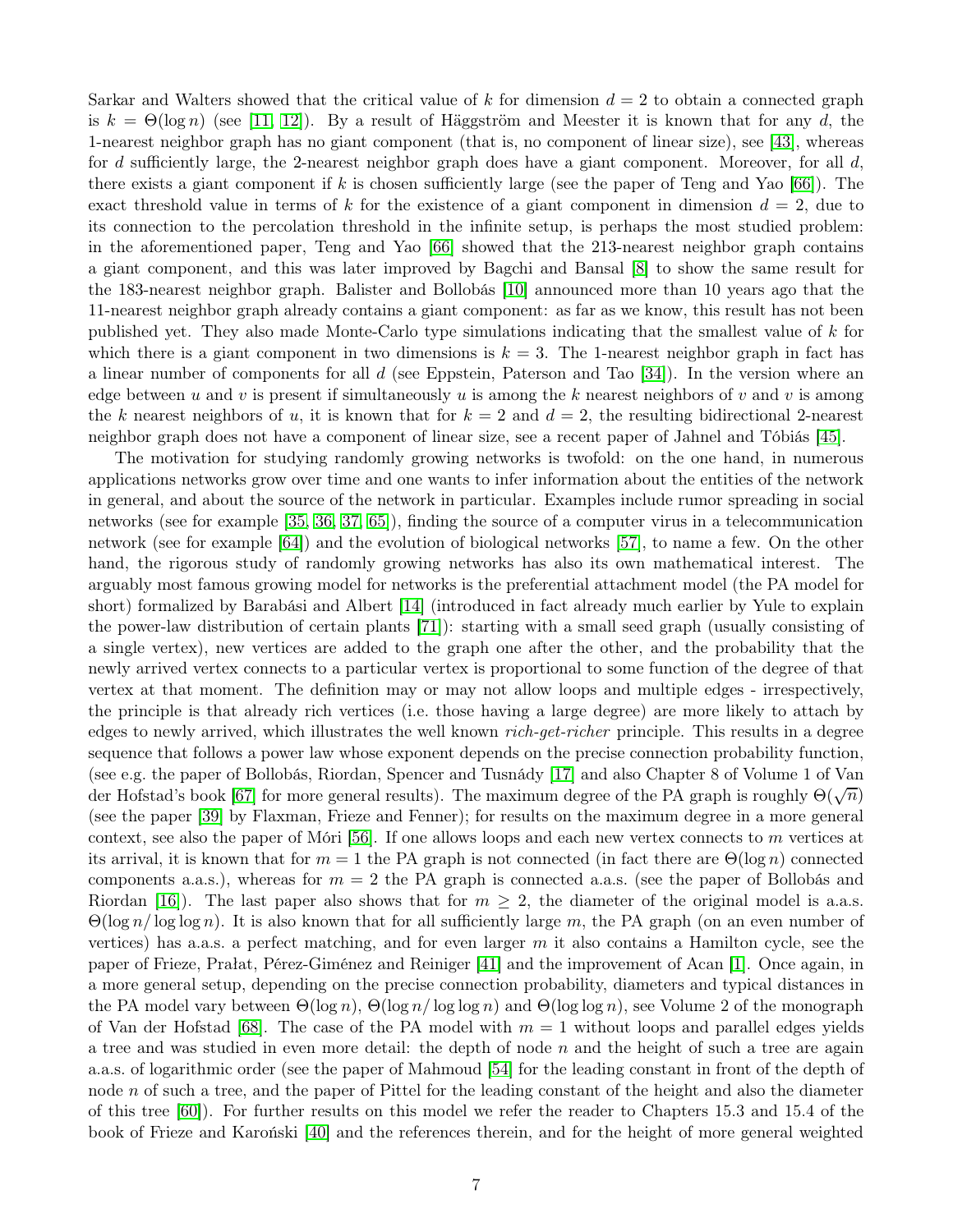tree models, see also the papers of Sénizergues, and of Sénizergues and Pain [\[63,](#page-46-9) [58\]](#page-46-10).

Another similar model in this framework is the uniform attachment model (or the UA model for short): starting again with a small seed graph (usually consisting of a single vertex), vertices arrive one after the other, and each newly arrived connects by an edge to a uniformly chosen set of  $m$  of the previous vertices (again, loops and multiple edges might or might not be are allowed). Once again, for a large constant  $m$ , the UA graph on an even number of vertices a.a.s. has a perfect matching, and for even larger  $m$  a.a.s. it has a Hamilton cycle (see again the papers of Frieze, Prałat, Pérez-Giménez and Reiniger [\[41\]](#page-45-11)) and Acan [\[1\]](#page-43-4)). The particular case of  $m = 1$  without allowing loops, known as the uniform attachment tree or also the random recursive tree (the second term assumes that one starts with exactly one vertex), received particular attention due to its connection to sorting algorithms in computer science: Devroye [\[27\]](#page-44-9) and Mahmoud [\[53\]](#page-46-11) showed that the depth of the last node is a.a.s.  $(1 + o(1)) \log n$ , whereas Devroye [\[26\]](#page-44-10) and Pittel [\[60\]](#page-46-8) showed that the height of the tree is a.a.s.  $(e + o(1)) \log n$ . Devroye, Fawzi and Fraiman [\[28\]](#page-45-13) later generalized these results and showed that the height remains logarithmic for more general attachment rules, with the leading constant depending on the particular rule, and in the already mentioned paper [\[58\]](#page-46-10) Sénizergues and Pain generalize this to weighted recursive trees. For various statistics of UA trees, we refer the reader to the books of Drmota [\[31\]](#page-45-14) and Frieze and Karoński, Chapter 15.2 of [\[40\]](#page-45-12). Let us point out that the UA tree can be intuitively seen as the online d-NN tree that we study here when  $d = \infty$ : roughly speaking, when  $d = \infty$ , the two models coincide since every newly arrived vertex has infinitely many new degrees of freedom, and since there are only finitely many pairs of vertices, they impose constraints that are described by finitely many dimensions at any moment, every new vertex has each of the previously arrived ones as its nearest neighbor with the same probability.

The infinite setup considered here has similarities with the radial spanning tree (RST) on a Poisson Point Process considered by Baccelli and Bordenave [\[6\]](#page-43-5) defined as follows: sample a PPP(1)  $\mathcal{N}$  in  $\mathbb{R}^2$ ; the RST has vertex set  $\mathcal{N} \cup (0,0)$ , and every vertex  $v \in \mathcal{N}$  is connected by an edge to the nearest vertex  $u \in (\mathcal{N} \cup (0,0)) \setminus v$  satisfying  $|u| < |v|$ . It is clear that this construction yields a tree a.s. (every vertex different from the origin connects to a vertex closer to the origin), and Baccelli and Bordenave showed that this tree is a.s. locally finite (i.e. no vertex has infinite degree), that a.s. every semi-infinite path starting from the origin has an asymptotic direction (that is, all paths of vertices  $(0,0), Y_1, Y_2, \ldots$  with  $Y_i \in \mathcal{N}$  are such that  $(Y_n/|Y_n|)_{n>1}$  has an a.s. limit in the unit sphere), that a.s. for every point u on the unit sphere there exists at least one semi-infinite path with asymptotic direction  $u$ , that a.s. the set of points  $u$  on the unit sphere having more than one semi-infinite path with asymptotic direction  $u$  is dense on the sphere, that a.s. for k large enough, the set of points at graph distance at most k from the root is contained in a ball of radius  $\Theta(k)$  around the origin, and the authors of [\[6\]](#page-43-5) also give distributions for the length of an edge between a vertex  $X \in \mathcal{N}$  and its ancestor and other functionals. For further results on the length of a path to the origin, see also the paper of Bordenave [\[18\]](#page-44-11). Also, Baccelli, Coupier and Tran showed in [\[7\]](#page-43-6) that the expected number of edges intersecting the sphere of radius r around the origin is  $o(r)$  as  $r \to +\infty$ (see also the later paper of Coupier [\[23\]](#page-44-12) for further results). There are a few major differences with our model: first, in our case vertices arrive online, second, it is not obvious that our model yields a tree (we show this later on), and moreover, there is no distinguished direction towards the origin.

Although our paper is not directly related to reconstructing the root of stochastically growing networks, this question has has been studied a lot in machine learning. Recently, Rácz and Sridhar [\[61\]](#page-46-12) looked at the following general question: consider any model of randomly growing graphs, such as uniform attachment, preferential attachment or the model considered here. Given such a model, a pair of graphs  $(G_1, G_2)$ is grown in two stages: until time  $t_*$  they are grown together (i.e.  $G_1 = G_2$ ), after which they grow independently according to the underlying growth model. They showed that whenever the seed graph has an influence on the final graph, correlation can be detected even if  $G_1$  and  $G_2$  are coupled for only one single time step after the seed (one must start with a seed on at least three vertices to avoid trivial coincidences). The paper [\[61\]](#page-46-12) generalizes some previous papers: Bubeck, Mossel and Rácz studied in [\[21\]](#page-44-13) the influence of a seed in PA models (they used statistics based on the maximum degree to show that, for any two seed trees  $S$  and  $T$  on at least 3 vertices with different degree profiles, the total variation distance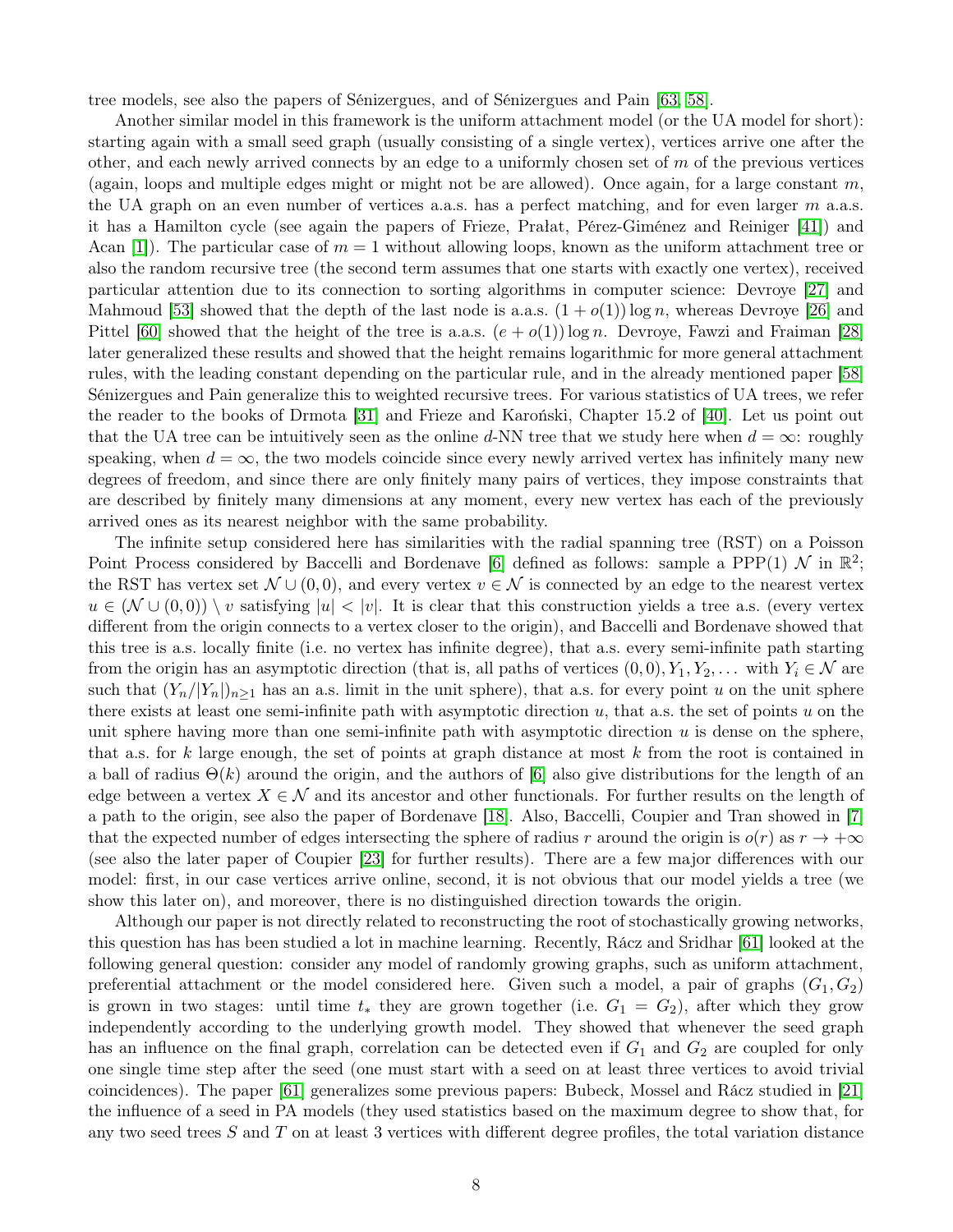between the random graphs, built from S and from T respectively, is positive), and Curien, Duquesne, Kortchemski and Manolescu showed in [\[25\]](#page-44-14) that the same holds for any two non-isomorphic trees  $S$  and  $T$ on at least 3 vertices. The same result was also shown by Bubeck, Eldan, Mossel, and Rácz in [\[20\]](#page-44-15) for the model of UA trees using a certain centrality statistic<sup>[2](#page-8-0)</sup>. A related question was studied by Bubeck, Devroye and Lugosi in [\[19\]](#page-44-16) for both UA and PA models: using a centrality measure based on subtree sizes, for any  $\varepsilon > 0$  the authors find a set of  $K = K(\varepsilon)$  vertices containing with probability at least  $1-\varepsilon$  the root, (note that K is independent of the size of the final tree). More precisely, they prove that, in the UA model the optimal K is subpolynomial in  $1/\varepsilon$ , whereas in the PA model it is polynomial in  $1/\varepsilon$  (they also give almost tight lower bounds on K in both models). This centrality measure was then also used by Lugosi and Pereira [\[52\]](#page-46-13) and by Devroye and Reddad [\[30\]](#page-45-15) for the more general problem of obtaining confidence intervals for the seed graph of a UA tree; see also [\[49\]](#page-46-14) for related results. In fact, in [\[47,](#page-46-15) [48\]](#page-46-16) Jog and Loh show that the centroid, as defined by [\[19\]](#page-44-16), changes only finitely many times in the process of constructing the tree. For root-finding algorithms in a more general class of random growing trees, see also the paper of Banerjee and Bhamidi [\[13\]](#page-44-17).

Another similar question is the following broadcasting problem studied by Addario-Berry, Devroye, Lugosi and Velona [\[2\]](#page-43-7): grow either the UA tree or a linear PA tree, and assign a random bit in  $\{0,1\}$  to the root. At each step, when attaching a vertex, retain the bit of its parent with probability  $q$  and flip it with probability  $1 - q$  for some  $q \in [0, 1]$ . The goal is to estimate the bit of the root by either observing the bits of all vertices (since the root's identity is not known, also the root bit is revealed) or, in a harder version, only by observing the bits of all leaves. In [\[2\]](#page-43-7) the authors bound the probability of error for the root bit in both versions, using majority votes as well as the idea of centrality as above.

Organization of the paper. In Section [2](#page-8-1) we introduce tools and concepts that are used in later sections, and in Section [3](#page-11-0) we prove the general concentration result (Theorem [1.4\)](#page-3-0). Section [4](#page-12-0) deals with the results on the degree sequence and the maximum degree (Theorems [1.5](#page-3-1) and [1.6\)](#page-3-3), and in Section [5](#page-19-0) we show the results on the number of subtrees isomorphic to a given subtree together with extensions to leaves, cherries and simulations on them (Theorems [1.7](#page-3-4) and [1.8\)](#page-3-2). In Section [6](#page-29-0) we then prove the results on the typical distance to the root, the height and the diameter of  $G_n$  (Theorem [1.9\)](#page-3-5). Next, in Section [7](#page-37-0) we provide the proofs of the results concerning the infinite graph (Theorem 1.10). Finally, in Section [8](#page-42-0) we conclude with questions and open problems.

## <span id="page-8-1"></span>2 Preliminaries and key concepts

### 2.1 Basic tools

In this section we introduce basic tools used in the sequel. We begin with a variant of *Chernoff's bound*, see e.g. Corollary 2.3 in [\[46\]](#page-45-16) in the case of Binomial distribution and [\[22\]](#page-44-18) in the case of Poisson distribution. Let  $X \sim Bin(n, p)$  (resp.  $X \sim Po(\lambda)$ ) be a random variable distributed according to a Binomial distribution with parameters n and p (resp. Poisson distribution with parameter  $\lambda$ ). Then, for any  $t \geq 0$  we have

<span id="page-8-3"></span>
$$
\max\{\mathbb{P}(X \ge \mathbb{E}[X] + t), \mathbb{P}(X \le \mathbb{E}[X] - t)\} \le \exp\left(-\frac{t^2}{2(\mathbb{E}[X] + t)}\right). \tag{1}
$$

The next lemma is famous under the name the bounded difference inequality or also McDiarmid's inequality.

<span id="page-8-2"></span>**Lemma 2.1** ([\[46\]](#page-45-16), Corollary 2.27). Let  $X_1, X_2, \ldots, X_n$  be independent random variables with  $X_k$  taking values in  $\Lambda_k \subseteq \mathbb{R}$ . Assume that a function  $f : \Lambda_1 \times \cdots \times \Lambda_n \to \mathbb{R}$  satisfies the following Lipschitz condition for some numbers  $(c_k)_{k=1}^n$ :

<span id="page-8-0"></span><sup>&</sup>lt;sup>2</sup>It is defined as follows: for a tree T and an edge  $e \in E(T)$ , let T' and T'' be the two connected components of  $T \setminus \{e\}$ . Set  $h(T, e) = \frac{|T'|^2 |T''|^2}{|T|^4}$ , and then define  $H(T) = \sum_{e \in E(T)} h(T, e)$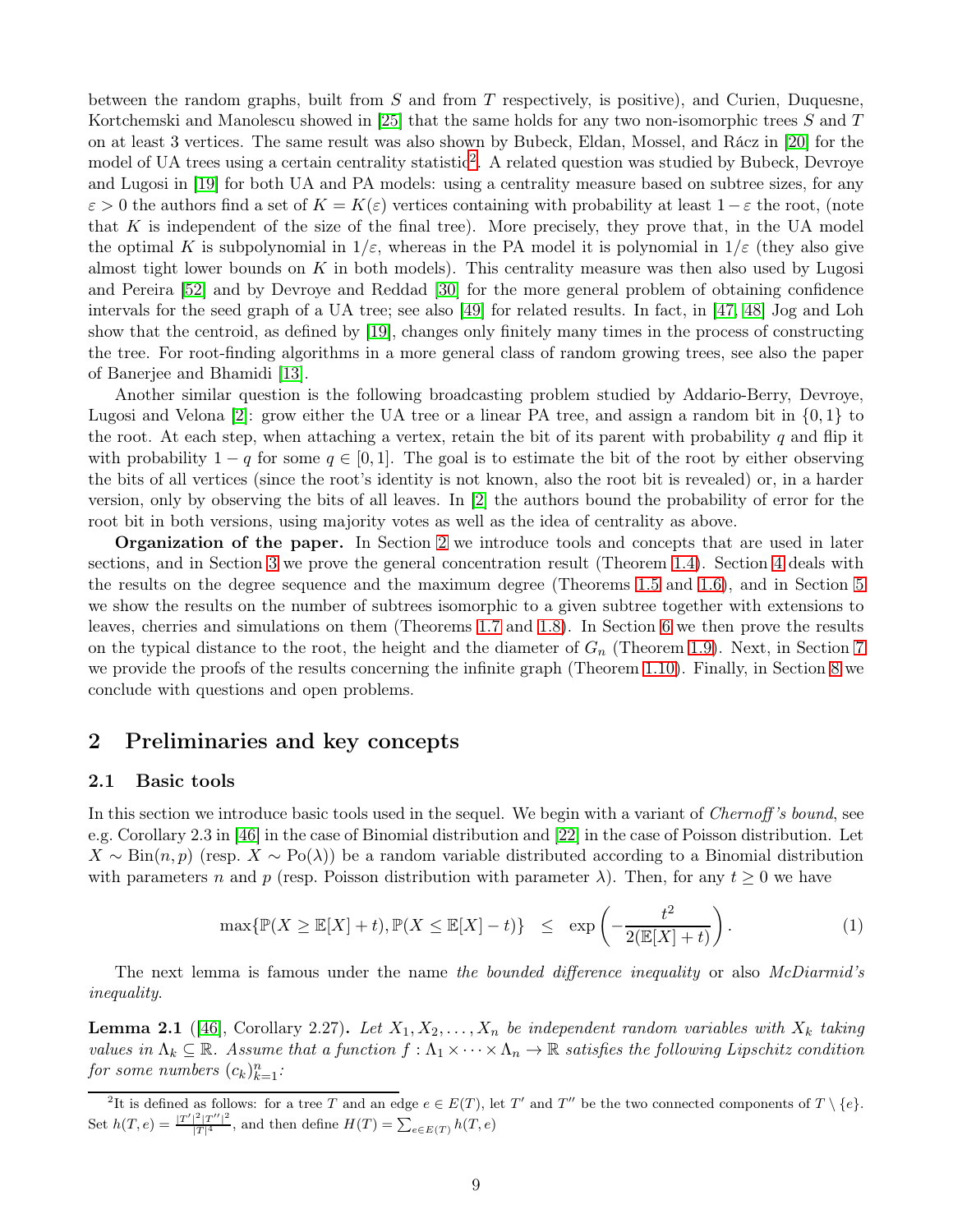For any  $k \in [n]$  and any two vectors  $\mathbf{x_1}, \mathbf{x_2} \in \Lambda_1 \times \cdots \times \Lambda_n$ that differ only in the k-th coordinate,  $|f(\mathbf{x_1}) - f(\mathbf{x_2})| \leq c_k$ . (2)

Then, the random variable  $Z = f(X_1, \ldots, X_n)$  satisfies

<span id="page-9-1"></span>
$$
\mathbb{P}(Z \ge \mathbb{E}Z + t) \le \exp\left(-\frac{t^2}{2\sum_{k=1}^n c_k^2}\right),
$$
  

$$
\mathbb{P}(Z \le \mathbb{E}Z - t) \le \exp\left(-\frac{t^2}{2\sum_{k=1}^n c_k^2}\right).
$$

The following generalization of the bounded difference inequality (Lemma [2.1\)](#page-8-2) from [\[69\]](#page-47-0) will be a key step towards the proof of Theorem [1.4.](#page-3-0) The difference with Lemma [2.1](#page-8-2) is that, with small probability, exceptionally large differences are allowed.

<span id="page-9-0"></span>**Theorem 2.2** ([\[69\]](#page-47-0), Theorem 2 (two-sided version)). Let  $(X_1, X_2, \ldots, X_N)$  be a family of independent random variables with  $X_k$  taking values in  $\Lambda_k$ . Let  $\Gamma \in \prod_{i \in [N]} \Lambda_i$  be an event and assume that the function  $f: \prod_{i \in [N]} \Lambda_i \to \mathbb{R}$  satisfies the following typical Lipschitz condition:

 $(TL)$ : There are numbers  $(c_k)_{k \in [N]}$  and  $(d_k)_{k \in [N]}$  with  $c_k \leq d_k$  such that, whenever  $x, \tilde{x} \in \prod_{i \in [N]} \Lambda_i$ differ only in the k-th coordinate, we have

$$
|f(x) - f(\tilde{x})| \le \begin{cases} c_k, & \text{if } x \in \Gamma, \\ d_k, & \text{otherwise.} \end{cases}
$$

Then, for any numbers  $(\gamma_k)_{k \in [N]}$  with  $\gamma_k \in (0,1]$  there is an event  $\mathcal{B} = \mathcal{B}(\Gamma, (\gamma_k)_{k \in [N]})$  satisfying

$$
\mathbb{P}(\mathcal{B}) \le \mathbb{P}(X \notin \Gamma) \sum_{k \in [N]} \gamma_k^{-1} \text{ and } \overline{\mathcal{B}} \subseteq \Gamma,
$$

such that for  $\mu = \mathbb{E}[f(X)], e_k = \gamma_k(d_k - c_k)$  and any  $t \geq 0$  we have

$$
\mathbb{P}(|f(X) - \mu| \ge t \text{ and } \overline{\mathcal{B}}) \le 2 \exp\left(-\frac{t^2}{2\sum_{k \in [N]}(c_k + e_k)^2}\right).
$$

We also need the following bounds on the tails of sums of i.i.d. exponential random variables:

<span id="page-9-2"></span>**Lemma 2.3** ([\[51\]](#page-46-17), Section 5). Let  $(X_i)_{i\geq 1}$  be a family of i.i.d. exponential random variables of mean  $\lambda$ . Then, for every  $k \geq 1$  and  $\xi > 0$  we have that

$$
\mathbb{P}(X_1 + \cdots + X_k \geq \xi) = \sum_{s=0}^{k-1} \frac{1}{s!} \exp\left(-\frac{\xi}{\lambda}\right) \left(\frac{\xi}{\lambda}\right)^s.
$$

In particular:

(i) if  $k \geq 2\xi/\lambda$ , then

$$
\mathbb{P}(X_1 + \dots + X_k \leq \xi) \leq \frac{2}{k!} \exp\left(-\frac{\xi}{\lambda}\right) \left(\frac{\xi}{\lambda}\right)^k.
$$

(*ii*) if  $k \leq \xi/2\lambda$ , then

$$
\mathbb{P}(X_1 + \cdots + X_k \ge \xi) \le \frac{1}{k!} \exp\left(-\frac{\xi}{\lambda}\right) \left(\frac{\xi}{\lambda}\right)^k.
$$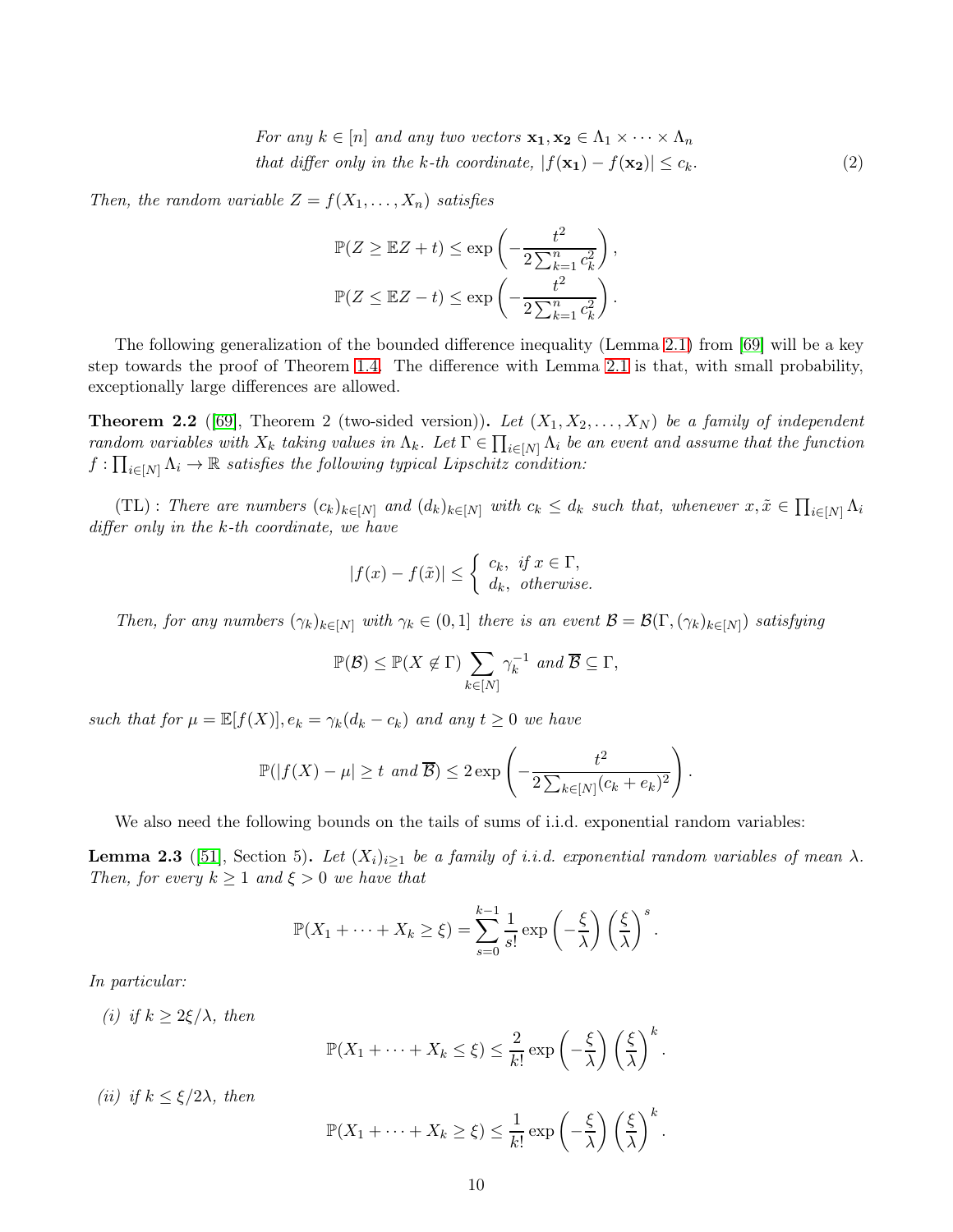### <span id="page-10-3"></span>2.2 Palm theory

Palm theory is one of the main tools for studying Poisson Point Processes. The *Palm distribution* of a stationary point process N can be interpreted as the conditional distribution given that  $0 \in \mathcal{N}$ . It is well known that a stationary point process is Poisson if and only if its Palm distribution is the distribution of the original process with an extra point added at the origin (see for example Chapter 9 of [\[50\]](#page-46-18)). We only use the following fact:

<span id="page-10-2"></span>**Theorem 2.4** ([\[59\]](#page-46-0), Theorem 1.6). Let  $\lambda > 0$  and a Poisson Point Process  $P_{\lambda}$  on  $\mathbb{R}^{d}$ . Suppose  $j \in \mathbb{N}$  and suppose  $h(Y, X)$  is a bounded measurable function defined on all pairs of the form  $(Y, X)$  with X a finite subset of  $\mathbb{R}^d$  and Y a subset of X, satisfying  $h(Y, X) = 0$  except when Y has j elements. Then

$$
\mathbb{E} \sum_{Y \subseteq P_{\lambda}} h(Y, P_{\lambda}) = \frac{\lambda^{j}}{j!} \mathbb{E} h(\chi_{j}, \chi_{j} \cup P_{\lambda}),
$$

where the sum on the left-hand side is over all subsets Y of the random point set  $P_{\lambda}$ , and on the right-hand side the set  $\chi_j$  corresponds to a set of points distributed as  $P_\lambda$ , but independent of  $P_\lambda$ .

### 2.3 Cubic nets

We now introduce a key concept, the so called *cubic net*: this is roughly a tessellation of  $\mathbb{T}_n^d$ , centered at a given point, into axis-parallel cubes of varying sizes. It serves as a tool to bound from above the degree of a vertex, embedded at the center of the cubic net.

More formally, for a point  $x \in \mathbb{T}_n^d$  and  $\ell \in \mathbb{R}^+, \ell \leq \ell_{max} = n^{1/d}/2$ , define  $W(x, \ell) = \prod_{i \in [d]} [x_i - \ell, x_i + \ell],$ which we call the  $\ell$ -window around x. Fix  $K = K(d) = 2\lceil \sqrt{d} \rceil + 3$ . Now, tessellate  $W(x, \ell)$  into subcubes of sidelength  $2\ell/K$ . All subcubes incident to the boundary of  $W(x,\ell)$  are called *boundary cubes*. Now, remove the annulus of boundary cubes of  $W(x, \ell)$  and consider the following operation with the remaining central box of side length  $2\ell - \frac{4\ell}{K} = \frac{(K-2)2\ell}{K}$ : first, merge all smaller cubes that the central box contains. If the side length of the central box is at most  $1/2$ , then stop. Otherwise, tessellate the central box into smaller subcubes of side length  $(2\ell - 4\ell/K)/K$  (in other words, at each step, we tessellate the resulting central box into  $K^d$  subcubes). All smaller subcubes incident to the boundary of the central box are put aside, and the remaining subcubes are merged again to form a new central box, for which the operation then is applied again. By definition, this operation is applied  $\alpha_\ell = \alpha(\ell, d) := \lceil \log(2\ell)/\log(K/(K-2)) \rceil$ many times. All cubes of different sizes together form the so called *cubic net*  $N(x, \ell)$ , that then consists of three types of subcubes:

- a central cube, containing x, of side length at most  $1/2$
- boundary cubes, which share a common boundary with  $W(x, \ell)$ , and
- outer cubes, which are all cubes except the central one. In particular, boundary cubes are also outer cubes.

Note that by definition  $K \geq 5$  for every dimension. Hence, one may readily check that, for any  $x \in \mathbb{T}_n^d$ and  $\ell \geq 1$ , say, the number of outer cubes in  $N(x, \ell)$  is

<span id="page-10-0"></span>
$$
C_d \alpha_\ell := (K^d - (K - 2)^d) \alpha_\ell = O_d(\log \ell). \tag{3}
$$

The following observation bounds the number of neighbors of a vertex using cubic nets from above.

<span id="page-10-1"></span>**Observation 2.5.** Given a vertex  $v \in V(G_n)$  and  $\ell \in [1, \ell_{max}]$ , v connects by an edge of  $G_n$  to at most one vertex in every outer cube in  $N(v, \ell)$ . Moreover, if there is one vertex embedded prior to v in every boundary cube of  $N(v, \ell)$ , then v has at most one neighbor outside  $W(v, \ell)$ .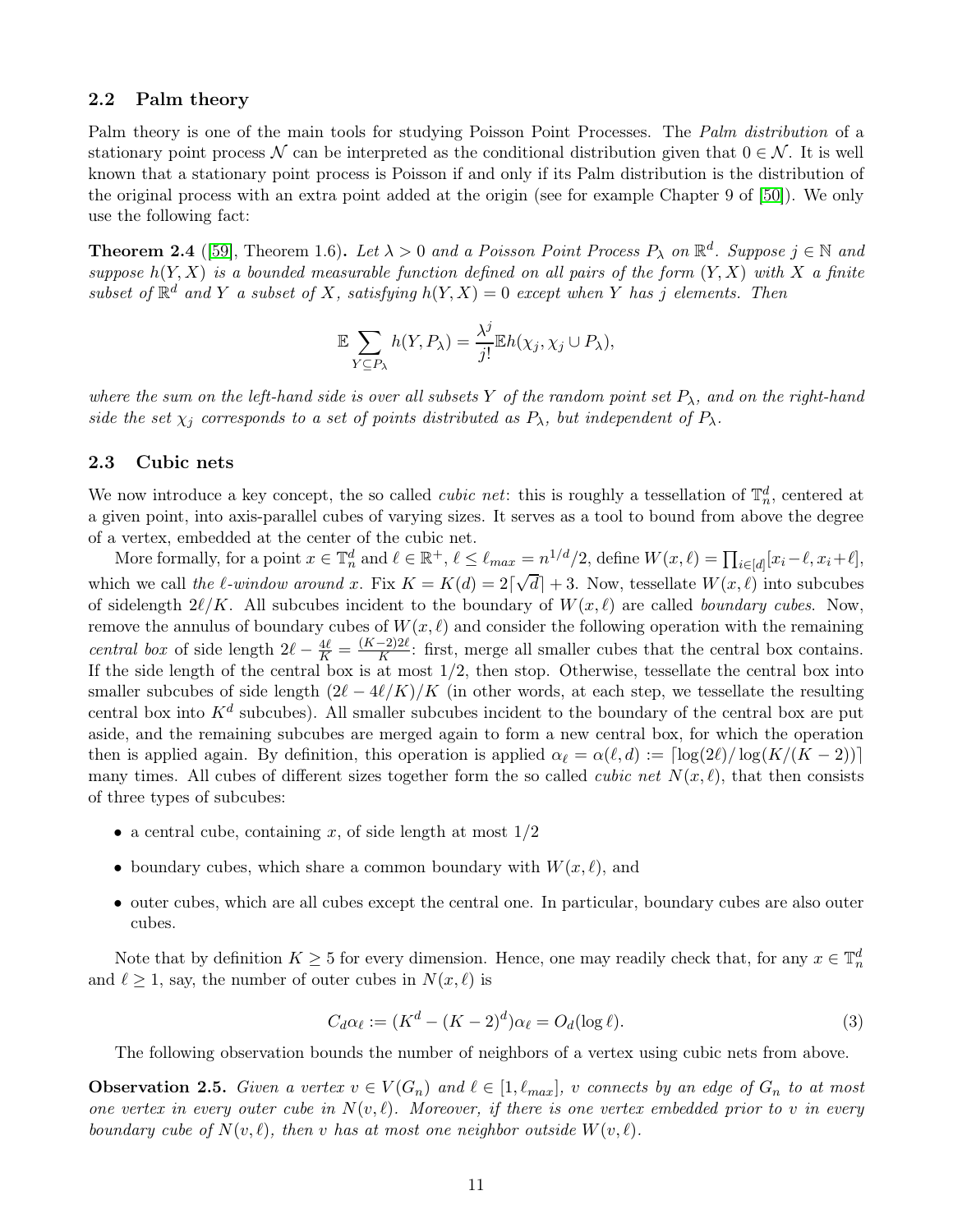<span id="page-11-1"></span>

Figure 2: The case  $d = 2$ . Since  $K(2) = 7$ , the division operation divides the square  $W(x, \ell)$  into a  $7 \times 7$ grid and then merges the 25 non-boundary squares of side length  $2\ell/7$ . Our choice of K ensures that the diagonal of a square in the grid is shorter than the distance from x to the boundary squares of  $N(x, \ell)$ .

*Proof.* For the first statement, it is sufficient to prove that the distance from  $v$  to any point in a given outer cube is larger than the diameter of the outer cube itself. Since every outer cube in  $N(v, \ell)$  is a boundary cube in  $N(v, \left(\frac{K-2}{K}\right)^i \ell) \subseteq N(v, \ell)$  for some  $i \in [\alpha_{\ell}-1]_0$ , we show this claim only for boundary cubes. In this case, the distance from v to the boundary of  $W(v,(K-2)\ell/K)$  is  $(K-2)\ell/K$ , and the diameter of any boundary cube of  $N(v,\ell)$  is  $\sqrt{d}(2\ell/K) < (K-2)\ell/K$  by definition of K.

For the second statement, we show that every child of v in  $G_n$  (seen as a tree rooted at 0) is in  $W(v, \ell)$ . Indeed, if a vertex u is outside  $W(v, \ell)$ , then choose any point x on the segment uv inside some boundary cube q of  $N(v, \ell)$ . Let w be a vertex of  $G_n$  in q embedded prior to v. Then, by the triangle inequality for uwx, the fact that  $\text{diam}(q) < |vx|$  and the collinearity of v, x and u,

$$
|wu| \le |wx| + |xu| \le \text{diam}(q) + |xu| < |vx| + |xu| = |vu|,\tag{4}
$$

<span id="page-11-0"></span>thereby proving the observation.

# 3 Proof of Theorem [1.4](#page-3-0)

In this section, we use Theorem [2.2](#page-9-0) for the family of independent random variables  $(U_i)_{i\in[n-1]_0}\cup (X_i)_{i\in[n-1]_0}$ , where  $U_i \sim \text{Unif}(\mathbb{T}_n^d)$  and  $X_i \sim \text{Unif}[0,1]$ , and the function f which maps  $(u_i, x_i)_{i=0}^{n-1} \in (\mathbb{T}_n^d)^n \times [0,1]^n$  to the graph on *n* vertices with positions  $(u_i)_{i\in[n-1]_0}$  and arrival times  $(x_i)_{i\in[n-1]_0}$ . Fix a function  $\phi : \mathbb{N} \to \mathbb{R}$  satisfying  $\phi(n) \gg \log n$ , and denote by  $\Gamma$  the event that, for every vertex  $v \in V(G_n)$  and every point  $x \in \mathbb{T}_n^d$ , there are at most  $\phi(n)$  vertices  $u \in V(G_n) \setminus v$ , for which  $d_{\mathbb{T}_n^d}(u, x) \leq d_{\mathbb{T}_n^d}(u, \{w \in V(G_n) \setminus v : X_w < X_u\}).$ Otherwise said,  $\Gamma$  is equivalent to the non-existence of a pair  $(v, x) \in V(G_n) \times \mathbb{T}_n^d$  such that a vertex  $v_x$ at position x that arrives before all vertices in  $V(G_n) \setminus v$  would have degree more than  $\phi(n)$  in the d-NN tree generated by  $v_x \cup (V(G_n) \setminus v)$  (where the order of arrival of the vertices in  $V(G_n) \setminus v$  is the same as in  $G_n$ ). Note that, in particular, the event Γ includes the event that the maximum degree of  $G_n$  is at most  $\phi(n) + 1$  (since we allow the position of x to coincide with the position of any of the vertices of  $G_n$ ).

**Observation 3.1.** For every large enough n,  $\mathbb{P}(\Gamma) \geq 1 - \exp\left(-\frac{\phi(n)\log\phi(n)}{5}\right)$  $\frac{\log \phi(n)}{5}$ .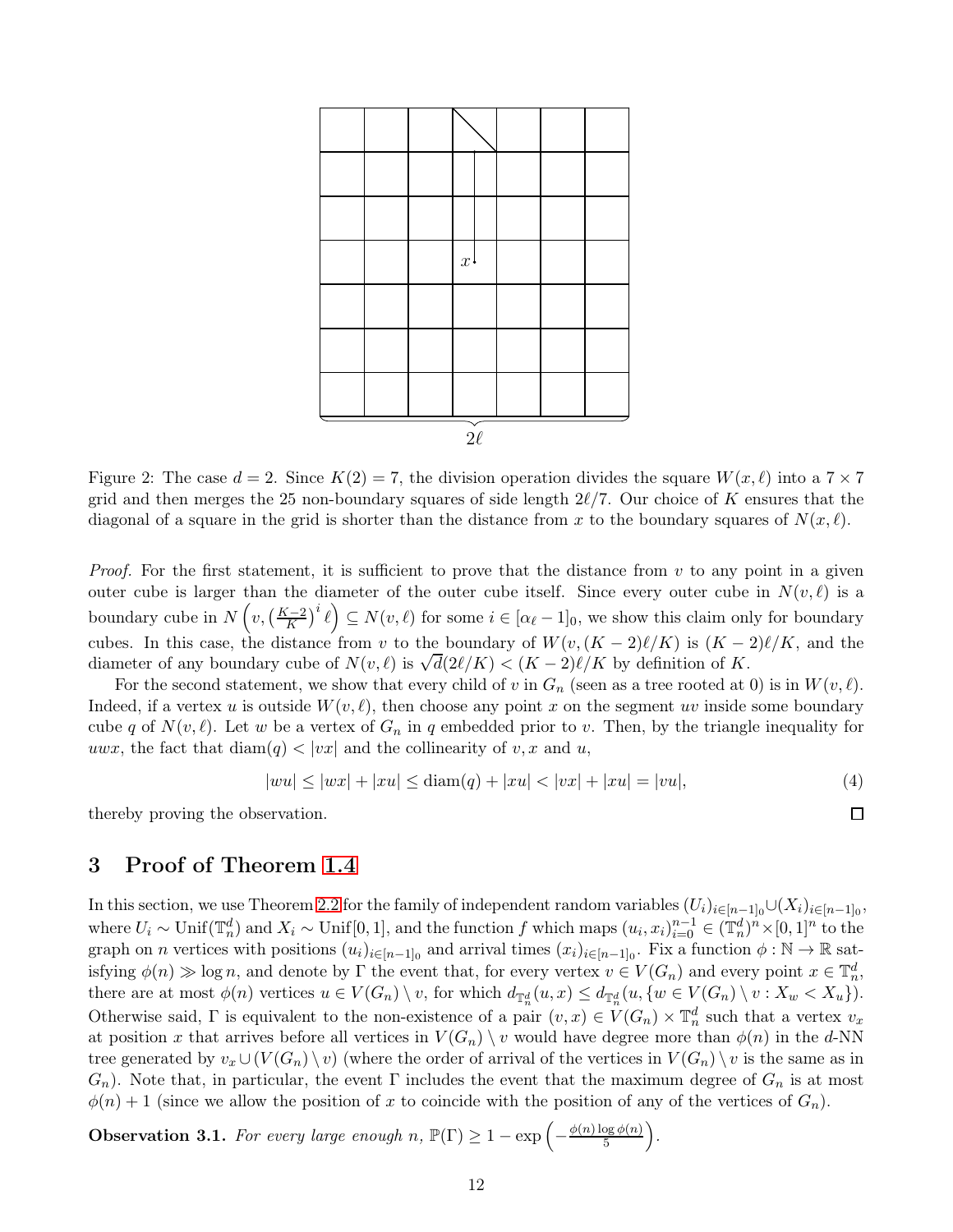*Proof.* Recall the definition of a cubic net introduced in Section [2.](#page-8-1) By construction, the vertex  $v_x$  in position x may have at most one neighbor in each of the  $\alpha_{n^{1/d}/2} = O_d(\log n)$  outer cubes of the net  $N(x, n^{1/d}/2).$ 

We will prove that, a.a.s. there is no axis-parallel cube of side length  $1/2$  containing  $t = |\phi(n)/2|$ vertices of  $G_n$ , say. Set  $n_1 = \lfloor n^{1/d} \rfloor$  and fix a tessellation  $\mathcal F$  in  $\mathbb T_n^d$  into cubes of side length  $s = n^{1/d}/n_1$ . Note that every axis-parallel cube of side length  $1/2$  is contained in a cube of side length s in one of the tessellations, obtained by translation of F by some vector among  $(s/2) \cdot \{0,1\}^d$ . Since in total there are  $2^d \cdot (n_1)^d = (2^d + o(1))n$  such cubes, a union bound gives

$$
\mathbb{P}(\overline{\Gamma}) \le (2^d + o(1))n \mathbb{P}(|[0, s]^d \cap V(G_n)| \ge t)
$$
  
=  $(2^d + o(1))n \exp(-(1 + o(1))) \frac{(1 + o(1))^t}{t!}$   
 $\le \exp(-(t \log t)/2) \le \exp(-( \phi(n) \log \phi(n))/5),$ 

and the proof of the lemma is finished.

*Proof of Theorem [1.4:](#page-3-0)* We apply Theorem [2.2](#page-9-0) for the family  $(U_i)_{i\in[n-1]_0} \cup (X_i)_{i\in[n-1]_0}$ ,  $N = 2n$  and the event Γ defined above. Moreover, since the tree  $G_n$  is a deterministic function of the above random variables (ties being broken in an arbitrary way), define

$$
f: ((u_i)_{0 \le i \le n-1}, (x_i)_{0 \le i \le n-1}) \in (\mathbb{T}_n^d)^n \times [0,1]^n \mapsto g(G_n \text{ generated by } \cap_{0 \le i \le n-1} \{U_i = u_i, X_i = x_i\}).
$$

Then, for any vector  $(\mathbf{u}_1, \mathbf{x}_1) \in \Gamma$  and any  $(\mathbf{u}_2, \mathbf{x}_2) \in (\mathbb{T}_n^d)^n \times [0, 1]^n$  which differs from  $(\mathbf{u}_1, \mathbf{x}_1)$  in exactly one coordinate, one has by definition of Γ that

$$
|f(\mathbf{u}_1,\mathbf{x}_1)-f(\mathbf{u}_2,\mathbf{x}_2)|\leq c:=3L\phi(n).
$$

Indeed, if an edge e is in the symmetric difference of the trees, generated by  $(\mathbf{u}_1, \mathbf{x}_1)$  and  $(\mathbf{u}_2, \mathbf{x}_2)$ , then it is incident to the vertex, whose arrival time or position has been modified, and in both trees this vertex has degree at most  $\phi(n) + 1$ . If  $(\mathbf{u}_1, \mathbf{x}_1)$  does not necessarily belong to Γ, then

$$
|f(\mathbf{u}_1, \mathbf{x}_1) - f(\mathbf{u}_2, \mathbf{x}_2)| \le b := \max\{n, n^{\alpha}\}.
$$

Now, set  $\gamma_k = \gamma := b^{-1}$ . We conclude that  $e_k = e := \gamma(b - c) \leq 1$  and thus  $(c + e)^2 \leq (4L\phi(n))^2 =$  $16L^2\phi^2(n)$ . We deduce by Theorem [2.2](#page-9-0) that with probability  $2N\mathbb{P}(\overline{\Gamma})n^{\alpha} \leq \exp(-(\phi(n)\log \phi(n))/10)$  there is an event B such that  $\overline{\mathcal{B}} \subseteq \Gamma$ , and for any  $t \geq 0$ 

$$
\mathbb{P}(|f((U_i)\cup (X_i)) - \mathbb{E}[f((U_i)\cup (X_i))]| \geq t \text{ and } \overline{\mathcal{B}}) \leq 2\exp\left(-\frac{t^2}{2N\cdot 16L^2\phi^2(n)}\right).
$$

Since  $\mathbb{P}(\mathcal{B}) \leq \exp(-(\phi(n) \log \phi(n))/10)$ , we conclude that

$$
\mathbb{P}[|g(G_n) - \mu| \ge t] = \mathbb{P}(|f((U_i) \cup (X_i)) - \mathbb{E}[f((U_i) \cup (X_i))]| \ge t \text{ and } \overline{\mathcal{B}}) + \mathbb{P}(\mathcal{B})
$$
  
\n
$$
\le \mathbb{P}(|f((U_i) \cup (X_i)) - \mathbb{E}[f((U_i) \cup (X_i))]| \ge t \text{ and } \overline{\mathcal{B}}) + \mathbb{P}(\mathcal{B})
$$
  
\n
$$
\le 2 \exp\left(-\frac{t^2}{64nL^2\phi^2(n)}\right) + \exp(-(\phi(n)\log\phi(n))/10),
$$

and the proof is completed.

### <span id="page-12-0"></span>4 The degree sequence and the maximum degree

In this section, we abuse notation and, unless ambiguity arises, identify a vertex in  $V(G_n) = [n-1]_0$  with its position in  $\mathbb{T}_n^d$ . The section is dedicated to proving Theorems [1.5](#page-3-1) and [1.6.](#page-3-3)

 $\Box$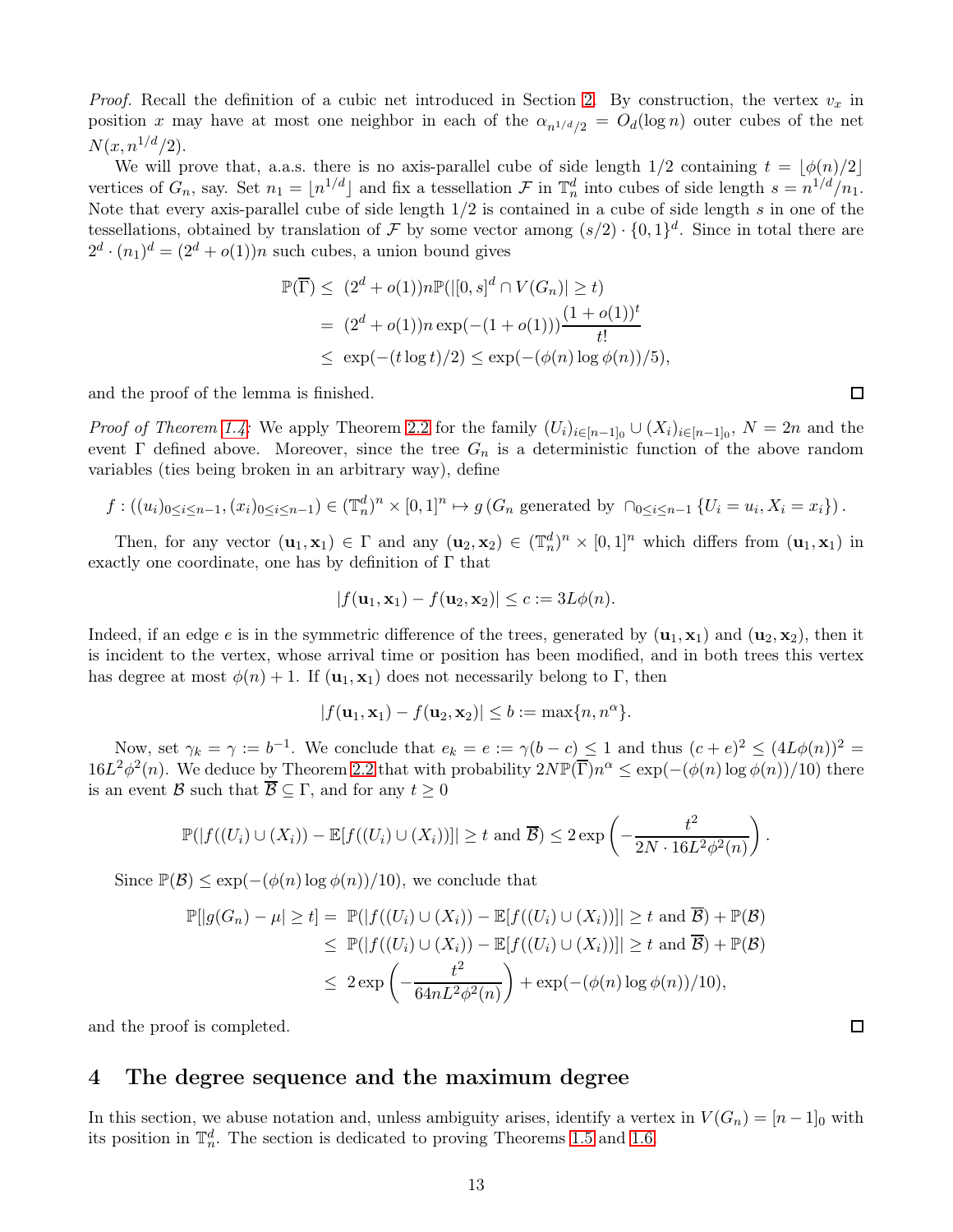### 4.1 Upper bound on the number of vertices of given degree and on the maximum degree

We first give a high level overview of the two proofs. The proof of the upper bound in Theorem [1.6](#page-3-3) is easier and relies on geometric properties of cubic nets (which are then reused in the sequel). The proof of the upper bound in Theorem [1.5](#page-3-1) goes roughly as follows: we embed the vertices of  $G_n$  one by one in  $\mathbb{T}_n^d$ . At any step, we choose a positive real number  $\ell = \ell(v)$  appropriately so that no child of v in  $G_n$  is situated outside  $W(v, \ell)$ . Note that minimizing the value of  $\ell(v)$  is the main difficulty in the proof, and it requires several technical twists and turns. After choosing  $\ell$ , some key properties of cubic nets allow us to divide the children of v into two groups: those positioned in the central cube of  $N(v, \ell)$  and others positioned in outer cubes. The number of children of the first type is bounded from above by a purely probabilistic argument, while for children of the second type, we rely again on properties of cubic nets.

Let us proceed to the details. We start with the easier upper bound on the maximum degree, which is a corollary of our observation on cubic nets.

<span id="page-13-1"></span>**Corollary 4.1.** For any  $d \in \mathbb{N}$  there is a constant  $\tilde{C}_d > 0$  such that the maximum degree of a vertex in  $G_n$  is at most  $\tilde{C}_d \log n$  with probability  $1 - \exp(-(1 + o(1)) \log n \log \log n)$ .

*Proof.* Fix  $v \in V(G_n)$ . By [\(3\)](#page-10-0), the number of outer cubes in  $N(v, n^{1/d}/2)$  is  $O_d(\log n)$ . By Observation [2.5](#page-10-1) applied with  $\ell = \ell_{max} = n^{1/d}/2$ , there are  $O_d(\log n)$  neighbors of v outside the central cube of  $N(v, n^{1/d}/2)$ . Moreover, the probability that  $|W(v, 1/2) \cap V(G_n)| \geq |\log n + 1|$  is dominated by

$$
\binom{n}{\lfloor \log n \rfloor} \left(\frac{1}{n}\right)^{\lfloor \log n \rfloor} = \exp(-(1+o(1))\log n \log \log n).
$$

 $\Box$ 

A union bound over the events  $\{W(v, 1/2) \cap V(G_n) \geq \lfloor \log n + 1 \rfloor\}_{v \in V(G_n)}$  finishes the proof.

Fix  $k \geq 0$  and assume that  $n = 2^{dk}$  to facilitate computations. This choice is somehow arbitrary: its goal is to ensure that a subsequent divisibility condition is satisfied and avoid the excessive use of upper and lower integer parts. Fix a family of tessellations  $(\mathcal{F}_i)_{i=0}^k$  of side lengths  $(2^i)_{i=0}^k$  respectively. Note that, on the event that a unit cube q in  $\mathbb{T}_n^d$  contains s vertices of  $G_n$ , there exists a cube of  $\mathcal{F}_0$ that contains at least  $s/2^d$  of these vertices and intersects q (although the tessellation contains only open cubes, a.s. no vertex of  $G_n$  is ever embedded on the boundary of any cube in  $\mathcal{F}_0$  in  $\mathbb{T}_n^d$  (it has measure 0), so in the sequel we abuse notation and refer to the cubes of  $\mathcal{F}_0$  as closed whenever necessary). Define  $s_{max} := \log n/3 \log \log n$ . The following easy observation uses standard concentration results to show that "most unit cubes do not contain too many vertices" (with the idea to bound the number of neighbors of a vertex in its central cube from above):

<span id="page-13-0"></span>**Observation 4.2.** A.a.s. for every  $s \in [s_{max}]$ , the number of vertices v of  $G_n$  for which  $|W(v, 1/2)| \cap$  $|V(G_n)| \geq 2^d s$  is at most  $2 \cdot 3^{d-1} n/(s-1)!$ .

Proof. In this proof we condition on the a.s. event that no vertex lies on the boundary of any of the cubes in  $\mathcal{F}_0$ . Denote  $\mathcal{S}_s = \{q \in \mathcal{F}_0 : |q \cap V(G_n)| \geq s\}$ . Note that every unit cube, containing at least  $2^d s$  vertices of  $G_n$ , intersects a cube of  $S_s$ . Our goal is to provide an a.a.s. upper bound for the number of vertices, embedded at distance at most 1 to  $S_s$ .

Our main tool is the bounded differences inequality (Lemma [2.1\)](#page-8-2). For every cube  $q \in \mathcal{F}_0$ , define  $g_q: S \in (\mathbb{T}_n^d)^n \mapsto 1_{\lfloor q \cap S \rfloor \geq s} |q \cap S|$ , and let  $f: S \in (\mathbb{T}_n^d)^n \mapsto \sum_{q \in \mathcal{F}_0} g_q(S)$ . It is easy to notice that f satisfies the Lipschitz condition [\(2\)](#page-9-1) with  $c_1 = \cdots = c_n = s$ . Moreover, for every large enough n,

$$
\mathbb{E}g_q(V(G_n)) = \sum_{i \ge s} i \binom{n}{i} \frac{1}{n^i} \left(1 - \frac{1}{n}\right)^{n-i} \ge \frac{1}{3(s-1)!},
$$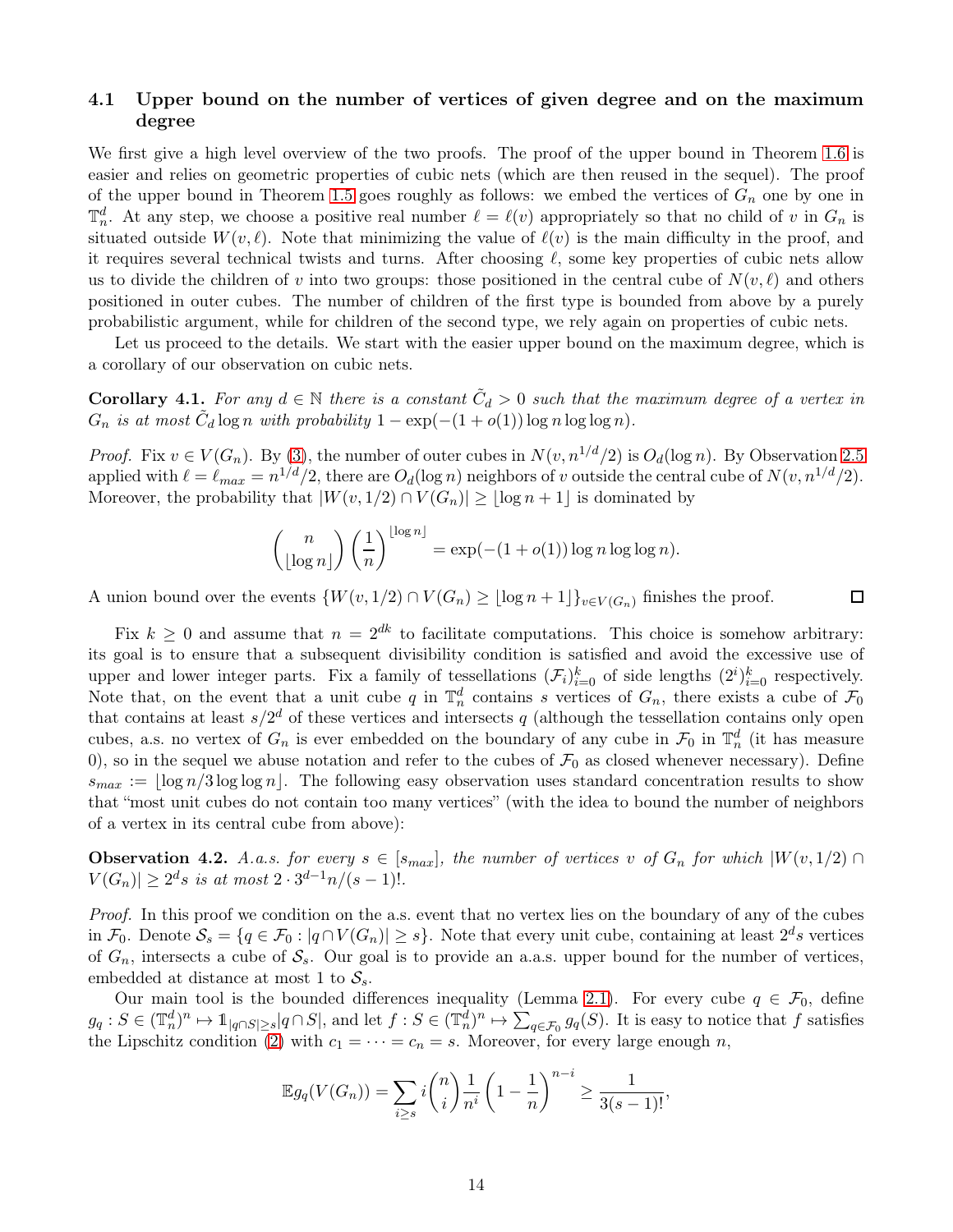and consequently

$$
\mathbb{E}f(V(G_n)) = |\mathcal{F}_0| \mathbb{E}g_q(V(G_n)) \ge \frac{n}{3(s-1)!}.
$$

By Lemma [2.1](#page-8-2) applied to  $V(G_n)$  and f,

$$
\mathbb{P}(f(V(G_n)) \ge 2\mathbb{E}f(V(G_n))) \le \exp\left(-\frac{n}{18s!^2}\right) = \exp(-n^{\Omega(1)}).
$$

Thus, a.a.s. the cubes in  $S_s$  contain at most  $2n/3(s-1)!$  vertices. Hence, the number of vertices  $v \in V(G_n)$ such that  $W(v, 1/2) \cap (\cup_{q \in S_s} q) \neq \emptyset$  is at most  $3^d \cdot (2n/3(s-1)!)$  with probability  $1 - \exp(-n^{\Omega(1)})$ : indeed, denoting by  $q + \vec{x}$  the translation of the cube q by a vector  $\vec{x}$ , we get

$$
|\{v \in V(G_n) : W(v, 1/2) \cap (\cup_{q \in S_s} q) \neq \emptyset\}| \leq \sum_{\vec{x} \in \{-1, 0, 1\}^d} \sum_{q \in S_s} |(q + \vec{x}) \cap V(G_n)| \leq 3^d \sum_{q \in S_s} |q \cap V(G_n)|.
$$

A union bound over all values  $s \in [s_{\text{max}}]$  finishes the proof.

Recall that the cubic net  $N(v, \ell)$  was designed so that, conditionally on having at least one vertex  $w < v$  in every boundary cube of the net, the children of the central vertex may only be situated in  $W(v, \ell)$ , with the additional restriction of having at most one child per outer cube. With Observation [4.2](#page-13-0) in hand, it remains to take care of the neighbors of v in the outer cubes of  $N(v, \ell)$ , and in particular to find the correct choice of  $\ell$  to satisfy the above requirement regarding the boundary cubes.

Define  $\Gamma(v,\ell)$  to be the event that, at the moment of embedding the vertex v in  $\mathbb{T}_n^d$ , there is at least one vertex in every boundary cube of  $N(v, \ell)$ . The difficulty of finding the correct value of  $\ell$ , for which  $\Gamma(v,\ell)$  holds, stems from the fact that the events  $(\Gamma(v,\ell))_{v,\ell}$  are not independent for different vertices. To circumvent this, divide the vertices into groups of  $[2^{(i-1)d}, 2^{id})_{i \in [k]}$  (we discard the root for convenience since the degree of a single vertex does not matter in the sequel). We define new events,  $\Gamma'(v,\ell)$ , as follows: if  $v \in [2^{(i-1)d}, 2^{id})$ , then  $\Gamma'(v, \ell)$  is the event of having at least one vertex from  $[2^{(i-1)d} - 1]_0$ in every boundary cube of the cubic net  $N(v, \ell)$ . By definition,  $\Gamma'(v, \ell) \subseteq \Gamma(v, \ell)$ , but this time the events  $(\Gamma'(v,\ell))_{v\in[2^{(i-1)d},2^{id})}$  are independent conditionally on the positions of the vertices in  $[2^{(i-1)d}-1]_0$ . Another assumption that we impose is to choose  $\ell$  of the form  $K \cdot 2^{i+1}$  for  $i \geq 0$ . In this way, we ensure that the side of a boundary cube of  $N(v, \ell)$  is  $2^{i+1}$ , so every boundary cube entirely contains a cube of  $\mathcal{F}_i$ irrespectively of the position of v (in fact, with probability 1, it contains exactly one such cube; there are several choices only if v is in a corner of some cube in  $\mathcal{F}_i$ .

The main idea is to associate to every point  $x \in \mathbb{T}_n^d$  and every boundary cube q of  $N(x, K \cdot 2^{i+1})$  a smaller cube of side length  $2^i$  belonging to  $\mathcal{F}_i$  which is completely contained in q (arbitrarily in case there are more choices). We show that, in any case, no cube of  $\mathcal{F}_i$  is associated to "too many points"  $x \in \mathbb{T}_n^d$ . We proceed to the details: for any  $i \leq \lfloor \log_2(\ell_{max}/K) - 1 \rfloor$ , to any point x in  $\mathbb{T}_n^d$  we may deterministically associate a family  $C(x, i)$  of  $C_d = K^d - (K - 2)^d$  cubes of  $\mathcal{F}_i$  with the property that every boundary cube of  $N(x, K \cdot 2^{i+1})$  contains exactly one cube of  $\mathcal{C}(x, i)$  (for one fixed x, all such cubes are disjoint by construction, but for  $x, x' \in \mathbb{T}_n^d$  "close to each other" it is possible that  $C(x, i) \cap C(x', i) \neq \emptyset$ ); see Figure [3.](#page-15-0) For every cube  $q \in \mathcal{F}_i$ , set  $\mathcal{R}_i(q)$  to be the region  $\{x \in \mathbb{T}_n^d : q \in \mathcal{C}(x,i)\}\)$ . It is easy to see that any choice of  $(\mathcal{C}(x,i))_{x,i}$  implies that  $(\mathcal{R}_i(q))_{i,q \in \mathcal{F}_i}$  are all measurable subsets of  $\mathbb{T}_n^d$ . We now show the intuitively clear fact that  $|\mathcal{R}_i(q)|$  is not too large:

<span id="page-14-0"></span>**Observation 4.3.** For every cube  $q \in \mathcal{F}_i$ ,  $|\mathcal{R}_i(q)| \leq C_d 2^{(i+1)d}$ .

*Proof.* Let y be the center of the cube q. Then, every point  $x \in \mathbb{T}_n^d$ , for which q is contained in some boundary cube of  $N(x, K \cdot 2^{i+1})$ , is itself contained in  $W(y, K \cdot 2^{i+1}) \setminus W(y, (K - 2) \cdot 2^{i+1})$ , whose volume is exactly  $C_d 2^{(i+1)d}$ .  $\Box$ 

For every  $m \in [k-1]_0$  and every vertex  $v \in [2^{md}, 2^{(m+1)d})$ , define

$$
\ell(v) = \min\{K \cdot 2^{s+1} : \forall q \in \mathcal{C}(v, s), q \cap [2^{md} - 1]_0 \neq \emptyset \text{ and } s \geq m\}.
$$
 (5)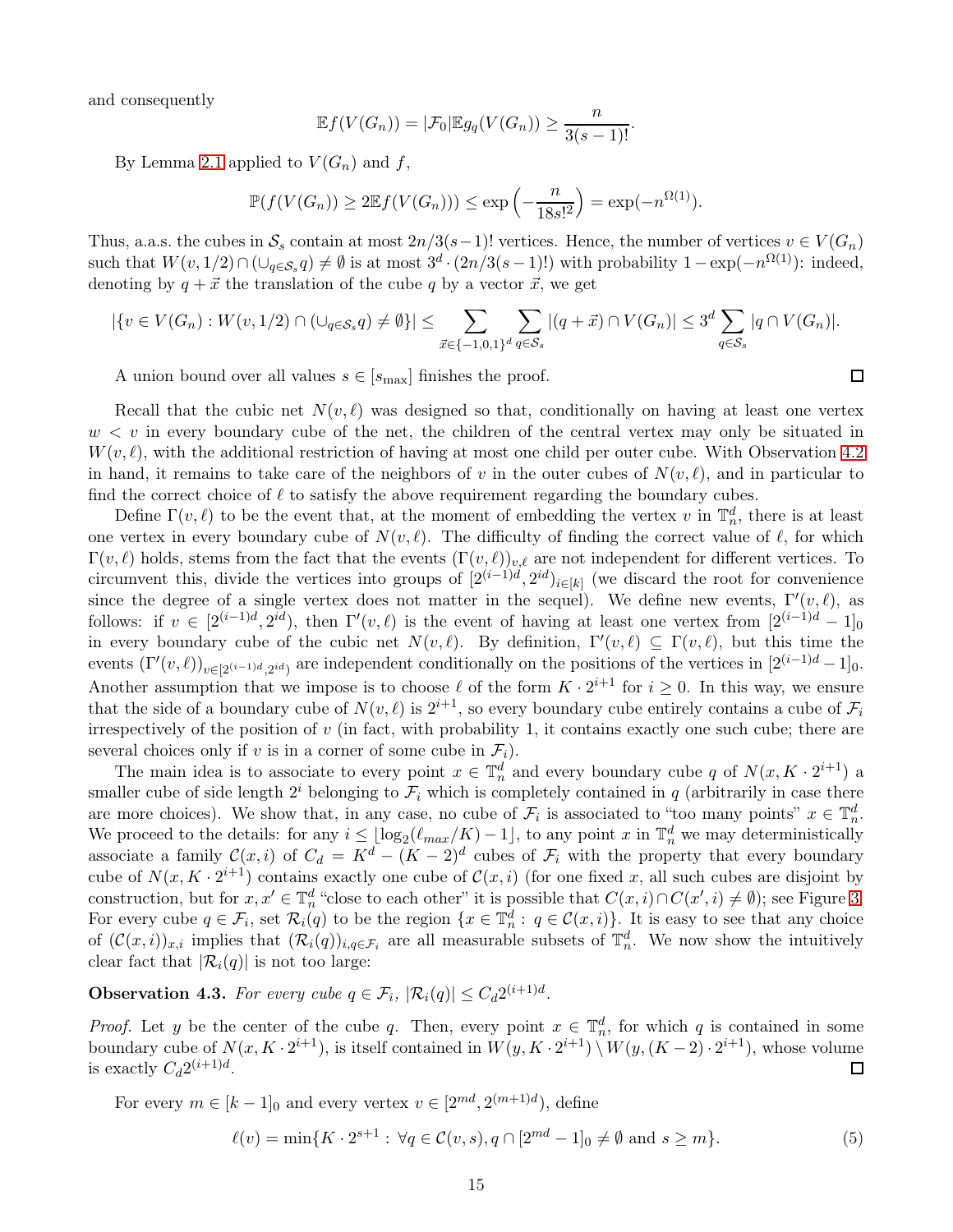<span id="page-15-0"></span>

Figure 3: The case  $d = 2$  (hence  $K = 7$ ):  $\mathcal{C}(x, i)$  is the set of all grey squares (they all belong to  $\mathcal{F}_i$ ).

Intuitively, we are looking for the smallest value of  $\ell = \ell(v)$  (depending on the label of v) that ensures that all boundary cubes in  $N(v, \ell)$  contain at least one vertex. In particular, the number of children of v outside  $W(v, 1/2)$  is at most  $C_d \alpha_{\ell(v)}$ . The next observation studies the proportion of cubes of  $\mathcal{F}_i$  that do not contain a vertex among  $[2^{(k-j)d} - 1]_0$  for  $j \leq i$  (recall that  $n = 2^{kd}$ ). Define

$$
\mu = \mu(i,j) := 2^{(k-i)d} \left( 1 - 2^{-(k-i)d} \right)^{2^{(k-j)d}}.
$$

The meaning of  $\mu$  will become clear in the next observation:

<span id="page-15-1"></span>**Observation 4.4.** For every  $i \leq k - 20 \log_2 k$  and every  $j \in [0, i]$ , the expected number of cubes in  $\mathcal{F}_i$  not containing a vertex among  $[2^{(k-j)d} - 1]_0$  is  $\mu = (1 + o(1))2^{(k-i)d} \exp(-2^{(i-j)d}).$ 

Moreover, for fixed  $i$  and  $j$ , the number of such cubes is at most:

- $k^3\mu$  with probability at least  $1 k^{-3}$ ,
- $4\mu$  with probability at least  $1 4(3/4)^{4\mu}$ .

*Proof.* Since the number of cubes in  $\mathcal{F}_i$  is  $2^{(k-i)d}$ , the first statement is clear. The second statement follows from Markov's inequality.

We concentrate on the third statement. For every large enough k, the probability that  $s \geq 4\mu$  cubes do not contain a vertex is bounded from above by

$$
\binom{2^{(k-i)d}}{s}\left(1-\frac{s}{2^{(k-i)d}}\right)^{2^{(k-j)d}}\leq \left(\frac{2^{(k-i)d}e}{s}\exp(-2^{(i-j)d})\right)^s\leq \left(\frac{3}{4}\right)^s.
$$

A union bound over all  $s \in [\lceil 4\mu \rceil, 2^{(k-i)d}]$  proves the claim since

$$
\sum_{s\geq \lceil 4\mu\rceil} \left(\frac{3}{4}\right)^s = 4\left(\frac{3}{4}\right)^{\lceil 4\mu\rceil} \leq 4\left(\frac{3}{4}\right)^{4\mu},
$$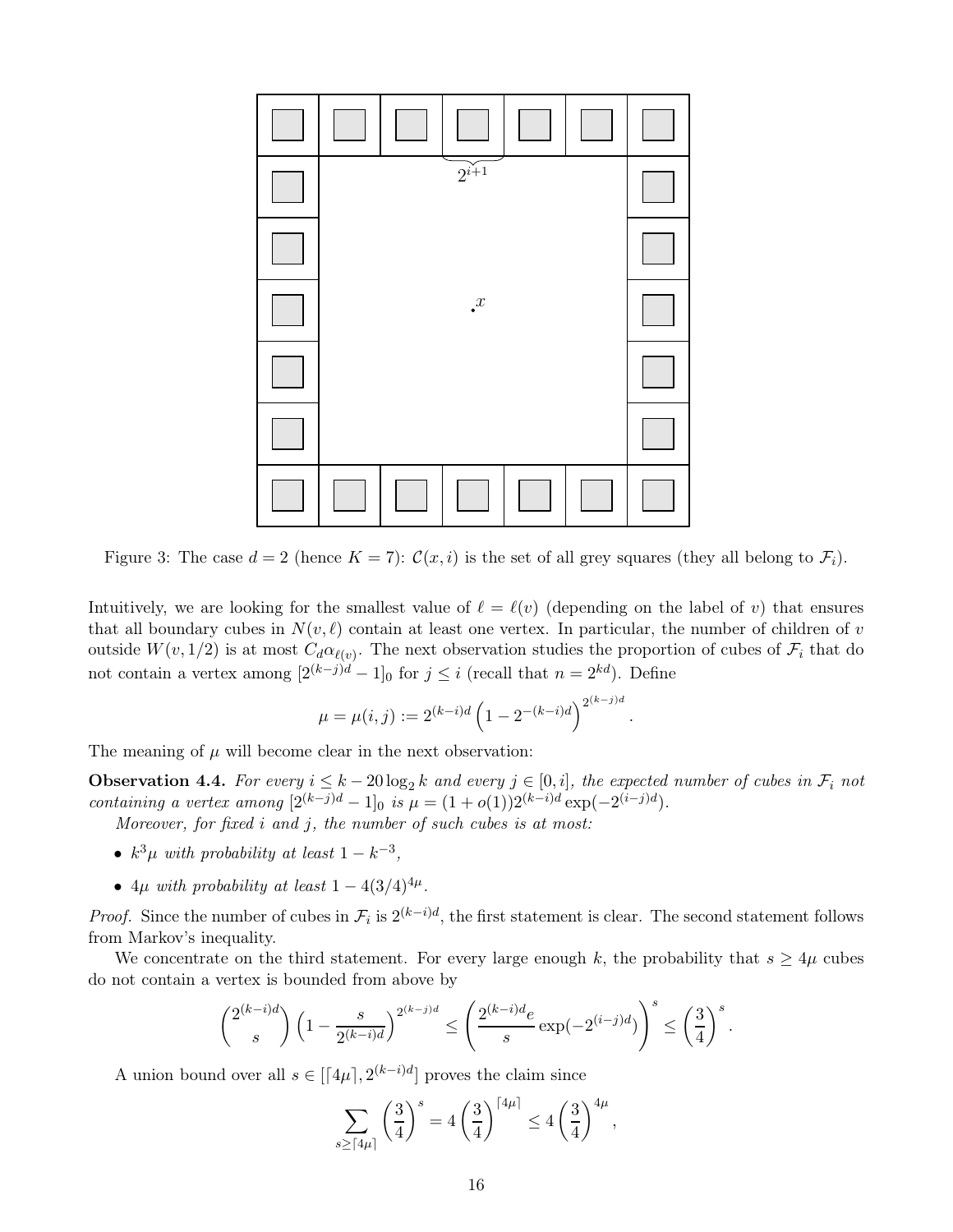and the lemma is proved.

For every  $i \leq k - 20 \log_2 k$  and every  $j \leq i$ , define  $\mathcal{A}_{i,j}$  to be the event that at most  $M_{i,j} := 4\mu \mathbb{1}_{\mu \geq k^3} +$  $k^3 \mu \mathbb{1}_{\mu < k^3}$  cubes of  $\mathcal{F}_i$  do not contain a vertex among  $[2^{(k-j)d} - 1]_0$ . Set

$$
\mathcal{A} = \bigcap_{i \leq k-20\log_2 k} \ \bigcap_{j \leq i} \mathcal{A}_{i,j}.
$$

Corollary 4.5. For every  $j \leq k-20 \log_2 k-1$  and  $i \in [j, k-20 \log_2 k]$ , conditionally on  $\mathcal{A}_{i,j}$  the probability that a vertex  $v \in [2^{(k-j)d}, 2^{(k-j+1)d})$  has  $\ell(v) \leq K \cdot 2^{i+1}$  is at least

$$
1 - C_d \left( 5 \exp(-2^{(i-j)d}) 1_{\mu \geq k^3} + \frac{k^6 1_{1/k^3 \leq \mu < k^3}}{2^{(k-i)d}} \right).
$$

*Proof.* For every  $i \in [j, k - 20 \log_2 k]$  we have that  $\ell(v) \leq K \cdot 2^{i+1}$  if  $\mathcal{C}(v, i)$  contains  $C_d$  squares of  $\mathcal{F}_i$ , each containing at least one vertex among  $[2^{(k-j)d} - 1]_0$ . Conditionally on  $\mathcal{A}_{i,j}$ , by Observation [4.3](#page-14-0) and Observation [4.4](#page-15-1) we have that any given cube of  $\mathcal{F}_i$  does not contain a vertex among  $[2^{(k-j)d} - 1]_0$  with probability at most

$$
\begin{cases}\n\frac{4\mu}{2^{(k-i)d}} \le 5 \exp(-2^{(i-j)d}), \text{ if } \mu \ge k^3 \text{ and } n \text{ is sufficiently large,} \\
\frac{k^3\mu}{2^{(k-i)d}}, \text{ if } \mu \in [1/k^3, k^3], \\
0, \text{ otherwise.} \n\end{cases}
$$

Thus, conditionally on  $A_{i,j}$ , for any vertex  $v \in [2^{(k-j)d}, 2^{(k-j+1)d})$ ,  $\ell(v) > K \cdot 2^{i+1}$  with probability at most

$$
\frac{C_d (4\mu 1_{\mu \geq k^3} + k^3 \mu 1_{1/k^3 \leq \mu < k^3})}{2^{(k-i)d}} \leq C_d \left(5 \exp(-2^{(i-j)d}) 1_{\mu \geq k^3} + \frac{k^6 1_{1/k^3 \leq \mu < k^3}}{2^{(k-i)d}}\right),
$$

and the proof of the corollary is finished.

To conclude the proof of the upper bound of Theorem [1.5](#page-3-1) it only remains to show that a.a.s. the number of vertices in  $[2^{(k-j)d}, 2^{(k-j+1)d})$  satisfying  $\ell(v) = K \cdot 2^{i+1}$ , where  $i \in [j, k-20 \log_2 k]$ , is concentrated around its expected value.

We start with a claim that follows directly from Chernoff's inequality  $(1)$ :

<span id="page-16-0"></span>Claim 4.6. Fix an exponentially decreasing sequence  $(p_i)_{i>0}$ . Given a random variable X taking values in  $\mathbb{Z}^+$  a.s. such that  $\mathbb{P}(X = i) = p_i$ ,  $i \in \mathbb{Z}^+$ , and  $m := 2^{(k-j+1)d} - 2^{(k-j)d}$  independent copies  $X_1, \ldots, X_m$ of X, let  $Y_j$  be the number of  $(X_i)_{i \in [m]}$  that are at least j. Then, for every  $j \ge 1$  and  $\delta \ge 0$ ,

$$
\mathbb{P}(|Y_j - \mathbb{E}Y_j| \ge \delta \mathbb{E}Y_j) \le 2 \exp\left(-\frac{\delta^2 \mathbb{E}Y_j}{2(1+\delta)}\right) = 2 \exp\left(-\frac{\delta^2 m \sum_{i \ge j} p_i}{2(1+\delta)}\right).
$$

Proof of the upper bound of Theorem [1.5.](#page-3-1) We are now ready for the proof of the upper bound of Theo-rem [1.5.](#page-3-1) First, fix  $j \leq k - 20 \log_2 k - 1$  and  $i \in [j, k - 20 \log_2 k]$  for which  $\mu \geq k^3$ . Then, every vertex  $v \in [2^{(k-j)d}, 2^{(k-j+1)d})$  has the same probability to satisfy  $\ell(v) > K \cdot 2^{i+1}$ , and conditionally on  $\mathcal{A}_{i,j}$  this probability is bounded from above by  $C_d 4\mu 2^{-(k-i)d}$ . Then, by Claim [4.6,](#page-16-0) applied conditionally on  $\mathcal{A}_{i,j}$ for  $(\mathbb{1}_{\ell(v)>K\cdot2^{i+1}})_{v\in[2^{(k-j)d},2^{(k-j+1)d})}$  and  $\delta=1.5$ , the number of vertices  $v\in[2^{(k-j)d},2^{(k-j+1)d})$  that satisfy  $\ell(v) > K \cdot 2^{i+1}$  is at most

$$
1.5 \cdot (2^{(k-j+1)d} - 2^{(k-j)d}) C_d 4\mu 2^{-(k-i)d} < 2^{d+3} C_d 2^{(k-j)d} \exp(-2^{(i-j)d})
$$

 $\Box$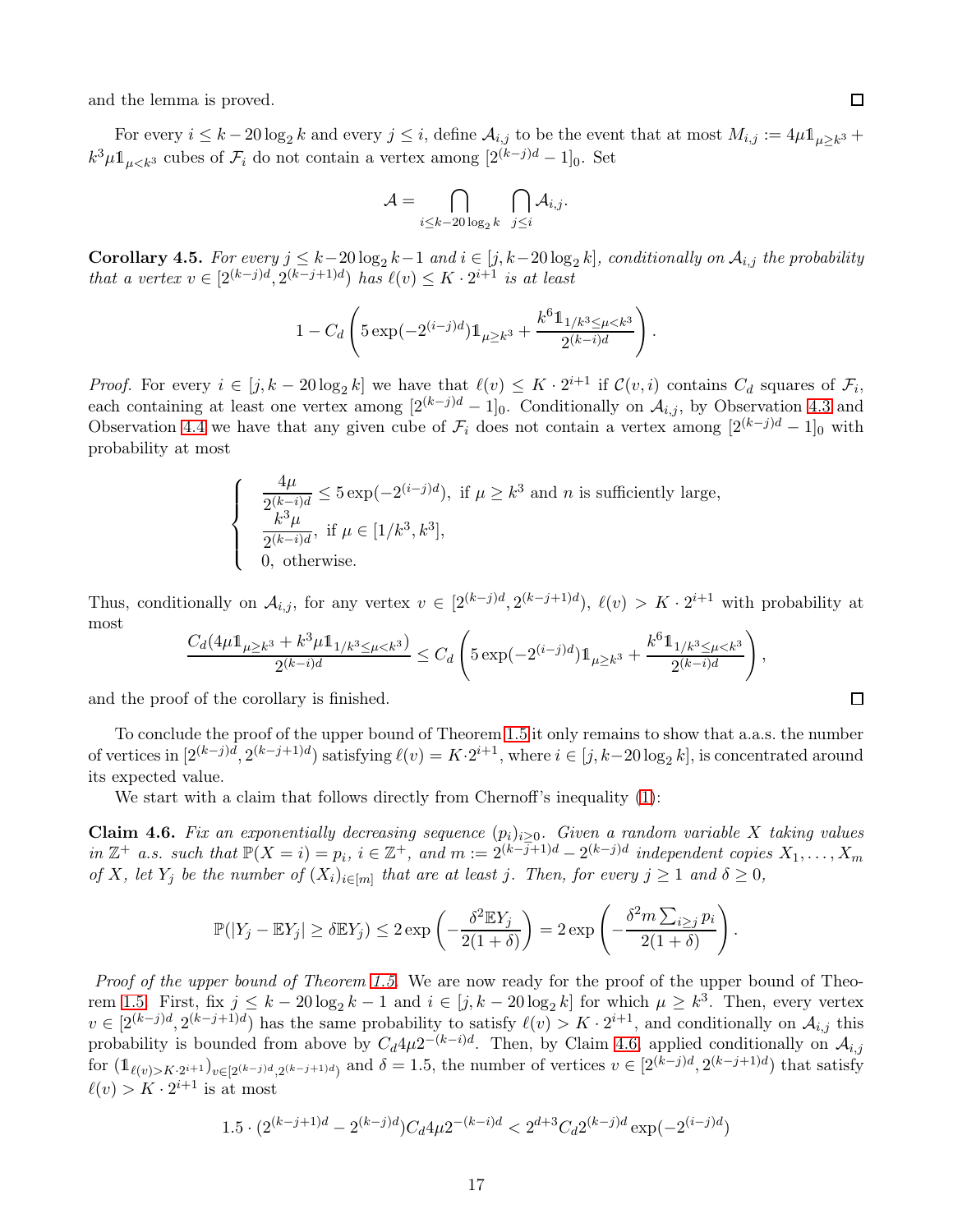with probability at least  $1 - \exp(-\Omega_d(\mu 2^{(i-j)d})) = 1 - o(1/k^3)$ , where the latter inequality follows from our assumptions that  $i \geq j$  and  $\mu \geq k^3$ . Note that we are allowed to apply Claim [4.6](#page-16-0) since conditionally on the positions of  $[2^{(k-j)d} - 1]_0$  the events  $\{\ell(v) > K \cdot 2^{i+1}\}_{v \in [2^{(k-j)d}, 2^{(k-j+1)d})}$  are independent.

Now, fix instead  $j \leq k - 20 \log_2 k - 1$  and  $i \in [j, k - 20 \log_2 k]$  for which  $\mu < k^3$ . Then, conditionally on  $\mathcal{A}_{i,j}$ , at most  $k^7$  vertices  $v \in [2^{(k-j)d}, 2^{(k-j+1)d})$  have  $\ell(v) > K \cdot 2^{i+1}$  with probability at least  $1-O(1/k^4)$  $1 - o(1/k^3)$  (this last bound follows by Markov's inequality).

Denote by  $\mathcal{D}_{i,j}$  the event that the number of vertices  $v \in [2^{(k-j)d}, 2^{(k-j+1)d})$  with  $\ell(v) > K \cdot 2^{i+1}$  is at most

$$
2^{d+3}C_d 2^{(k-j)d} \exp(-2^{(i-j)d}) + k^7,
$$

and let

$$
\mathcal{D} = \bigcap_{j \leq k-20 \log_2 k - 1} \bigcap_{i \in [j,k-20 \log_2 k]} \mathcal{D}_{i,j}.
$$

Then, we get that for every pair  $(i, j)$ ,  $\mathbb{P}(\overline{\mathcal{D}_{i,j}} \mid \mathcal{A}_{i,j}) = o(1/k^3)$ . Thus,

$$
\mathbb{P}(\overline{\mathcal{D}}) \leq \sum_{j \leq k-20 \log_2 k - 1} \sum_{i \in [j,k-20 \log_2 k]} \mathbb{P}(\overline{\mathcal{D}_{i,j}})
$$
  
\n
$$
\leq \sum_{j \leq k-20 \log_2 k - 1} \sum_{i \in [j,k-20 \log_2 k]} (\mathbb{P}(\overline{\mathcal{D}_{i,j}} \cap \mathcal{A}_{i,j}) + \mathbb{P}(\overline{\mathcal{A}_{i,j}}))
$$
  
\n
$$
\leq \sum_{j \leq k-20 \log_2 k - 1} \sum_{i \in [j,k-20 \log_2 k]} (\mathbb{P}(\overline{\mathcal{D}_{i,j}} \mid \mathcal{A}_{i,j}) + o(1/k^3)) = o(1/k) = o(1).
$$

Thus, D is an a.a.s. event. Finally, note that for every  $i \leq k - 20 \log_2 k$  under the event  $\bigcap_{j \leq i} \mathcal{D}_{i,j}$ , the number of vertices with  $\ell(v) > K \cdot 2^{i+1}$ , which have at most  $C_d(i + 2 + \log_2 K)$  neighbors in outer cubes in  $N(v, \ell(v))$ , is at most

$$
\sum_{0 \le j \le i} 2^{d+3} C_d 2^{(k-j)d} \exp(-2^{(i-j)d}) + k^7 = O_d(n2^{-id}) + (\log n)^{O(1)}.
$$

Recalling that for  $\ell(v) = K \cdot 2^{i+1}$  the number of children in outer cubes is at most  $C_d \alpha(K \cdot 2^{i+1}, d)$ , we deduce that there exists  $C_1 = C_1(d) > 0$  sufficiently large so that, for all  $i \leq \frac{\log_2 n}{d} - O(\log \log n)$ , the number of vertices  $v \in V(G_n)$  with strictly more than  $C_d \alpha(K \cdot 2^{i+1}, d) + 1 = \Theta_d(i)$  neighbors outside  $W(v, 1/2)$  is at most  $n \exp(-2C_1i)$ . Also, recall that for all  $i \leq s_{max}$ , by Observation [4.2,](#page-13-0) the number of vertices  $v \in V(G_n)$  with at least  $2^{d_i}$  vertices of  $G_n$  contained in  $W(v, 1/2)$  is

$$
O_d(n/(i-1)!) = O_d(n \exp(-(1 + o_i(1))i \log i)).
$$

Moreover, for all  $i > s_{\text{max}}$ , the number of vertices  $v \in V(G_n)$  with at least  $2^{d_i}$  vertices of  $G_n$  contained in  $W(v, 1/2)$  must also be  $O_d(n/(s_{max}-1)!)=O_d(n^{2/3+o(1)})$ . Thus, by choosing  $c=c(d)>0$  sufficiently small, we deduce that for all  $i \leq c \log n$  the number of vertices  $v \in V(G_n)$  with at least  $2^{d}i$  vertices of  $G_n$ contained in  $W(v, 1/2)$  is at most  $n \exp(-2C_1i)$ . Finally, summing over neighbors inside  $W(v, 1/2)$  and those outside  $W(v, 1/2)$  proves the upper bound of Theorem 1.5. those outside  $W(v, 1/2)$  proves the upper bound of Theorem [1.5.](#page-3-1)

## 4.2 Lower bound on the number of vertices of degree at least  $i$  and concentration around its expectation

As above, we assume for convenience that  $n = 2^{kd}$ . Recall that, by abuse of notation, in this section we identify the vertices in  $V(G) = [n-1]_0$  with their geometric positions.

For integers  $i, j \in [0, k]$ ,  $j \leq i$ , define  $\mathcal{B}_{i,j}$  as the event that, after embedding the vertex  $2^{(k-j)d} - 1$ , at least  $3^{-d-3}2^{(k-i)d}$  of the Voronoi cells of vertices v of  $[2^{(k-i)d} - 1]_0$  contain  $B_d(v, 2^j/6)$  in their interiors.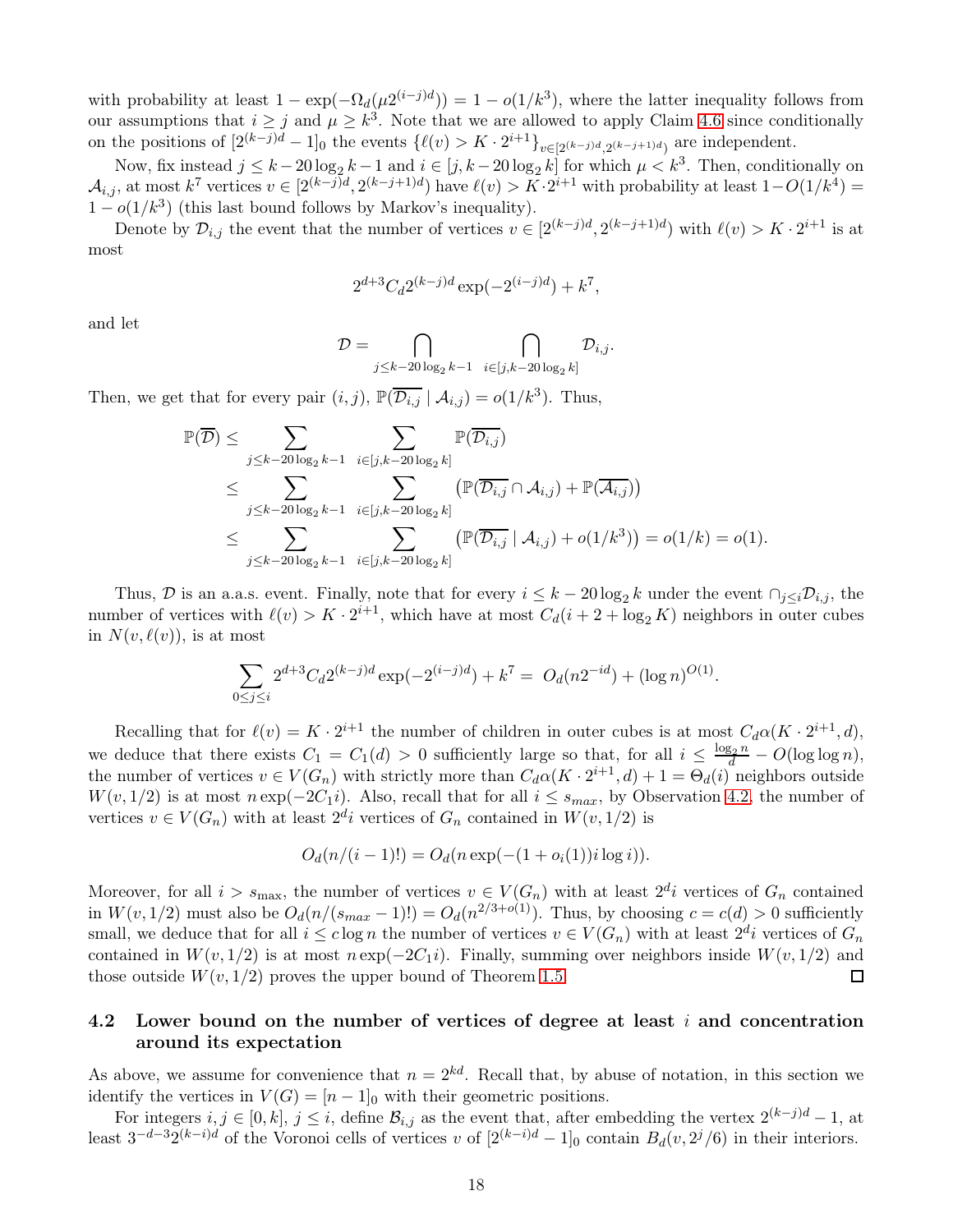<span id="page-18-0"></span>**Lemma 4.7.** For every  $i \leq k - \log k$  and every  $j \in [0, i]$ , the event  $\mathcal{B}_{i,j}$  holds with probability 1 –  $\exp(-\Omega_d(2^{(k-i)d}))$ .

*Proof.* We start with an easy geometric observation. Fix a Voronoi tessellation of  $\mathbb{T}_n^d$ , generated by the vertices with labels  $[2^{(k-j)d}-1]_0$ . For any vertex  $v \in [2^{(k-j)d}-1]_0$ , if the ball  $B_d(v,r)$  does not contain any vertex in  $[2^{(k-j)d}-1]_0 \setminus v$ , then the Voronoi cell of the vertex v in the presence of the vertices  $[2^{(k-j)d}-1]_0$ contains the ball  $B_d(v, r/2)$  in its interior. We now show that the number  $X_i$  of vertices v in  $[2^{(k-i)d} - 1]_0$ such that  $B_d(v, 2^j/3)$  contains no vertex in  $[2^{(k-j)d} - 1]_0 \setminus v$  is at least  $3^{-d-3}2^{(k-j)d}$  with probability  $1 - \exp(-\Omega_d(2^{(k-i)d})).$ 

Recall that  $\mathcal{F}_j$  is a tessellation of  $\mathbb{T}_n^d$  into cubes of side length 2<sup>j</sup>. Let  $N_j \sim \text{Po}(2^{(k-j)d+1})$ . Then, by [\(1\)](#page-8-3),  $2^{(k-j)d} \leq N_j < 3 \cdot 2^{(k-j)d}$  with probability  $1 - \exp(-\Omega(\mathbb{E} N_j)) = 1 - \exp(-\Omega(2^{(k-j)d}))$ . Thus, by embedding the first  $N_j$  vertices of  $G_n$  in  $\mathbb{T}_n^d$  we obtain a Poisson Point Process with intensity  $2^{-jd+1}$  that dominates the binomial process on  $[2^{(k-j)d]}-1]_0$  with probability  $1-\exp(-\Omega(2^{(k-j)d}))$ . Denote by  $\tilde{X}_i$  the number of squares  $q \in \mathcal{F}_j$  satisfying the following three conditions:

- q contains a single vertex among  $[N_j 1]_0$  (which holds with probability  $2 \exp(-2)$ ),
- this vertex is embedded at distance at least  $2^{j}/3$  from the boundary of q (which holds with probability  $3^{-d}$  conditionally on the previous event),
- this vertex has label at most  $N_j 2^{-(i-j)d} 3^{-1}$  (which holds with probability  $2^{-(i-j)d} 3^{-1}$  conditionally on the first event; the second condition is independent of this event).

Note that under the event  $2^{(k-j)d} \le N_j < 3 \cdot 2^{(k-j)d}$  one has that  $\tilde{X}_i \le X_i$ : indeed, if a cube q contains a unique vertex  $v \n\t\le N_j 2^{-(i-j)d} 3^{-1} < 2^{(k-i)d}$  at distance at least  $2^j/3$  from its boundary, the ball around v with radius  $2^{j}/3$  contains no other vertex in  $[2^{(k-j)} - 1]_0 \subseteq [N_j - 1]_0$ . On the other hand, by Chernoff's inequality [\(1\)](#page-8-3),

$$
\mathbb{P}(\tilde{X}_i \le \mathbb{E}\tilde{X}_i/2) \le \exp(-\Omega(\mathbb{E}\tilde{X}_i)) = \exp(-\Omega(2^{(k-j)d}2\exp(-2)3^{-d}2^{-(i-j)d}3^{-1})) = \exp(-\Omega_d(2^{(k-i)d})).
$$

Consequently, at least  $\mathbb{E} \tilde{X}_i/2 = 2^{(k-j)d} 2 \exp(-2) 3^{-d} 2^{-(i-j)d} 3^{-1} 2^{-1} > 2^{(k-i)d} 3^{-d-3}$  vertices  $v \in [2^{(k-i)d} - 1]$ 1<sup>0</sup><sub>0</sub> satisfy  $W(v, 2^{j}/3)$  ∩  $[2^{(k-j)d} - 1]_0 = \{v\}$  (so also  $B_d(v, 2^{j}/3)$  ∩  $[2^{(k-i)d} - 1]_0 = \{v\}$ ) with probability  $1 - \exp(-\Omega_d(2^{(k-i)d}))$ , which completes the proof.

<span id="page-18-1"></span>**Lemma 4.8.** Fix  $i \leq k - \log k$  and  $j \in [i]$ . Then, there is a constant  $c_d > 0$  such that the number of vertices in  $[2^{(k-i)d} - 1]_0$  that has at least one neighbor in  $[2^{(k-j)d}, 2^{(k-j+1)d})$  is at least  $c_d3^{-d-3}2^{(k-i)d}$  with probability  $1 - \exp(-\Omega_d(2^{(k-i)d})).$ 

*Proof.* In this proof we work conditionally on  $\mathcal{B}_{i,j}$ . Let  $V_{i,j}$  be the set of  $3^{-d-3}2^{(k-i)d}$  vertices provided by the event  $\mathcal{B}_{i,j}$ . Note that, for any two vertices  $v, v' \in V_{i,j}$ ,  $B_d(v, 2^j/6) \cap B_d(v', 2^j/6) = \emptyset$  (the interiors of the Voronoi cells of v and v' are disjoint and contain respectively  $B_d(v, 2^j/6)$  and  $B_d(v', 2^j/6)$  by assumption). Fix  $v \in V_{i,j}$ . Then, the probability that at least one vertex of  $[2^{(k-j)d}, 2^{(k-j+1)d})$  falls into  $B_d(v, 2^j/6)$ , and the first of these is embedded into  $B_d(v, 2^j/12)$  (this event ensures that v is a parent of this new vertex), is

$$
\left(1 - \left(1 - \frac{|B_d(1)|}{2^{(k-j)d}6^d}\right)^{2^{(k-j+1)d} - 2^{(k-j)d}}\right) \cdot 2^{-d},
$$

which is bounded from below by a positive constant  $c'_d$  depending only on d. As before, since  $B_d(v, 2^j/6) \cap$  $B_d(v', 2^j/6) = \emptyset$ , by a Poisson approximation (as in the proof of Lemma [4.7\)](#page-18-0) and Chernoff's inequal-ity [\(1\)](#page-8-3), the probability that there are at least  $c'_d|V_{i,j}|/2$  vertices, for which the above event holds, is  $1 - \exp(-\Omega_d(2^{(k-i)d}))$ . Thus, the event

 $\mathcal{A} = \{ \text{at least a } c'_d/2 \text{-proportion of the vertices in } V_{i,j} \text{ have at least one neighbor in } [2^{(k-j)d}, 2^{(k-j+1)d}) \}$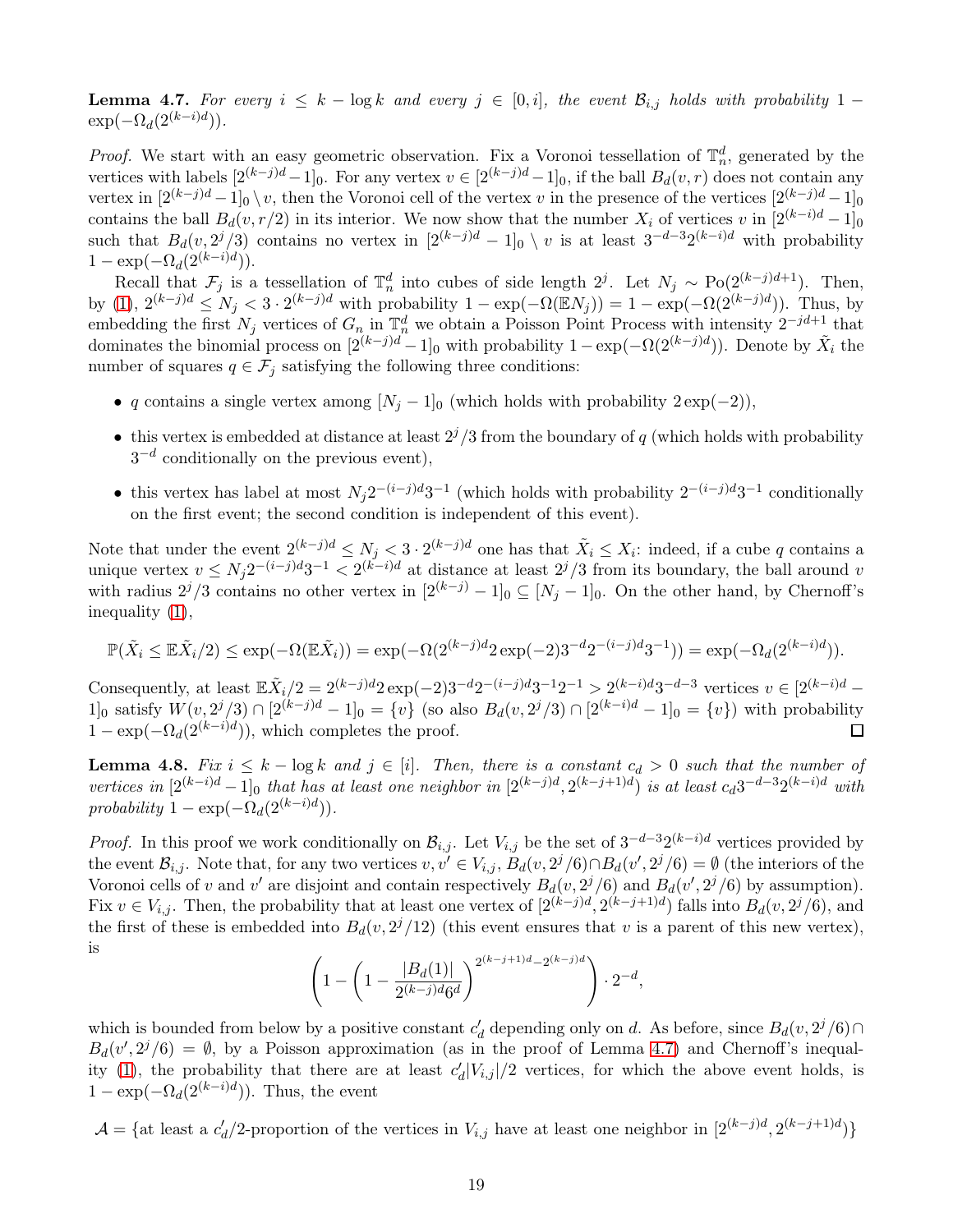holds with probability  $1 - \exp(-\Omega_d(2^{(k-i)d}))$  conditionally on  $\mathcal{B}_{i,j}$ . Thus, by Lemma [4.7](#page-18-0)

$$
\mathbb{P}(\mathcal{A}) = 1 - \mathcal{P}(\overline{\mathcal{A}}) \ge 1 - \mathbb{P}(\overline{\mathcal{A}} \mid \mathcal{B}_{i,j}) - \mathbb{P}(\overline{\mathcal{B}_{i,j}}) = 1 - \exp(-\Omega_d(2^{(k-i)d})),
$$

which finishes the proof of the lemma for  $c_d = c'_d/2$ .

Proof of the lower bounds of Theorem [1.5](#page-3-1) and Theorem [1.6.](#page-3-3) The proof of the lower bound of Theorem [1.6](#page-3-3) directly follows from Theorem [1.5](#page-3-1) for  $i \leq |k - \log k|$ , so we concentrate on the latter. Fix  $i \leq k - \log k$ . By Lemma [4.8](#page-18-1) and a union bound we conclude that, for all  $j \leq i$ , at least  $c_d 3^{-d-3} 2^{(k-i)d}$  of the vertices in  $[2^{(k-i)d}-1]_0$  are parents to vertices in  $[2^{(k-j)d}, 2^{(k-j-1)d})$  with probability  $1-k \exp(-\Omega_d(2^{(k-i)d}))$ . For convenience, if a vertex in  $[2^{(k-i)d} - 1]_0$  receives more than one child in  $[2^{(k-j)d}, 2^{(k-j-1)d})$ , we take into account only the first one (and thus count one child only).

We show that each of the  $c_d 3^{-d-3} 2^{(k-i)d-1} = (c_d 3^{-d-3} 2^{-1}) 2^{-id} n$  vertices in  $[2^{(k-i)d} - 1]_0$  that receive the largest number of children throughout all  $i+1$  steps of embedding  $([2^{(k-j)d}, 2^{(k-j+1)d}))_{j=0}^i$  has at least  $c_d i3^{-d-3}/4$  children. We argue by contradiction. Then, none of the  $(1 - c_d 3^{-d-3} 2^{-1})2^{(k-i)d} < 2^{(k-i)d}$ vertices with the smallest number of children would have more than  $c_d i3^{-d-3}/4$  children. Hence, the total number of children accumulated by all vertices in  $[2^{(k-i)d} - 1]_0$  is at most

$$
(i+1)c_d 3^{-d-3}2^{(k-i)d-1} + \frac{c_d i 3^{-d-3}2^{(k-i)d}}{4} = \frac{3(c_d (i+1)3^{-d-3}2^{(k-i)d})}{4}.
$$

which is less than the total number of children accumulated over all  $i+1$  steps, which is  $c_d(i+1)3^{-d-3}2^{(k-i)d}$ , thus yielding a contradiction. The proof is completed by a union bound over all values of  $i \leq k - \log k$ .  $\Box$ 

Equipped with the lower bound on the number of vertices with degree at least i, by using Theorem [1.4](#page-3-0) we obtain as a corollary that this number is well concentrated around its mean, thereby concluding the proof of Theorem [1.5:](#page-3-1)

**Corollary 4.9.** Fix  $i \in \mathbb{N}$  and denote  $Y_i = |\{v \in V(G_n) : \text{deg}(v) \geq i\}|$ . Then, for every  $\varepsilon \geq 0$ ,

$$
\mathbb{P}(|Y_i - \mathbb{E}Y_i| \ge \varepsilon \mathbb{E}Y_i) \le \exp(-\Omega_{\varepsilon,d}(2^{(k-i)d/3})).
$$

*Proof.* First, note that  $Y_i$  changes by at most two after replacement of a single edge in any labeled rooted tree, so it defines a 2-Lipschitz function on  $\mathcal{LT}_0$ . Since, by Theorem [1.5,](#page-3-1)  $\mathbb{E}Y_i = \Omega_d(2^{(k-i)d})$ , applying Theorem [1.4](#page-3-0) with  $\alpha = 1$ ,  $\phi(n) = 2^{(k-i)d/3}$  and  $t = \varepsilon \mathbb{E}Y_i$  finishes the proof of the corollary.  $\Box$ 

### <span id="page-19-0"></span>5 The number of copies of finite subtrees in  $G_n$

This section is dedicated to the proofs of Theorem [1.7](#page-3-4) and Theorem [1.8.](#page-3-2)

## 5.1 Order of magnitude of  $\mathbb{E}S_{n,T}$  and concentration of  $S_{n,T}$  around  $\mathbb{E}S_{n,T}$

In this subsection we prove linear (in  $n$ ) lower and upper bounds on the number of subtrees isomorphic to a fixed tree, as well as concentration around the expectation. We note that the proof of the upper bound is based only on the degree sequence, provided by Theorem [1.5.](#page-3-1) The proof of the lower bound rests upon the existence of linearly many disjoint copies of  $T$ , which are "geometrically separated", and all but one of their vertices arrive after time  $n/2$ .

<span id="page-19-1"></span>**Theorem 5.1.** Fix any tree T of finite size. Then, there are constants  $C = C(d,T) > 0$  and  $C' = C(d,T)$  $C'(d,T) > 0$  such that the number of copies of T, realized as subgraphs of  $G_n$ , is between  $Cn$  and  $C'n$ a.a.s.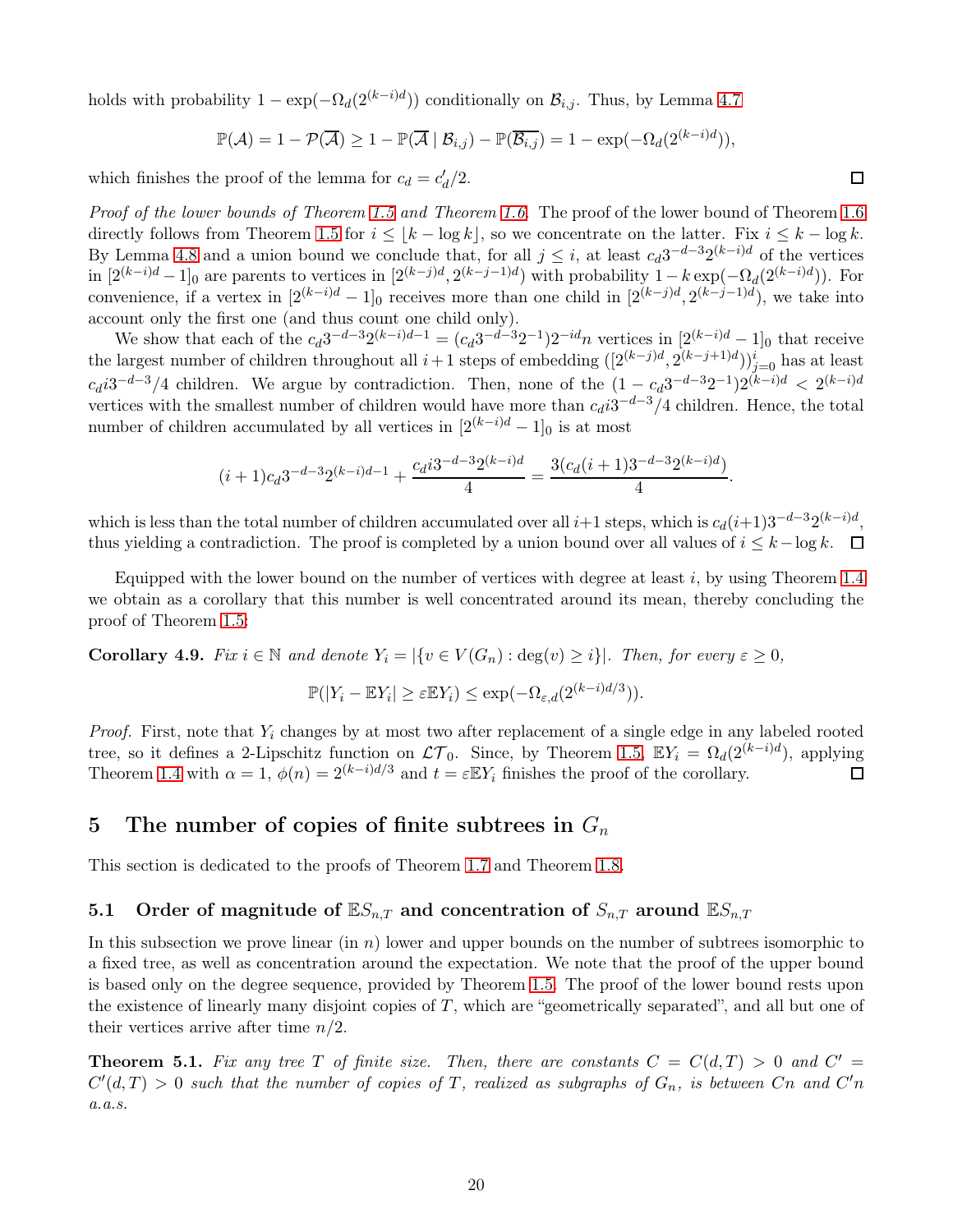*Proof.* Fix a tree T. Let  $t = |T|$  and  $\Delta_n$  be the maximum degree of  $G_n$ . Also, denote by  $N_i$  the number of vertices of degree at least  $i+1$  in  $G_n$ . Recall that, by Theorem [1.5,](#page-3-1) a.a.s. for every  $i \leq i_{max} = c \log n$ ,  $N_i \leq n \exp(-C_1 i)$ , and by Corollary [4.1,](#page-13-1)  $\Delta_n \leq \tilde{C}_d \log n$  a.a.s. We condition on these two events.

We first concentrate on the upper bound. Root the tree  $T$  at some arbitrary vertex and let us count the number of rooted copies of T (this is an upper bound for the number of unrooted copies of T in  $G_n$ ). First, we claim that the size of the union of all  $(t-1)$ -neighborhoods of vertices of degree at least  $i+1$ , which we denote by  $\tilde{N}_i$ , satisfies

<span id="page-20-0"></span>
$$
\tilde{N}_i \le \sum_{j=i+1}^{i_{max}} \exp(-C_1 j) n j^t + \exp(-C_1 i_{max}) n \Delta_n^t. \tag{6}
$$

Indeed, this can be seen as follows: each vertex of degree more than  $i_{\max}$  has at most  $\sum_{i=0}^{t-1} \Delta_n^i < \Delta_n^t$ vertices at distance  $t-1$  or less from itself. Moreover, for every  $j \in [i+1, i_{\text{max}}]$ , each vertex of degree j without other vertices of degree at least  $j + 1$  at distance  $t - 1$  or less has at most  $\sum_{i=0}^{t-1} j^i < j^t$  vertices in its  $(t-1)$ -neighborhood.

Note that [\(6\)](#page-20-0) is  $o(n)$  when  $i \gg 1$ . In particular, for all sufficiently large  $\alpha$  there are at least  $n/2$  vertices whose t-neighborhoods in  $G_n$  contain only vertices of degree at most  $\alpha$ . Clearly, the number of copies of T rooted at any such vertex is at most  $\alpha^t$ . Moreover, for all sufficiently large  $\alpha$ ,  $\exp(-C_1(j+1))(j+1)^t$  $\exp(-C_1/2)\exp(-C_1j)j^t$  for every  $j \ge \alpha$  holds. Thus, choosing  $\alpha$  large enough (as a function of t) yields the following upper bound of the number of rooted copies of  $T$ :

$$
\alpha^t n + \sum_{j=\alpha+1}^{i_{max}} \exp(-C_1 j) n j^t + \exp(-C_1 i_{max}) n \Delta_n^t \le \alpha^t \left(1 + \frac{\exp(-C_1 \alpha)}{1 - \exp(-C_1/2)}\right) n + o(n),
$$

and the upper bound is proved.

We turn to the lower bound. For a cube q of side length 2, let  $\Gamma_T(q)$  be following event: the first t vertices  $v_1, v_2, \ldots, v_t$  that are embedded in q (in this order) are such that  $v_1$  is at distance at most  $1/4$ from the center of q and each vertex  $v_j$  is at distance between  $3^{-2j}$  and  $2 \cdot 3^{-2j}$  from a given vertex  $\hat{v}_j$ among  $v_1, v_2, \ldots, v_{j-1}$ , and the tree that  $v_1, v_2, \ldots, v_t$  form is T. First, note that under  $\Gamma_T(q)$  all vertices are at distance less than  $1/4 + \sum_{i\geq 1} 2 \cdot 3^{-2i} = 1/2$  from the center of the cube, so no vertex outside q is at distance less than  $1/2$  from any of  $v_1, \ldots, v_t$ .

We show that  $v_j$  connects to  $\hat{v}_j$  under  $\Gamma_T(q)$ , and therefore the formation of T depends only on the choice of  $(\hat{v}_i)_{i\leq i\leq t}$  (hence, we obtain a lower bound for the probability that any fixed rooted tree on t vertices is formed). We argue by contradiction: suppose that the balls of radius  $2 \cdot 3^{-2j-2}$  around the vertices  $v_1, \ldots, v_j$  are not disjoint. Then, there are vertices  $v_i$  and  $v_k$  that are at distance at most  $4 \cdot 3^{-2j-2}$ . Let  $u_{i,k}$  be their closest common ancestor and let  $v_{i_1}$  (resp.  $v_{k_1}$ ) be the neighbor of  $u_{i,k}$  that is closest to  $v_i$  (resp. to  $v_k$ ). Assume also that  $i_1 \geq k_1$  without loss of generality. Then, on the one hand, the distance between  $v_{i_1}$  and  $v_{k_1}$  is at least  $3^{-2i_1} - 2 \cdot 3^{-2i_1 - 2} = 7 \cdot 3^{-2i_1 - 2}$  (since  $k_1 \ge i_1 + 1$  and both  $v_{i_1}$  and  $v_{k_1}$  are connected to  $u_{i,k}$ , and on the other hand it is at most

$$
2\sum_{i\geq i_1+1}3^{-2i}+4\cdot 3^{-2j-2}\leq \left(\frac{2}{1-1/9}+4\right)3^{-2i_1-2}< 7\cdot 3^{-2i_1-2},
$$

which is a contradiction. Therefore, conditionally on the existence of t vertices  $v_1, \ldots, v_t$  embedded in q, the event  $\Gamma_T(q)$  holds with probability at least

$$
2^{-td}|B_d(1/4)|\prod_{i=2}^t|B_d(2\cdot3^{-2j})\setminus B_d(3^{-2j})|.
$$

Now, consider any family  $\mathcal F$  of  $2^{-d}n + o(n)$  disjoint cubes of side length 2 contained in  $\mathbb T_n^d$  (such a set exists, e.g. one may embed a cubic grid  $\lfloor (n^{1/d}/2) \rfloor^d$  of side length 2 into  $\mathbb{T}_n^d$ ). By Chernoff's bound [\(1\)](#page-8-3)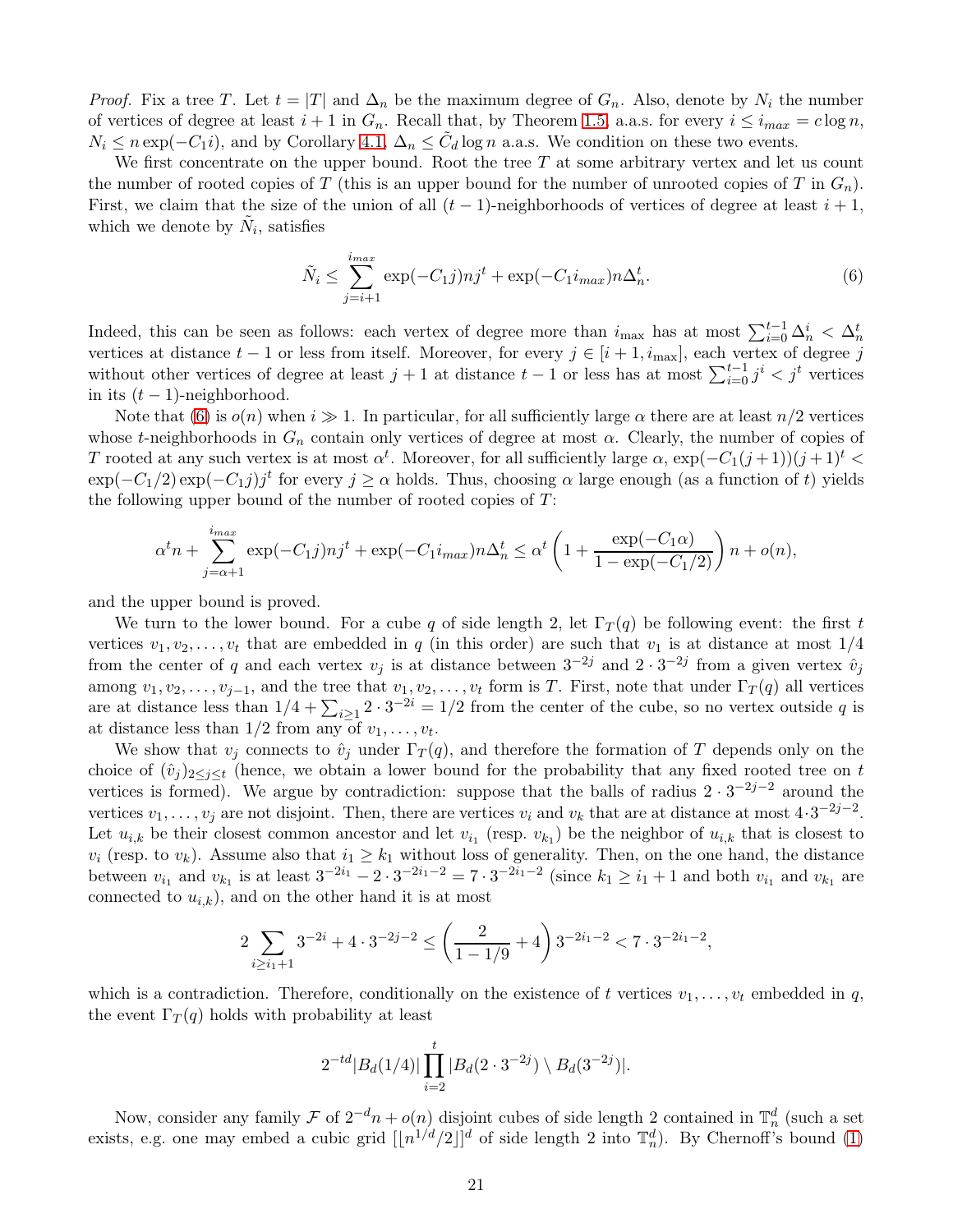a.a.s.  $\Omega_{d,t}(n)$  cubes of F contain at least t vertices of  $G_n$ , and the first t embedded vertices satisfy the event  $\Gamma_T(q)$ , and the proof is finished. event  $\Gamma_T(q)$ , and the proof is finished.

We end this subsection with a corollary that shows concentration around the expectation.

<span id="page-21-0"></span>**Lemma 5.2.** Fix a finite rooted tree T and denote by  $S_{n,T}$  the number of subtrees of  $G_n$ , isomorphic to T. Then, for every  $\varepsilon > 0$ , one has

$$
\mathbb{P}(|S_{n,T} - \mathbb{E}S_{n,T}| \geq \varepsilon \mathbb{E}S_{n,T}) \leq \exp\left(-\Omega_{\varepsilon,d,T}\left(n^{1/3}(\log n)^{O_{\varepsilon,d,T}(1)}\right)\right).
$$

*Proof.* Set  $t = |T|$  and recall the definition of the event Γ in the beginning of Section [3.](#page-11-0) Under Γ one has that  $S_{n,T} = O_{t,d}(n(\log n)^{t-1})$  (we have n choices for the root and  $O_d(\log n)$  choices for each of the edges of T). At the same time, replacement of all edges, incident to a given vertex v of  $G_n \in \Gamma$ , creates a tree  $\tilde{G}_n$  such that  $|S_{n,G_n} - S_{n,\tilde{G}_n}| \leq C_{d,T} (\log n)^{c_{d,T}}$  for some large enough constants  $c_{d,T}, C_{d,T} > 0$  (note that the vertices u for which the number of subtrees of  $G_n$ , isomorphic to T and rooted at u, is different in  $\tilde{G}_n$ , are at distance at most  $t-1$  from v either in  $G_n$  or in  $\tilde{G}_n$ ). The remainder of the proof coincides with the one of Theorem [1.4](#page-3-0) with  $L = (\log n)^{c_{d,T}+1}$ , where we use that  $\mathbb{E}S_{n,T} = \Omega_{d,T}(n)$  by Theorem [5.1.](#page-19-1)  $\Box$ 

<span id="page-21-2"></span>Remark 5.3. Theorem [5.1](#page-19-1) and Lemma [5.2](#page-21-0) hold with the same proofs for the number of copies of a finite oriented rooted tree  $\vec{T}$  in  $\vec{G}_n$  obtained by orienting  $G_n$  towards the vertex with the smallest arrival time.

# 5.2 Convergence of  $n^{-1} \mathbb{E} S_{n,T}$  for finite rooted trees

In this subsection we show that the number of expected subtrees, rescaled by  $n$ , convergences to a constant. Recall that  $\vec{G}_n$  is an oriented version of  $G_n$ . Then, for any oriented rooted tree  $\vec{T}$ , let  $S_{n,\vec{T}}$  be the number of oriented rooted subtrees of  $\vec{G}_n$ , isomorphic to  $\vec{T}$ .

<span id="page-21-1"></span>**Theorem 5.4.** For any rooted oriented tree  $\vec{T}$  there is a constant  $C = C(d, \vec{T}) > 0$  such that

$$
\lim_{n \to +\infty} \frac{\mathbb{E}S_{n,\vec{T}}}{n} = C.
$$

*Proof of Theorem [1.7](#page-3-4) assuming Theorem [5.4.](#page-21-1)* Fix a tree T and let  $\{T_1, \ldots, T_k\}$  be the set of all (nonisomorphic) rooted trees, obtained from T by rooting it at one of its vertices. After orienting each of  $T_1, \ldots, T_k$  (towards the root) we get that  $\sum_{i=1}^k S_{n,\vec{T}_i} = S_{n,T}$ , so it is sufficient to show Theorem [1.7](#page-3-4) for  $\vec{T}_1, \ldots, \vec{T}_k$ . The concentration part follows from Lemma [5.2](#page-21-0) and Remark [5.3,](#page-21-2) and the convergence is deduced by Theorem [5.4.](#page-21-1)  $\Box$ 

Set  $t = |T|$ . The proof rests upon an abstract construction of a closed formula for  $n^{-1} \mathbb{E}S_{n,\vec{T}}$ . We first give a high level overview of the method. We start by making a convenient transition from  $\vec{G}_n$  to  $\vec{G}_{n,\text{Po}}$ , and from labels in  $[n-1]_0$  to arrival times distributed as Unif([0,1]) - this allows us to have exact expressions for certain probabilities (compared to approximate ones in the binomial model) and facilitates further computations at the expense of an additive error of smaller order. In particular, we compute the probability that t vertices  $u_0, u_1, u_2, \ldots, u_{t-1}$  with arrival times  $X_{u_0} < X_{u_1} < X_{u_2} < \cdots < X_{u_{t-1}}$ , added on top of the Poisson Point Process, form a copy of  $\vec{T}$  rooted at  $u_0$ . The expression is given by sums of multiple integrals ( $t$  integrals for the positions of the vertices and  $t$  integrals for their arrival times), where each term corresponds to a permutation of the vertices  $u_0, \ldots, u_{t-1}$  forming  $\overline{T}$  such that, for any oriented path towards the root, the arrival times of its vertices decrease.

To justify the transition from  $\vec{G}_n$  to  $\vec{G}_{n,\text{Po}}$ , we show that the expected number of isomorphic copies of  $\overline{T}$  in the two random trees differs by at most  $o(n)$ .

<span id="page-21-3"></span>**Observation 5.5.** For any rooted oriented tree  $\vec{T}$ , the expected number of copies of  $\vec{T}$  in  $\vec{G}_n$  and in  $\vec{G}_{n,\text{Po}}$ is the same up to an additive term of  $o(n)$ .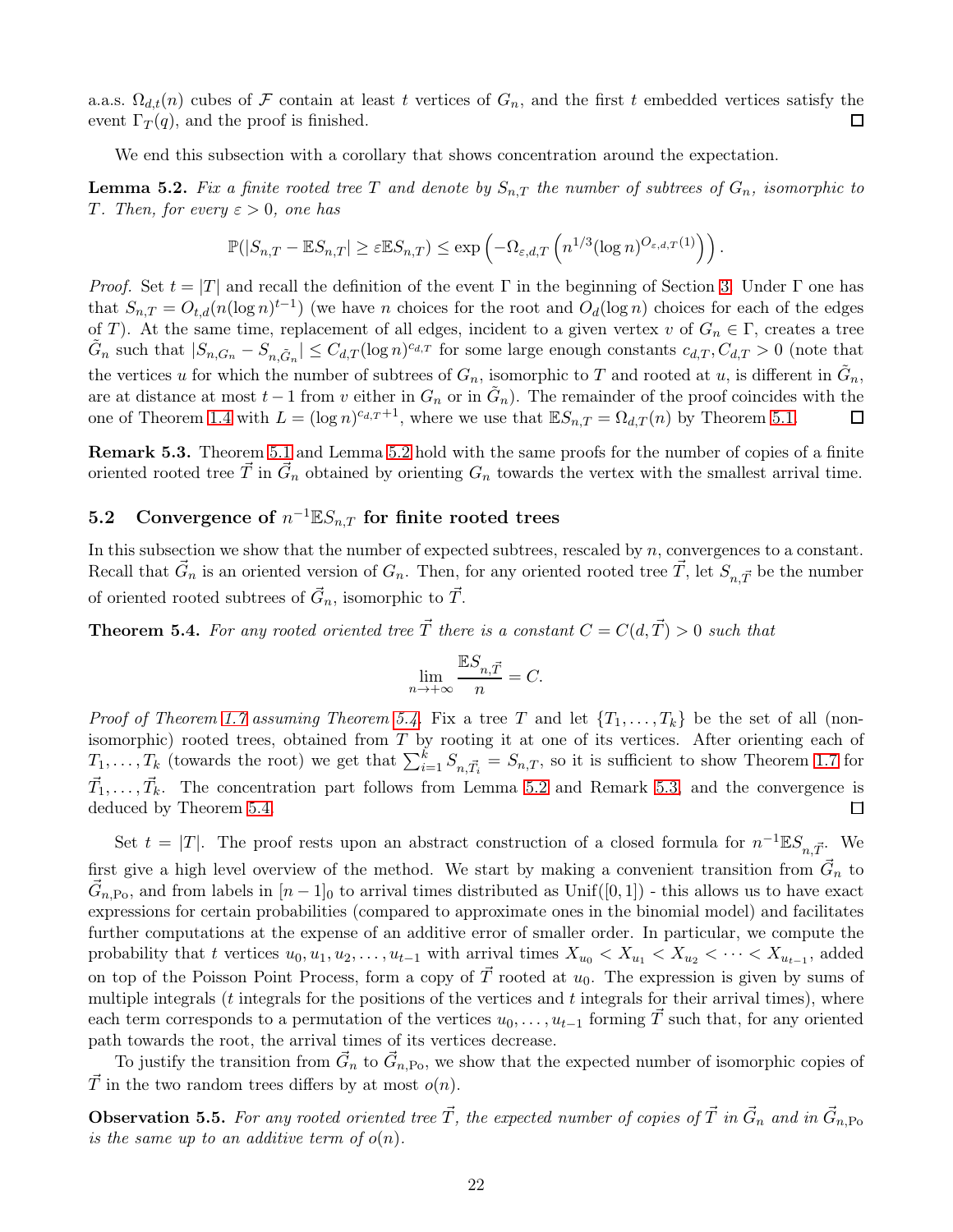*Proof.* Only in this proof we denote the number of copies of  $\vec{T}$  in the oriented Poisson model  $S_{n,\vec{T},\text{Po}}$ . Note that by  $(1)$ ,

$$
\mathbb{E}[S_{n,\vec{T},\text{Po}}] = \mathbb{E}[S_{n,\vec{T},\text{Po}}1_{|N-n|>n^{2/3}}] + \mathbb{P}(|N-n| \leq n^{2/3})\mathbb{E}[S_{n,\vec{T},\text{Po}} | |N-n| \leq n^{2/3}]
$$
  
=  $O\left(\sum_{k\geq 1; |k-n|>n^{2/3}} \exp(-|k-n|^{\Omega(1)})k^t\right) + (1 - \exp(-n^{\Omega(1)}))\mathbb{E}[S_{n,\vec{T},\text{Po}} | |N-n| \leq n^{2/3}]$   
=  $o(1) + \mathbb{E}[S_{n,\vec{T},\text{Po}} | |N-n| \leq n^{2/3}].$ 

Denote  $m = \lfloor n - n^{2/3} \rfloor + 1$  and  $M = \lceil n + n^{2/3} \rceil - 1$ . Observe that  $G_m$  and  $G_M$  may be coupled so that  $G_m \subseteq G_M$  as follows: first, we generate an infinite sequence of i.i.d. uniform random vertices  $(v_i)_{i>0}$  in  $\mathbb{T}_n^d$  and start embedding them in order. We stop the process after embedding the vertex with index  $m-1$  $(M-1, \text{resp.})$  to construct  $G_m$   $(G_M, \text{resp.})$ . Since the number of copies of T is increasing under addition of new vertices, it is sufficient to show that  $\mathbb{E}S_{M,\vec{T},\text{Po}} - \mathbb{E}S_{m,\vec{T},\text{Po}} = o(n)$  ( $\mathbb{E}[S_{n,\vec{T},\text{Po}} \mid |N-n| \leq n^{2/3}]$  is sandwiched between the two). This is indeed the case: by Corollary [4.1,](#page-13-1) the maximum degree of  $G_M$  is  $O_d(\log n)$  with probability  $1-o(1/n^t)$ , so under the above coupling  $S_{M,\vec{T},\text{Po}} - S_{m,\vec{T},\text{Po}} = O_d(n^{2/3}(\log n)^{t-1})$ with probability  $1 - o(1/n<sup>t</sup>)$ . We conclude that

$$
\mathbb{E}S_{M,\vec{T},\text{Po}} - \mathbb{E}S_{m,\vec{T},\text{Po}} = O_d(n^{2/3}(\log n)^t) + (n + n^{2/3})^t o(1/n^t) = o(n),
$$

which proves the observation.

<span id="page-22-0"></span>**Remark 5.6.** With the same proof it follows that the oriented d-NN tree on  $N + t$  uniformly random vertices has at most  $O_d((\log n)^{t-1}) = o(n)$  more copies of  $\vec{T}$  in expectation than  $\vec{G}_{n,\text{Po}}$ .

To the end of this chapter we work with the d-NN random tree  $\vec{G}_{n,\overline{P_{0}}}$  on  $N+t$  vertices. This slight modification of  $G_{n,P_0}$  is convenient since we need to distinguish t vertices,  $u_0, u_1, u_2, \ldots, u_{t-1}$ , from the remaining N, which allows us to formally work under the Poisson density after each of  $u_0, u_1, u_2, \ldots, u_{t-1}$ is embedded. We abuse notation and refer to  $S_{n,\vec{T}}$  as the number of copies of  $\vec{T}$  in  $\vec{G}_{n,\overline{P_{0}}}$  as well (using the crucial fact that by Observation [5.5](#page-21-3) and Remark [5.6](#page-22-0) this does not change the limit of  $n^{-1} \mathbb{E} S_{n,\vec{T}}$  as  $n \to +\infty$ ).

To start, fix any labeling  $\ell$  of  $V(\vec{T})$  by  $[t-1]_0$  and denote by  $\vec{T}_{\ell}$  the corresponding labeled version of T. Moreover, call a labeling good if all paths towards the root of T are decreasing, and denote by  $\Lambda(\vec{T})$ the set of good labelings of  $\vec{T}$ . For any good labeling  $\ell$  we say that  $u_0, \ldots, u_{t-1}$  induce a copy of  $\vec{T}_{\ell}$  if  $\vec{G}_{n,\overline{P0}}[u_0,\ldots,u_{t-1}] = \vec{T}$  and the vertex  $u_i$  in  $\vec{G}_{n,\overline{P0}}[u_0,\ldots,u_{t-1}]$  corresponds to the vertex labeled i in  $\vec{T}_{\ell}$ (otherwise said, a copy of  $\vec{T}_{\ell}$  in  $\vec{G}_{n,\overline{P_o}}$  is a copy of  $\vec{T}$  in which the arrival times of the vertices are ordered according to  $\ell$ ). Denote by  $S_{n, \vec{T}_{\ell}}$  the number of induced copies of  $\vec{T}_{\ell}$ . Since  $S_{n, \vec{T}} = \sum_{\ell \in \Lambda(\vec{T})} S_{n, \vec{T}_{\ell}}$ , we will show that, for every good labeling  $\ell$ ,  $n^{-1} \mathbb{E} S_{n, \vec{T}_{\ell}}$  converges to a fixed constant as  $n \to +\infty$ .

Fix a good labeling  $\ell$  of  $\vec{T}$ , and for every  $i \in [t-1]$  let  $a_{\ell}(i)$  be the parent of i in  $\vec{T}_{\ell}$ . Let us compute the probability that the t uniformly random vertices  $u_0, u_1, \ldots, u_{t-1}$  with arrival times  $X_{u_0} < X_{u_1} < \cdots <$  $X_{u_{t-1}}$  form a copy of  $\vec{T}_{\ell}$ . Up to an event with probability 0 (corresponding to ties between the distances  $(d_T(v,w))_{v,w\in V(\vec{G}_{n,\overline{P_o}})}$  and the arrival times  $(X_v)_{v\in V(\vec{G}_{n,\overline{P_o}})}$ , the above event may be expressed as  $\mathcal{A}\cap\mathcal{B}$ , where:

- A is the event that for every  $i \in [t-1]$ ,  $d_{\mathbb{T}_n^d}(u_i, u_{a_\ell(i)}) < \min_{j \in [i-1]_0, j \neq a_\ell(i)} d_{\mathbb{T}_n^d}(u_i, u_j)$ , and
- B is the event that for every  $i \in [t-1]$  the open ball with center  $u_i$  and radius  $d_{\mathbb{T}_n^d}(u_i, u_{a_\ell(i)})$  does not contain vertices v satisfying  $X_v < X_{u_i}$ .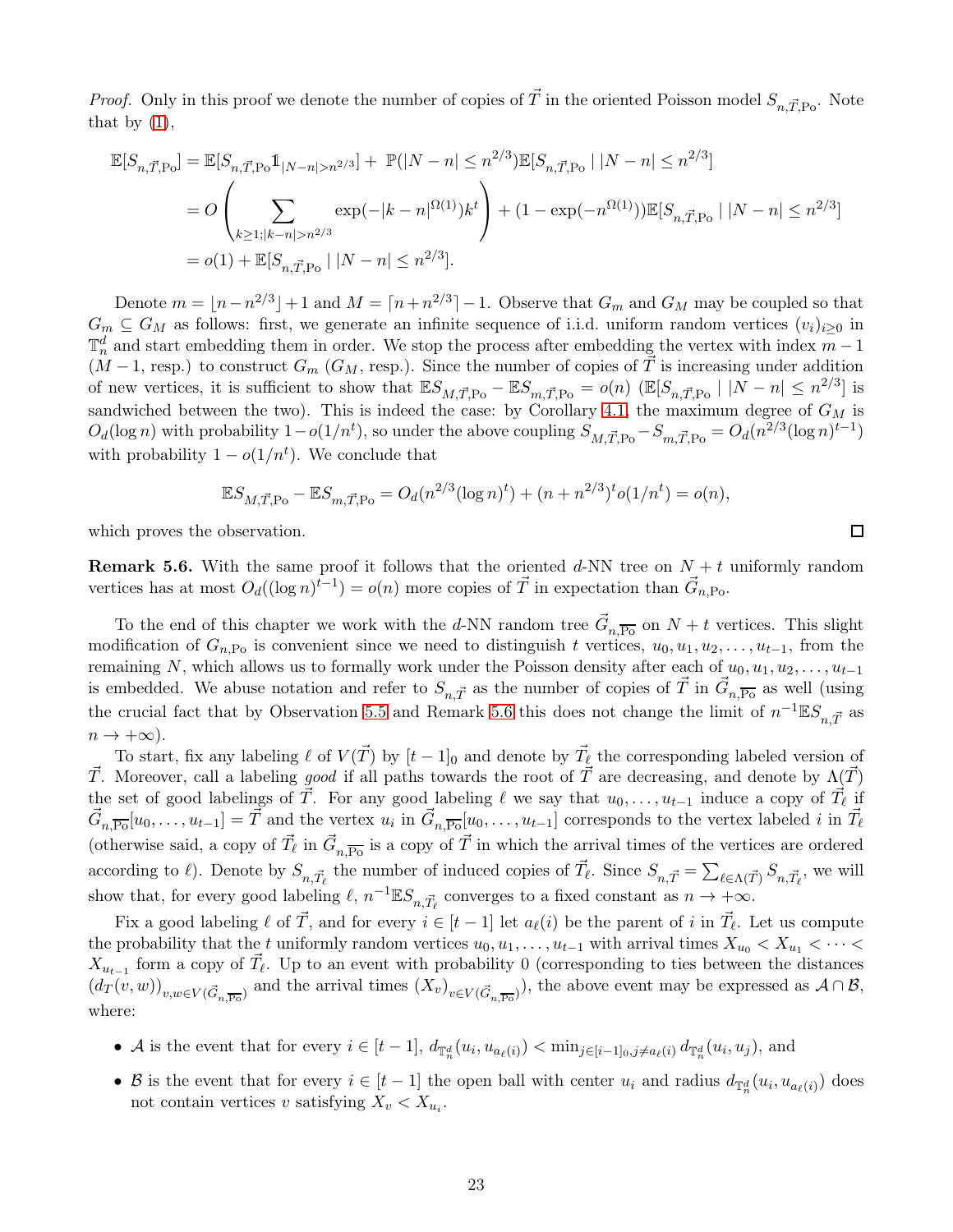Note that A is measurable in the  $\sigma$ -algebra of the positions of the random vertices  $u_0, \ldots, u_{t-1}$ . Thus, writing  $p_i$  for  $p_{u_i}$  and  $x_i$  for  $x_{u_i}$  in the sequel, for any good labeling  $\ell$ ,

<span id="page-23-0"></span>
$$
\mathbb{P}(\vec{G}_{n,\overline{P_0}}[u_0,\ldots,u_{t-1}] = \vec{T_{\ell}}) = \int_{\forall i \in [t-1]_0, p_i \in \mathbb{T}_n^d} \int_{0 \le x_0 < \cdots < x_{t-1} \le 1} 1 \mathcal{A} \mathbb{P}(\mathcal{B} \mid (p_i, x_i)_{i \in [t-1]_0}) \prod_{i=0}^{t-1} d\left(\frac{p_i}{n}\right) dx_i, \tag{7}
$$

where the factor  $n^{-t}$  in the density above comes from a renormalization of the Lebesgue measure of  $\mathbb{T}_n^d$ to a probability measure. Now, note that integrating over  $p_0$  first allows us to simplify [\(7\)](#page-23-0) by integrating out  $\int_{p_0 \in \mathbb{T}_n^d} n^{-1} dp_0 = 1$  (here, the translation invariance of the torus is crucial), so from now on we work under the assumption that  $u_0$  has a fixed position in  $\mathbb{T}_n^d$ , say 0. Furthermore, note that in [\(7\)](#page-23-0) the term  $\mathbb{P}(\mathcal{B} \mid (p_i, x_i)_{i \in [t-1]_0})$  does not depend on n.

#### Observation 5.7.

$$
\bigg|\int_{p_i \in [t-1] \atop p_i \in [-n^{1/d}/4,n^{1/d}/4]^d} \int_{0 \le x_0 < \cdots < x_{t-1} \le 1} 1\!\!1_{\mathcal{A}} \mathbb{P}(\mathcal{B} \mid (p_i, x_i)_{i \in [t-1] \atop 0}) dx_0 \prod_{i=1}^{t-1} dp_i dx_i - n^{t-1} \cdot (7) \bigg| = o(1).
$$

*Proof.* Denote by C the event that  $\vec{T}_{\ell}$  does not contain an edge of length at least  $n^{1/d}/4t$ . Conditionally on C all vertices of  $\vec{T}$  have been embedded in  $[-n^{1/d}/4, n^{1/d}/4]^d$ , so it is sufficient to show that  $\mathbb{P}(\vec{C}) = o(1)$ . We show this by a union bound over all edges: indeed, the probability that the vertices  $u_i$  and  $u_j$  are connected by an edge of length at least  $n^{1/d}/4t$  is bounded from above by

$$
\mathbb{P}(\min\{X_{u_i}, X_{u_j}\} \le n^{-1/2}) + \mathbb{P}(\cup_{k=i,j}\{B_{\mathbb{T}_n^d}(u_k, n^{1/d}/8t) \cap \{v \in V(G_n) : X_v \le n^{-1/2}\} = \emptyset\}).
$$

The first term is dominated by  $2n^{-1/2}$ , and the second term is dominated by  $\exp(-n^{\Omega(1)})$  since any of the two balls of radius  $n^{1/d}/8t$  has volume  $\Omega_t(n)$ , and the observation is proved.  $\Box$ 

Clearly

$$
\int_{p_i \in [-n^{1/d}/4, n^{1/d}/4]^d} \int_{0 \le x_0 < \dots < x_{t-1} \le 1} 1_{\mathcal{A}} \mathbb{P}(\mathcal{B} \mid (p_i, x_i)_{i \in [t-1]_0}) dx_0 \prod_{i=1}^{t-1} dp_i dx_i
$$

is increasing in  $n$  and converges to

$$
\int_{\forall i \in [t-1]_0, p_i \in \mathbb{R}^d} \int_{0 \le x_0 < \dots < x_{t-1} \le 1} \mathbb{1}_{\mathcal{A}} \mathbb{P}(\mathcal{B} \mid (p_i, x_i)_{i \in [t-1]_0}) dx_0 \prod_{i=1}^{t-1} dp_i dx_i. \tag{8}
$$

<span id="page-23-1"></span> $\Box$ 

As a last step, we show that [\(8\)](#page-23-1) is finite. Indeed, [\(8\)](#page-23-1) is the expected number of copies of  $\vec{T}_{\ell}$  in  $G_{\infty}$  rooted at a vertex  $u_0$  at position 0 and arrival time  $X_{u_0} \sim \text{Unif}([0,1])$ , and hence it is a constant depending on d and  $\vec{T}_{\ell}$  (this follows formally from the fact that  $G_{\infty}$  is the local limit of  $G_n$ , which we prove in Section [7\)](#page-37-0).

*Proof of Theorem [5.4.](#page-21-1)* The proof follows directly by linearity of expectation. Indeed, fix  $C_{\vec{T}_{\ell}}$  to be the constant given by [\(8\)](#page-23-1) for any given  $\ell \in \Lambda(\vec{T})$ . Then, by [\(1\)](#page-8-3),

$$
\mathbb{E}S_{n,\vec{T}_{\ell}}=\mathbb{E}\left[\binom{N+t}{t}t!\cdot(7)\right]=(1+o(1))n^t\cdot(7)=(1+o(1))C_{\vec{T}_{\ell}}n.
$$

The theorem is proved by summing over all labelings  $\ell \in \Lambda(\overrightarrow{T})$ .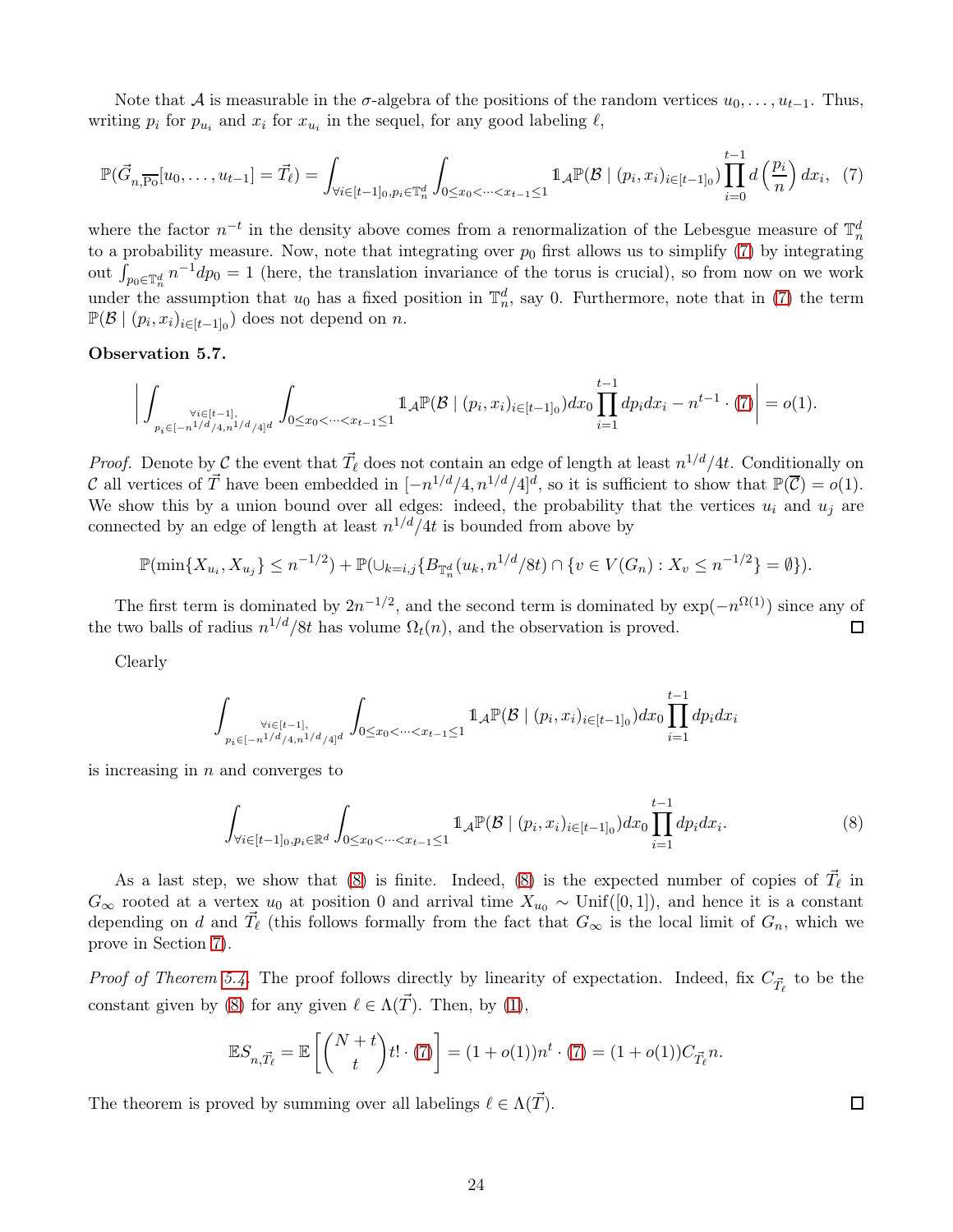#### <span id="page-24-0"></span>5.3 Expected number of cherries

As an application we compare the expected number of cherries (that is, paths of length two rooted at their central vertex) of the 1-NN tree and the uniform attachment tree (roughly corresponding to the case  $d = +\infty$ , as mentioned in the introduction). Note that, in both cases, counting non-oriented cherries comes down to adding all oriented paths of length 2 rooted at an endvertex. These can be counted easily: their number is  $n-1$  minus the degree of the root, which itself is bounded from above by  $O(\log n)$  both a.a.s. and in expectation (see Corollary [4.1](#page-13-1) for the 1-NN tree and [\[29\]](#page-45-17) for the uniform attachment tree). Indeed, every vertex v different from the root is in the middle of deg(v) – 1 oriented paths of length 2. Although exact expressions for higher dimensions  $(d = 2 \text{ and } d = 3 \text{ in particular})$  are within reach, we were not able to provide corresponding numerical results.

In this subsection we denote by  $Ch_n^1$  the number of cherries in the 1-NN tree, and by  $Ch_n^{\infty}$  the number of cherries in the uniform attachment tree.

**Lemma 5.8.** 
$$
\mathbb{E}Ch_n^1 = \frac{(3-2\log 2 + o(1))n}{12} \approx 0.134n
$$
 and  $\mathbb{E}Ch_n^{\infty} = n - o(n)$ .

Proof. First, a direct computation shows that

$$
\mathbb{E}Ch_n^{\infty} = \sum_{0 \le i < j < k \le n-1} \mathbb{P}(j,k \text{ attach to } i) = \sum_{0 \le i < j < k \le n-1} \frac{1}{jk} = \sum_{1 \le j < k \le n-1} \frac{1}{k} = \sum_{2 \le k \le n-1} \frac{k-1}{k} = n - O(\log n).
$$

Now we turn our attention to  $\mathbb{E}Ch_n^1$ . As we saw in the previous subsection, it suffices to compute the number of cherries, rooted at a vertex  $u_0$  located at  $p_0 = 0$  in the PPP(1) on the real line (and then apply Theorem [2.4\)](#page-10-2). Note that for a cherry there is a unique good labeling up to automorphism: the root receives label 0 while the leaves receive labels 1 and 2. The formula [\(8\)](#page-23-1) in this case reads

<span id="page-24-1"></span>
$$
\int_{0 \le x_0 < x_1 < x_2 \le 1} \int_{p_1, p_2 \in \mathbb{R}} 1_{|p_2| < |p_1 - p_2|} \mathbb{P}(\mathcal{B} \mid (p_i, x_i)_{i=0}^2) dp_1 dp_2 dx_0 dx_1 dx_2. \tag{9}
$$

After reinterpreting the condition  $|p_2| < |p_1 - p_2|$ , one may rewrite [\(9\)](#page-24-1) as

$$
2\int_{0\leq x_0
$$

In the above expression, the 2 in front comes from the fact that, by symmetry, we only compute the probability that the three vertices are met in order 021 or 201 (here, 0, 1 and 2 are the labels in the unique good labeling of a cherry, and the remaining admissible orderings are 120 or 102). In the first case, the vertex with arrival time  $x_2$  arrives according to an exponential random variable  $\mathcal{E}(x_2)$ , and for the vertex at  $p_0 = 0$  to be its parent, the interval  $[0, 2p_2]$  must contain no vertex with arrival time in  $[0, x_2]$ . Conditionally on the above event, the vertex with arrival time  $x_1$  arrives independently at a position  $p_1$ , distributed as  $\mathcal{E}(x_1)$ . Again, the interval  $[0, 2p_1] \setminus [0, 2p_2]$  must contain no vertex with arrival time in  $[0, x_1]$ . The second case is treated similarly.

The last multiple integral is naturally divided into two parts:

$$
2\int_{0 \le x_0 < x_1 < x_2 \le 1} \int_{p_1=0}^{+\infty} \int_{p_2=0}^{p_1/2} x_1 x_2 \exp(-2x_2 p_2 - 2x_1 (p_1 - p_2)) dp_1 dp_2 dx_0 dx_1 dx_2
$$
\n
$$
= 2\int_{0 \le x_0 < x_1 < x_2 \le 1} \int_{p_1=0}^{+\infty} \int_{p_2=0}^{p_1/2} x_1 x_2 \exp(-2(x_2 - x_1) p_2 - 2x_1 p_1) dp_1 dp_2 dx_0 dx_1 dx_2
$$
\n
$$
= 2\int_{0 \le x_0 < x_1 < x_2 \le 1} \int_{p_1=0}^{+\infty} x_1 x_2 \exp(-2x_1 p_1) \left[ \frac{1 - \exp(-(x_2 - x_1) p_1)}{2(x_2 - x_1)} \right] dp_1 dx_0 dx_1 dx_2
$$
\n
$$
= \int_{0 \le x_0 < x_1 < x_2 \le 1} \frac{x_1 x_2}{x_2 - x_1} \left[ \frac{1}{2x_1} - \frac{1}{x_1 + x_2} \right] dx_0 dx_1 dx_2
$$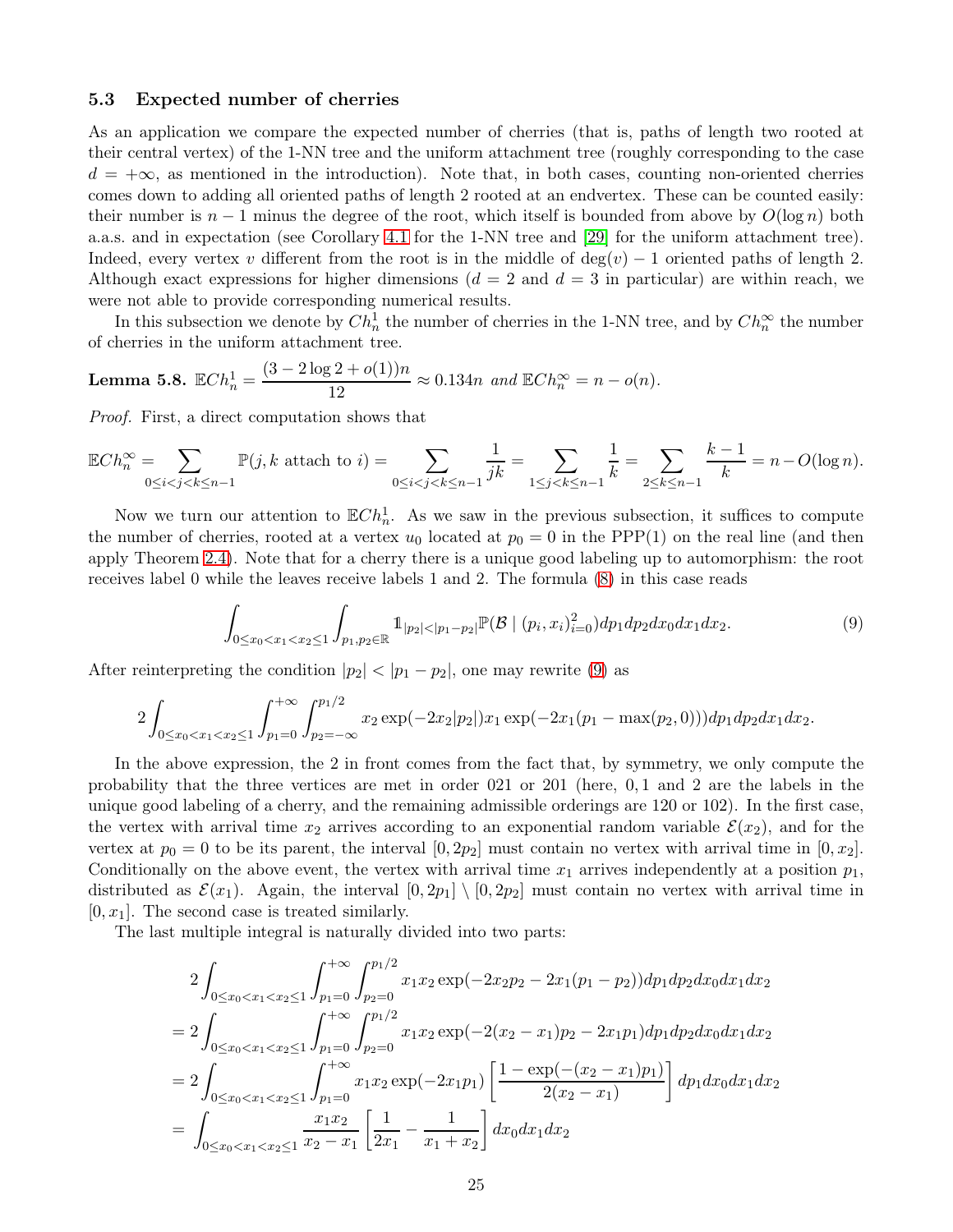$$
= \frac{1}{2} \int_{x_2=0}^{1} \int_{x_0=0}^{x_2} \int_{x_1=x_0}^{x_2} \frac{x_2}{x_1+x_2} dx_1 dx_0 dx_2
$$
  
\n
$$
= \frac{1}{2} \int_{x_2=0}^{1} \int_{x_0=0}^{x_2} x_2 (\log(2x_2) - \log(x_0 + x_2)) dx_0 dx_2
$$
  
\n
$$
= \frac{1}{2} \int_{x_2=0}^{1} x_2^2 \log(2x_2) - x_2 [2x_2 \log(2x_2) - x_2 - x_2 \log x_2] dx_2
$$
  
\n
$$
= \frac{1}{2} \int_{x_2=0}^{1} x_2^2 (\log(2x_2) - 2 \log(2x_2) + 1 + \log x_2) dx_2 = \frac{1}{6} (1 - \log 2),
$$
 (10)

and

<span id="page-25-1"></span><span id="page-25-0"></span>
$$
2\int_{0 \le x_0 < x_1 < x_2 \le 1} \int_{p_1=0}^{+\infty} \int_{p_2=-\infty}^{0} x_1 x_2 \exp(-2x_1 p_1 - 2x_2 |p_2|) dp_1 dp_2 dx_0 dx_1 dx_2
$$
\n
$$
= 2\int_{0 \le x_0 < x_1 < x_2 \le 1} \int_{p_1=0}^{+\infty} \int_{q_2=0}^{+\infty} x_1 x_2 \exp(-2x_1 p_1 - 2x_2 q_2) dp_1 dq_2 dx_0 dx_1 dx_2
$$
\n
$$
= 2\int_{0 \le x_0 < x_1 < x_2 \le 1} \frac{1}{4} dx_0 dx_1 dx_2 = \frac{1}{12}.
$$
\n
$$
(11)
$$

The lemma is proved by summing [\(10\)](#page-25-0) and [\(11\)](#page-25-1).

### 5.4 Number of leaves in  $G_n$

In this subsection we estimate the expected number of leaves of  $G_n$ . There are two notable differences with respect to the previous subsections. First, one needs to take into consideration not only the presence of edges but also of non-edges when counting leaves. This task is more difficult since simple integral expressions cannot be deduced as before. Second, we remark that these are the only bounds on local statistics in this paper which are independent of the dimension. In particular, only in this subsection, the dimension is not fixed.

<span id="page-25-2"></span>**Theorem 5.9.** For every  $d \in \mathbb{N}$ , the expected number of leaves in the tree  $G_n$  is bounded from above by  $(1/2+o(1))n$ .

We note that the uniform attachment tree has an expected number of  $n/2$  leaves. This is well known and easy to see:

$$
\mathbb{E}[|\text{leaves in the UST on } n \text{ vertices}] = \sum_{i=1}^{n-1} \prod_{j=i+1}^{n-1} \frac{j-1}{j} = \sum_{i=1}^{n-1} \frac{i}{n-1} = \frac{n}{2}.
$$

Monte-Carlo simulations suggest that, for any  $d \in \mathbb{N}$ , the number of leaves in  $G_n$  concentrates around  $C_d n$ , where  $C_d < 1/2$  but increases with d. Since the uniform attachment tree may intuitively be seen as the  $\infty$ -NN tree (as we mentioned in the introduction) we believe that  $C_d \rightarrow 1/2$  as d tends to infinity.

To the end of the subsection, we identify the vertices in  $G_n$  with their labels in  $[n-1]_0$ . Let us prepare the ground for the proof of Theorem [5.9](#page-25-2) with several preliminary results. Denote by  $V_i^j$  $i^j$  the Voronoi cell of *i* after embedding  $[j-1]_0$  in  $\mathbb{T}_n^d$ , and denote  $2V_i^j = \{x \in \mathbb{T}_n^d \mid (x+i)/2 \in V_i^j\}$  $\binom{7}{i}$ . A configuration is non-degenerate if no positions of two vertices coincide.

<span id="page-25-3"></span>**Lemma 5.10.** Fix a vertex i, a non-degenerate configuration on the first  $j \geq i+1$  vertices embedded in  $\mathbb{T}_n^d$ , and suppose that  $V_i^j \subseteq B_d(i, n^{1/d}/4)$ . Let  $\mu$  be the uniform random measure on  $\mathbb{T}_n^d$  and  $\mu_0$  be the uniform random measure on  $\mathbb{T}_n^d \setminus V_i^j$  $\mathcal{F}_i^j$ . One may couple  $\mu$  and  $\mu_0$  so that the Voronoi cell  $V_{i,\mu}^{j+1}$ , obtained after sampling a vertex u according to  $\mu$ , is contained in the Voronoi cell  $V_{i,\mu_0}^{j+1}$  $\epsilon_{i,\mu_0}^{\tau j+1}$ , obtained after sampling a vertex  $u_0$  according to  $\mu_0$ .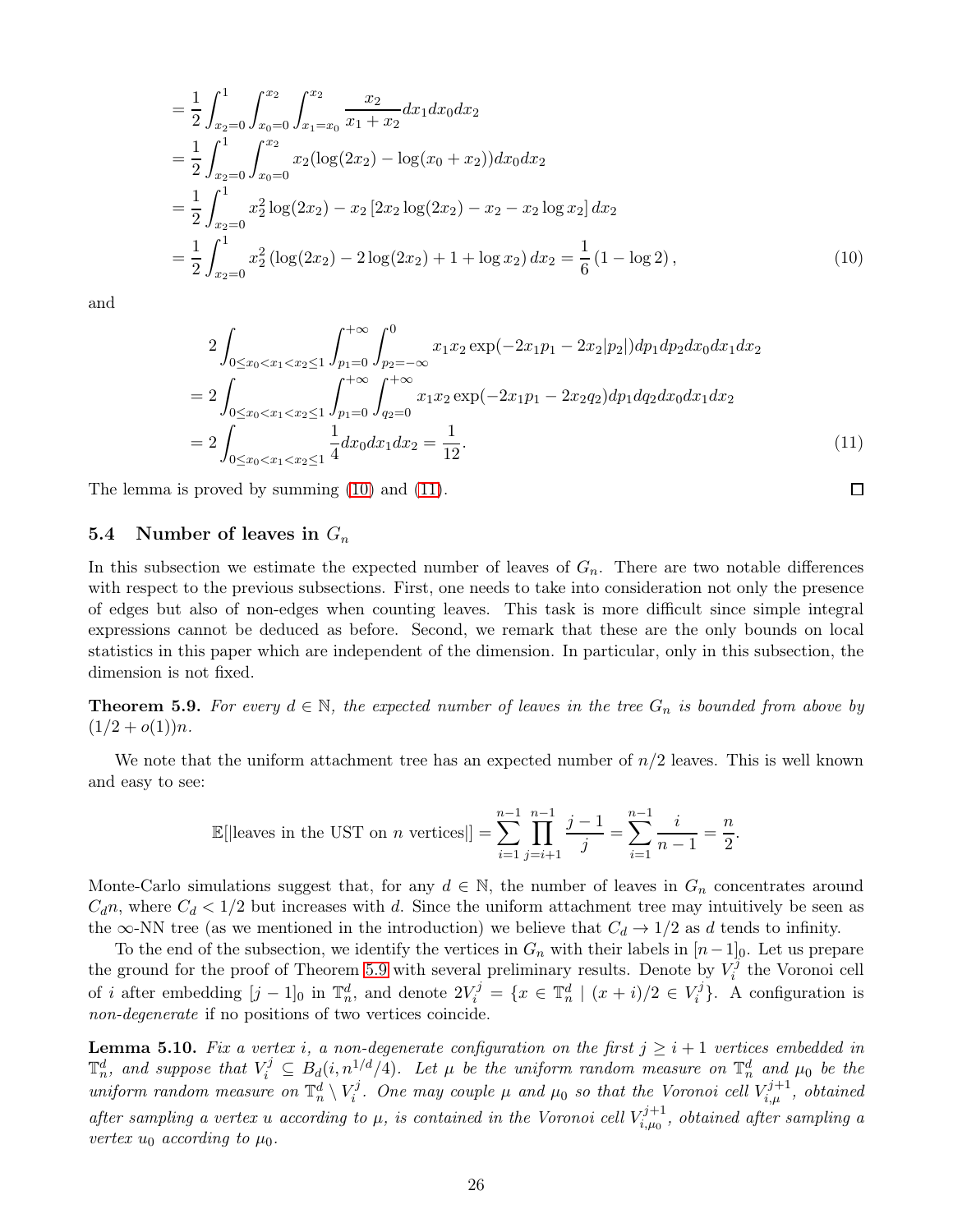*Proof.* Note that since  $V_i^j \subseteq B_d(i, n^{1/d}/4), 2V_i^j$  $\sum_{i}^{j}$  has volume  $2^d |V_i^j$  $\mathcal{L}_i^{(j)}$ . We couple  $\mu$  and  $\mu_0$  as follows. Let U be a random variable with distribution Bernoulli $(|V_i^j|)$  $\binom{7}{i}/n$ . If  $U = 0$ , sample u uniformly at random in  $\mathbb{T}_n^d \setminus V_i^j$  $u_0 = u$ . If  $U = 1$ , then sample an additional random variable  $U_0$  with distribution Bernoulli  $\left( \frac{(2^d-1)|V_i^j|}{\sum_{i=1}^n |V_i^j|} \right)$  $n-|V_i^j|$ ), independent of U. If  $U_0 = 0$ , sample u uniformly at random in  $V_i^j$  $i^j$  and  $u_0$  uniformly at random in  $\mathbb{T}_n^d \setminus 2V_i^j$  $i^{j}$ , independently from u. In this case,  $u_0$  does not alter  $V_i^j$  $i^j$  at all. If  $U_0 = 1$ , we sample u (resp.  $u_0$ ) uniformly at random in  $V_i^j$  $i^j$  (resp. in  $2V_i^j$  $\binom{rj}{i}\setminus V_i^j$  $\binom{7}{i}$  as follows: Decompose the uniform measure over  $V_i^j$ <sup>*i*</sup> into a probability measure  $\nu_1$  over the set of directions, that is,  $\mathbb{S}^{d-1}$ , and a probability measure  $\nu_2$ , possibly depending on  $\nu_1$ , over  $\mathbb{R}^+$  accounting for the distance between i and the uniform random point. Then, sample a direction  $\vec{u}$  according to  $\nu_1$ , and sample the positions of u and  $u_0$  according to the measures  $\nu_2$  and  $\Phi_*\nu_2$  respectively, where:

- $\bullet\; \Psi : z\in V_i^j$  $\chi_i^{j} \mapsto i + 2(z - i) = 2z - i \in 2V_i^{j}$  $i<sup>j</sup>$  is the homothety with center i and coefficient 2, and  $\alpha: z \in (V_i^j)$  $\mathbb{F}_i^{j} \setminus i$   $\to \mathbb{N}$  is the unique integer such that  $\Psi^{\alpha(z)}(z) \in 2V_i^{j}$  $\bar{i}^{j} \setminus V^{j}_i$  $i^j$ , and
- $\Phi: z \in (V_i^j)$  $\mathcal{I}_{i}^{j} \setminus i) \mapsto \Psi^{\alpha(z)}(z)$  (and  $\Phi_{*} \nu_2(\cdot) := \nu_2(\Phi^{-1}(\cdot))$  is the pushforward of  $\nu_2$  by  $\Phi$ ).

Note that the preimage of any open set A in  $2V_i^j$  $\bar{i}^{j} \setminus V^{j}_i$  $V_i^j$  has  $\text{Unif}(V_i^j)$  $i^{\prime\prime}$ )-measure

$$
\frac{1}{|V_i^j|} \sum_{i \ge 1} \frac{|A|}{2^{id}} = \frac{|A|}{(2^d - 1)|V_i^j|} = \frac{|A|}{|2V_i^j \setminus V_i^j|},
$$

so (since open sets generate the Borel  $\sigma$ -algera)  $\Phi_*$ Unif $(V_i^j)$  $\mathbf{U}^{(j)}_i = \text{Unif}(2V_i^j)$  $\binom{j}{i}\setminus V_i^j$  $\binom{7}{i}$ . Then, by construction, the vertex u is sampled from  $\mu$ , and  $u_0$  is sampled from  $\mu_0$ , since on the event  $u \in V_i^j$  we have that, with probability  $(2^d - 1)|V_i^j$  $\sum_{i}^{j}$  |/n , the vertex  $u_0$  is sampled uniformly at random in  $2V_i^j$  $\big\langle \begin{smallmatrix} i\ i \end{smallmatrix} \big\rangle V_i^j$  $\mathbf{z}_i^j$ , and with probability  $1 - (2^d - 1)|V_i^j|/n$ , the vertex  $u_0$  is sampled uniformly at random in  $\mathbb{T}_n^d \setminus 2V_i^j$ .  $_i$  /*n*, the vertex  $u_0$  is sampled uniformly at random in  $\mathbb{I}_n \setminus 2v_i$ 

It remains to show that  $V_{i,\mu}^{j+1}$  is contained in  $V_{i,\mu_0}^{j+1}$  $\chi_{i,\mu_0}^{j+1}$ . Indeed, if u does not fall into  $V_i^j$  $\zeta_i^j$ , then the two Voronoi cells coincide, and if u falls into  $V_i^j$  $V_i^j$  and  $U_0 = 0$ , then  $V_i^j = V_{i,\mu_0}^{j+1}$  $V_{i,\mu_0}^{j+1}$  so  $V_{i,\mu}^{j+1} \subseteq V_{i,\mu_0}^{j+1}$  $\sum_{i,\mu_0}^{\tau j+1}$  since by adding vertices the Voronoi cell cannot increase. Now, if u falls into  $V_i^j$  $U_i^j$  and  $U_0 = 1$ , we have that  $u_0, u$  and i are collinear and are found on their common line in this order. For any point  $x \in \mathbb{T}_n^d$ , denote the bisecting hyperplane of x and i (consisting of the set of points at equal distance from x and i) by  $h_x$ . Then,  $h_u \cap V_i^j$ i separates i from  $h_{u_0} \cap V_i^j$  $\int_i^j$  in  $V_i^j$  $V_i^j$ , which means that once again  $V_{i,\mu}^{j+1} \subseteq V_{i,\mu_0}^{j+1}$  $i_{i,\mu_0}^{j+1}$ , and this finishes the proof of the lemma. 口

Fix a function  $\omega$  such that  $\omega(n) \to +\infty$  when  $n \to +\infty$ .

<span id="page-26-0"></span>**Observation 5.11.** A.a.s. for every point  $x \in \mathbb{T}_n^d$ , the Voronoi cell of x in  $\{x\} \cup V(G_{\omega(n)})$  is included in  $\mathcal{B}(x, n^{1/d}/4)$ .

We spare some details in the proof of Observation [5.11](#page-26-0) due to similarity with Observation [2.5,](#page-10-1) see also Figure [2.](#page-11-1)

Sketch of proof. Set  $\gamma = \gamma(n) := \lfloor \omega(n)^{1/2d} \rfloor$  and let  $\mathcal{T}_{\gamma}$  be a tessellation of  $\mathbb{T}_n^d$  into  $\gamma^d$  d-cubes. By a union bound, every d-cube in  $\mathcal{T}_{\gamma}$  contains at least one vertex of  $G_{\omega(n)}$  a.a.s. Conditionally on this event, for any  $x \in \mathbb{T}_n^d$ , the Voronoi cell of x is contained in the axis-parallel d-cube of side length  $(2d+3)n^{1/d}\gamma^{-1}$ , centered at x, which is itself contained in  $B_{\mathbb{T}_n^d}(x, n^{1/d}/4)$ .  $\Box$ 

We condition on the event of Observation [5.11.](#page-26-0) Fix an integer  $i \in [n-2]_0$ , and for every  $j \geq i+1$ let  $A_i$  be the event that vertex j does not attach to i via an edge. The next lemma is a generalization of Lemma [5.10.](#page-25-3)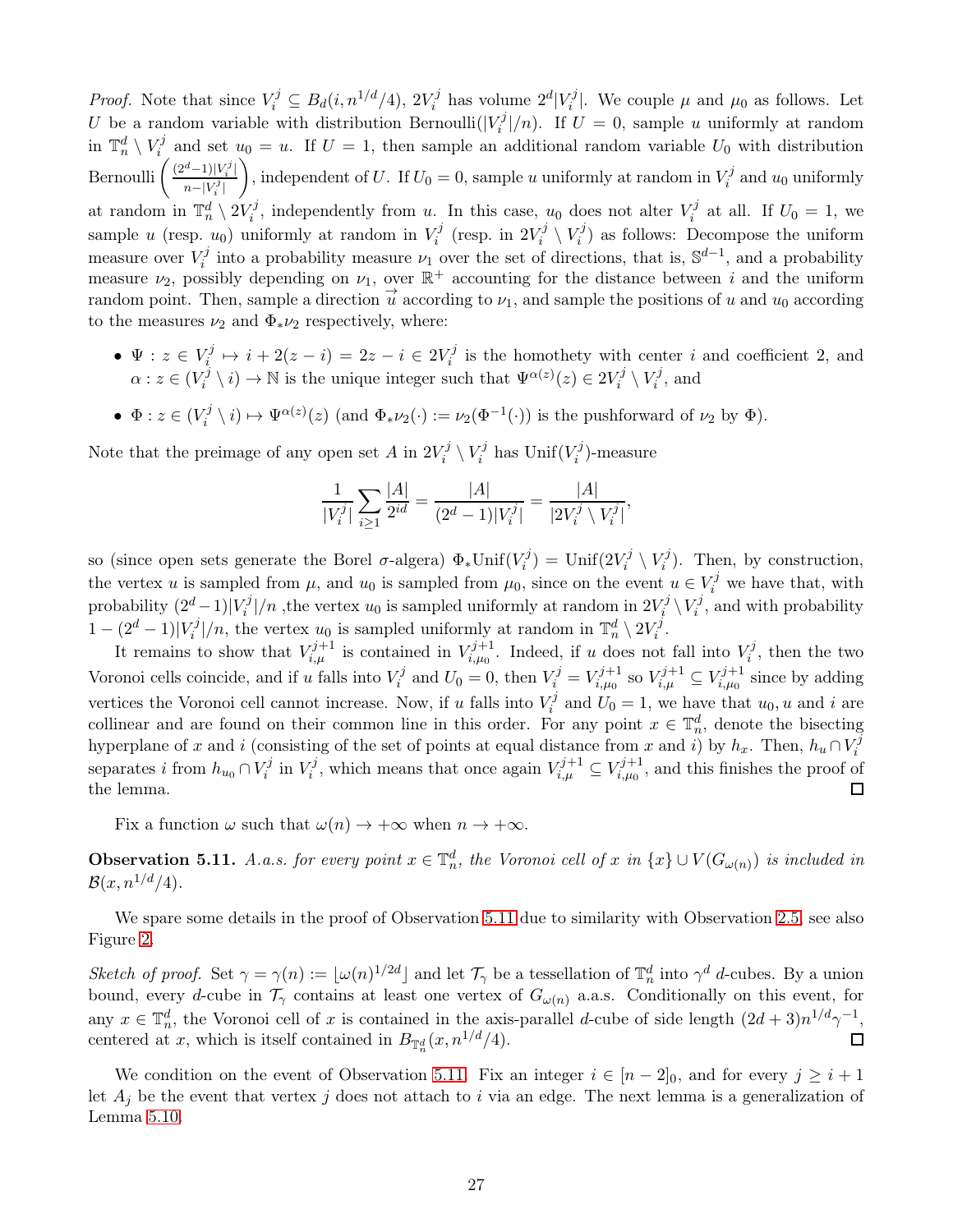<span id="page-27-0"></span>**Lemma 5.12.** Fix a vertex i, a non-degenerate configuration on the first  $i + 1$  vertices embedded in  $\mathbb{T}_n^d$ , and suppose that for every point  $x \in \mathbb{T}_n^d$  the Voronoi cell of x in  $x \cup [i]_0$  is contained in  $B(x, n^{1/d}/4)$ . *Fix*  $j \in [i + 1, n - 1]$ . Then, the Voronoi cell  $V_i^j$  $\mathbf{F}_i^j$  of i after embedding  $i+1,\ldots,j$  in  $\mathbb{T}_n^d$  uniformly and independently may be coupled with the Voronoi cell  $V_i^j$  $\mathcal{F}_{i,0}^j$  of i after embedding  $i+1,\ldots,j$  in  $\mathbb{T}_n^d$  uniformly and independently conditionally on  $\bigcap_{k=i+1}^{j} A_k$  so that  $V_i^j \subseteq V_{i,j}^j$  $\zeta_{i,0}^j$  a.s.

*Proof.* We prove the lemma by induction. The statement for  $j = i + 1$  is ensured by Lemma [5.10.](#page-25-3) Suppose that the induction hypothesis is satisfied for  $j - 1 \geq i + 1$ : that is, there is a coupling ensuring that a.s.  $V_i^{j-1} \subseteq V_{i,0}^{j-1}$ . By applying Lemma [5.10](#page-25-3) for the configuration, induced by the vertices  $[j-1]_0$  in space, conditioned on  $\bigcap_{k=i+1}^{j-1} A_k$  (this configuration is a.s. non-degenerate), we conclude that one may couple  $V_{i,0}^j$  with  $V_{i,}^j$  $\prod_{i=1}^{j}$ , defined as the Voronoi cell of i after embedding  $[j]_0$  in  $\mathbb{T}_n^d$  conditionally on  $\bigcap_{k=i+1}^{j-1} A_k$  only but not on  $j \notin V_{i,0}^{j-1}$ , so that  $V_{i,1}^j \subseteq V_{i,0}^j$  $i_{i,0}^{j}$ . Also, since  $V_i^{j-1}$  ⊆  $V_{i,0}^{j-1}$  a.s. by the induction hypothesis, we have that  $V_i^j \subseteq V_{i,j}^j$  $i_{i,1}^{j}$  (indeed,  $V_i^{j-1}$  and  $V_{i,0}^{j-1}$  have the same center i at the same position in  $\mathbb{T}_n^d$ , so after embedding j uniformly in  $\mathbb{T}_n^d$ , both  $V_i^j = V_i^{j-1} \cap H$  and  $V_{i,1}^j = V_{i,0}^{j-1} \cap H$  for some half-space H, and so  $V_i^j$ i is still contained in  $V_i^j$  $i_{i,1}^{(j)}$  a.s.) We conclude that under the composition of the two couplings (the one given by the induction hypothesis and the one constructed by Lemma [5.10](#page-25-3) at the last step)  $V_i^j \subseteq V_{i,1}^j \subseteq V_{i,1}^j$  $_{i,0}$ a.s., which finishes the induction hypothesis and the proof of the lemma.

<span id="page-27-1"></span>Corollary 5.13. For every  $j \geq i+1$  we have  $\mathbb{P}(\overline{A_j} \mid \bigcap_{k=i+1}^{j-1} A_k) \geq \mathbb{P}(\overline{A_j}) = \frac{1}{j}$ .

*Proof.* By Lemma [5.12](#page-27-0) the volume of the Voronoi cell  $V_i^j$  $\tilde{i}$  of i at time j is positively correlated with 1 $\cap_{k=i+1}^{j-1} A_k$ . The equality comes from the fact that the parent of j is uniformly chosen among  $[j-1]_0$ .

Proof of Theorem [5.9.](#page-25-2) Choose  $\omega = \omega(n)$  to be a function satisfying  $\lim_{n\to+\infty}\omega(n) = +\infty$  and  $\omega(n) =$  $o(n)$ . By Observation [5.11,](#page-26-0) a.a.s. the Voronoi cell of any point  $x \in \mathbb{T}_n^d$  in the configuration  $x \cup V(G_{\omega(n)})$ in  $\mathbb{T}_n^d$  is contained in  $B_{\mathbb{T}_n^d}(x, n^{1/d}/4)$ . We condition on this event. Fix an integer  $i \in [n-1], i \geq \omega(n)$ . By Corollary [5.13](#page-27-1)

$$
\mathbb{P}(i \text{ is a leaf in } G_n) = \mathbb{P}(\bigcap_{j=i+1}^{n-1} A_j) = \mathbb{P}(A_{i+1}) \prod_{j=i+1}^{n-1} \mathbb{P}(A_{j+1} \mid \bigcap_{k=i+1}^{j} A_k) \le \prod_{j=i+1}^{n-1} \frac{j-1}{j} = \frac{i}{n-1}.
$$

We conclude that

$$
\mathbb{E}[\text{leaves in } G_n] \le (\omega(n) + 1) + \sum_{i = \omega(n)}^{n-1} \frac{i}{n-1} = \left(\frac{1}{n-1} \sum_{i=1}^{n-1} i\right) + \omega(n) + O(1 + \omega^2(n)/n) = \frac{n}{2} + O(\omega(n)),
$$

and the proof is finished.

We now provide a corresponding lower bound, which confirms that the expected number of leaves is  $\Theta(n)$  in every dimension  $d \in \mathbb{N}$ .

 $\Box$ 

<span id="page-27-2"></span>**Lemma 5.14.** For every dimension  $d \in \mathbb{N}$ , the expected number of leaves is at least  $(1/4e^4 + o(1))n$ .

*Proof.* Define  $k = \lfloor n/2 \rfloor$ . Let  $\mathbb{X}_k$  be the family of point sets in  $\mathbb{T}_n^d$  of size k, and  $\mu_k$  be the uniform measure on  $\mathbb{X}_k$ . Define a real-valued function F from  $\mathbb{X}_k$  to  $\mathbb{R}$  as  $F(\nu) = \mathbb{E}[v_u(\nu \cup u)]$ , where u is a uniform random point in  $\mathbb{T}_n^d \setminus \nu$  and  $v_u(\nu \cup u)$  is the volume of its Voronoi cell in  $\nu \cup u$ . Note that for  $\nu_k$  sampled from  $\mathbb{X}_k$  according to  $\mu_k$  we have  $\mathbb{E}[F(\nu_k)] = \frac{n}{k+1} < 2$ , which is also the expected size of a Voronoi cell in the presence of  $k + 1$  random points. Thus, the event  $\mathcal{A} = \{F(\nu_k) \leq 4\}$  has probability more than 1/2 by Markov's inequality for  $\mathcal{A}$ .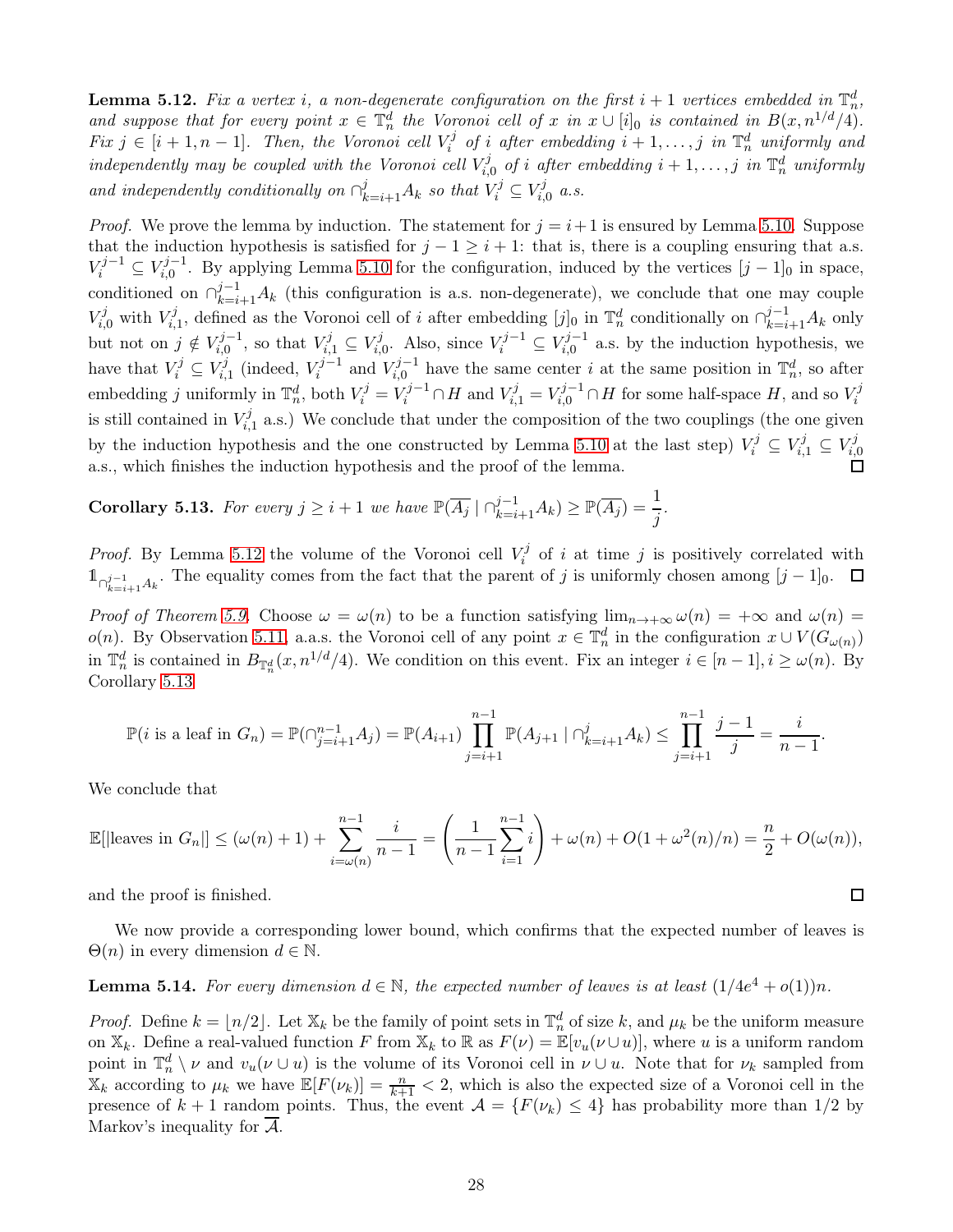For all  $i \in \{k, \ldots, n-1\}$ , denote by  $\mathcal{B}_i$  the event that  $v_i(|k-1|_0 \cup i) \leq 8$ , and by  $\mathcal{C}_i$  the event that no vertex among  $\{k, \ldots, n-1\} \backslash i$  belongs to  $V_i([k-1]_0 \cup i)$ . Note that, conditionally on A, the event  $\overline{\mathcal{B}_i}$  has probability at most  $1/2$  by Markov's inequality. Thus, for every  $i \in \{k, \ldots, n-1\}$ , the probability that i is a leaf is bounded from below by

$$
\mathbb{P}(\mathcal{C}_i) \geq \mathbb{P}(\mathcal{C}_i \mid \mathcal{B}_i) \mathbb{P}(\mathcal{B}_i \mid \mathcal{A}) \mathbb{P}(\mathcal{A}) \geq \left(1 - \frac{8}{n}\right)^{n-k-1} \cdot \frac{1}{2} \cdot \frac{1}{2} = \frac{1 + o(1)}{4e^4},
$$

and the lemma is proved.

Proof of Theorem [1.8.](#page-3-2) By Theorem [5.9](#page-25-2) and Lemma [5.14](#page-27-2) the bounds hold in expectation. By Theorem [1.4](#page-3-0) applied with g being the number of leaves in a tree,  $\alpha = 1$ ,  $L = 2$  (by replacing one edge, the number of leaves changes by at most 2),  $t = n^{2/3}$  and  $\phi = C_d \log n$ , we deduce that the number of leaves is concentrated around its expected value, which finishes the proof.  $\Box$ 

**Remark 5.15.** In the proof of Lemma [5.14](#page-27-2) we showed that  $\mathbb{E}[F(\nu_k)] = 2 + o(1)$ . In fact, one may also show that  $F(\nu_k) = 2 + (\log n)^{O_d(1)}/n$  both a.a.s. and in expectation. Since this result is not in our main focus, we only sketch how this can be done: sticking to the notation introduced in the proof of Lemma [5.14,](#page-27-2) define then more generally X to be the family finite point sets in  $\mathbb{T}_n^d$ . Furthermore, extend F to X with the same definition and define the difference operator  $D_x(F) := F(\nu_k \cup \{x\}) - F(\nu_k)$ . Finally, we use the first order Poincaré inquality in its discrete form, which says that  $\text{Var}(F) \leq \int_{\mathbb{X}} \mathbb{E}[(D_x F)^2] \lambda(dx)$  (see [\[62\]](#page-46-19)).

Remark 5.16. Although Theorem [1.8](#page-3-2) provides lower and upper bounds for the expected number of leaves in any dimension, the exact constant in front of  $n$  seems hard to obtain. We provide an exact expression only in dimension 1: by Theorem [2.4](#page-10-2) it is sufficient to estimate the probability that a vertex  $v_0$  at position 0 is a leaf in  $G_{n,P_0}$ . Divide the torus into two parts:  $[0, n/2]$  and  $[-n/2, 0]$ , and note that  $v_0$  is not a leaf if it has no children in either of the two intervals. However, the two parts are independent (except in the very beginning, for example if the second vertex is at 0, the first is at  $n/3$ , the third is at 0.6n, then  $v_0$  is not a leaf - we ignore this obstruction since it does not influence the main term of the expression). Thus, we only compute the probability that  $v_0$  has no children in the 1-NN process in  $[0, n/2]$  (the probability that  $v_0$  is a leaf is, up to smaller order terms, the square of this value).

Let  $v_1, \ldots, v_{k+1}$  be the sequence of vertices with arrival times  $x_1, \ldots, x_{k+1} \in [0,1]$  and positions  $p_1, \ldots, p_{k+1} \in [0, n/2]$  defined as follows:

- $v_1$  is the first vertex after  $v_0$  with  $x_1 > x_0$  ( $x_0$  being the arrival time of  $v_0$ ),
- for every  $i \in [2, k]$ ,  $v_{i+1}$  is the first vertex after  $v_i$  with  $x_{i+1} \in (x_0, x_i)$ ,
- k is the maximal integer for which  $v_k$  is well defined by the previous two bullets. Then,  $v_{k+1}$  is the first vertex after  $v_k$  with arrival time  $x_{k+1} \in (0, x_0)$  (if it exists).

Roughly speaking, the sequences correspond to disjoint prefixes,  $0|, 01|, 021|, 0321|, \ldots$  where the numbers indicate the relative order of the arrival times and | is a stopping symbol, corresponding to  $v_{k+1}$ . One may verify that 0 has no neighbor in  $[0, n/2]$  if and only if, for all  $i \in [k]$ ,  $p_i > p_{i+1} - p_i$  (again, ignoring negligible boundary effects). Setting  $s_i = p_i - p_{i-1}$  (with  $p_0 = 0$ ), a computation based on the previous observation shows that, up to lower order terms, the probability of the above event is given by summing the following multiple integral for all  $k \in \mathbb{N}_0$ :

$$
\int_{x_0=0}^1 \int_{x_1=x_0}^1 \int_{x_2=x_0}^{x_1} \cdots \int_{x_k=x_0}^{x_{k-1}} \int_{x_{k+1}=0}^{x_0} \int_{s_1=0}^{+\infty} \int_{s_2=0}^{s_1} \int_{s_3=0}^{s_1+s_2} \cdots \int_{s_{k+1}=0}^{s_1+\cdots+s_k}
$$
\n
$$
(1-x_0) \exp(-s_1(1-x_0))(x_1-x_0) \exp(-s_2(x_1-x_0)) \dots (x_{k-1}-x_0) \exp(-s_k(x_{k-1}-x_0))x_0 \exp(-s_{k+1}x_0) dx_0 \prod_{i=1}^{k+1} dx_i ds_i.
$$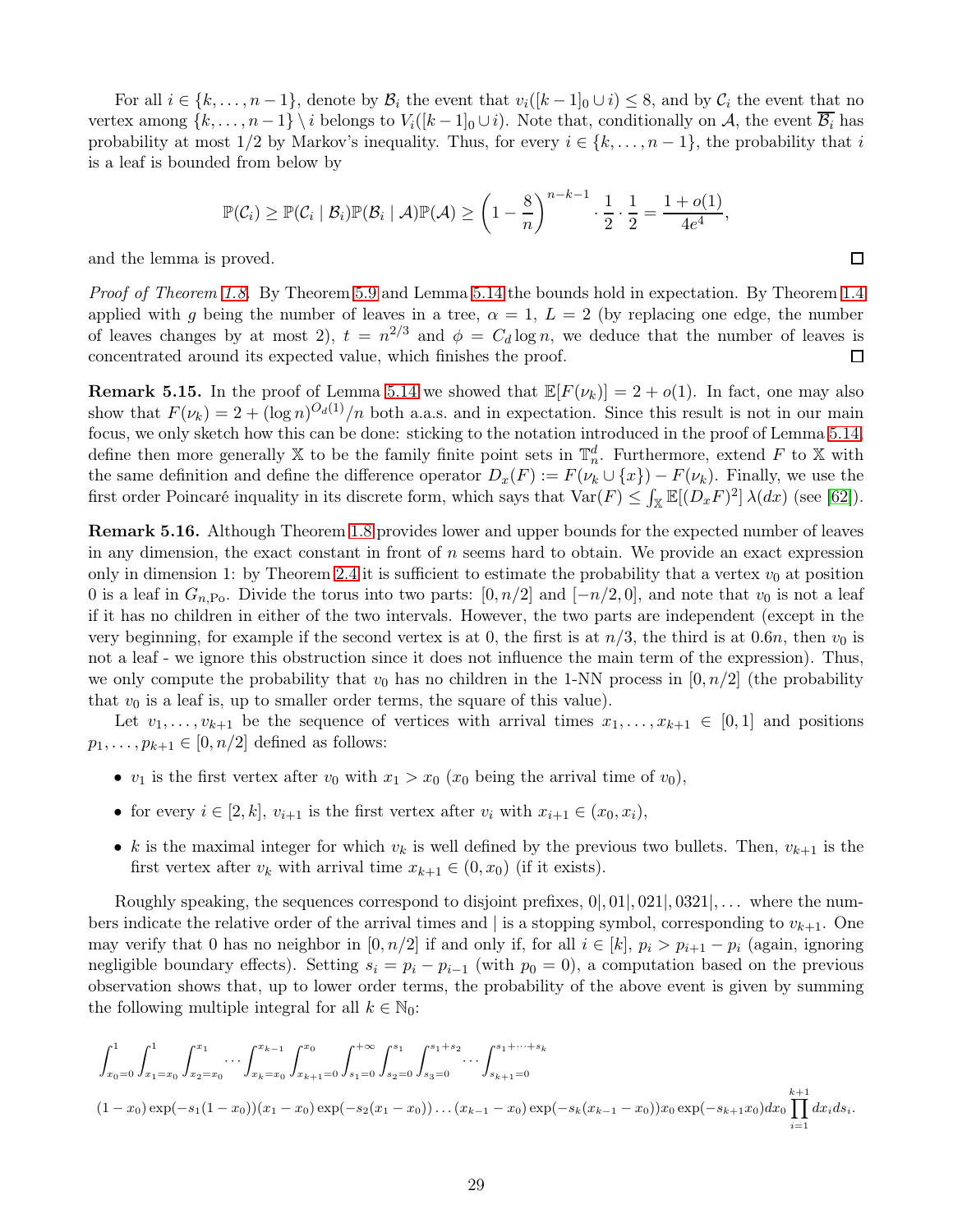The construction of the integral is derived from an exploration of the 1-dimensional PPP(1) on  $\mathbb{T}_n^1$ starting from 0 (a more detailed explanation of a similar analysis was given in the previous subsection, where we counted the cherries in  $\vec{G}_{n,\overline{PQ}}$ .

Although we are not able to compute the above sum of multiple integrals, numerical evidence over 100 independent trials with 10000 vertices leads to an empirical average of 4551.7 leaves with standard deviation 34.32. This suggests that the number of leaves is increasing with the dimension due to our analogy with the uniform random tree, as mentioned in the introduction.

# <span id="page-29-0"></span>6 Typical distance, height and diameter

In this section we provide several results concerning the metric structure of  $G_n$ , and in particular give a proof of Theorem [1.9.](#page-3-5) By abuse of notation, when clear from the context, we identify a vertex with its position.

### 6.1 Bounding the Euclidean distance between the endvertices of decreasing paths

The aim of this subsection is to provide an answer to the following question: starting from a vertex (with label)  $\ell > m$ , what can be said about the Euclidean distance between  $\ell$  and its nearest ancestor in  $[m]_0$ with respect to the graph distance of  $G_n$ ? This is a key step in the analysis of the diameter and the height of the d-NN tree, as well as the stretch factor of a uniformly chosen pair of vertices, that is, the ratio of the sum of the Euclidean lengths of the edges on the path (in  $G_n$ ) between the two vertices and the Euclidean distance between their positions.

<span id="page-29-1"></span>**Theorem 6.1.** Fix  $d \geq 1$  and  $m = m(n) = n^{\Omega(1)}$ . Then, with probability at least  $1 - 3/m$ , the Euclidean distance between any  $\ell > m$  and m' uniquely defined as  $m' \in [m]_0$  satisfying  $d_{G_n}(\ell, m') = d_{G_n}(\ell, [m]_0)$  is at most  $\frac{6\sqrt{d}}{1-2^{-1/d}} \left( \frac{(\log m)^{d+1}n}{m} \right)$  $\frac{(m)^{d+1}n}{m}\Big)^{1/d}.$ 

<span id="page-29-3"></span>**Corollary 6.2.** Fix  $d \ge 1$  and any sequence  $(x_n)_{n\ge1}$  of real numbers in  $[0,1]$  with  $nx_n = n^{\Omega(1)}$ . Then, with probability at least  $1 - 4/nx_n$ , the Euclidean distance between any vertex in  $G_{n,\text{Po}}$  and its closest ancestor (in terms of graph distance) with arrival time in  $[0, x_n]$  is at most  $\frac{7\sqrt{d}}{1-2^{-1/d}} \left( \frac{(\log(nx_n))^{d+1}n}{nx_n} \right)$  $\frac{(x_n))^{d+1}n}{nx_n}\Big)^{1/d}.$ 

Proof. Since  $|G_{n,P_0}| \sim Po(n)$  and  $|\{v \in V(G_{n,P_0}) : X_v \leq x_n\}| \sim Po(nx_n)$ , by [\(1\)](#page-8-3) one has that  $|G_{n,P_0}| \in$  $[n-n^{2/3},n+n^{2/3}]$  and  $|\{v \in V(G_{n,\text{Po}}): X_v \le x_n\}| \in [nx_n - (nx_n)^{2/3}, nx_n + (nx_n)^{2/3}]$  a.a.s. Conditionally on these two a.a.s. events, the corollary follows from Theorem [6.1](#page-29-1) with  $m = \lfloor nx_n - (nx_n)^{2/3} \rfloor \ge 6nx_n/7$ .

The rough idea behind the proof of Theorem [6.1](#page-29-1) is to decompose the path from l to  $[m]_0$  into shorter paths whose endvertices have labels within a factor of two, and to bound their lengths from above with (sufficiently) high probability. We defer the formal proof to the end of the section.

Fix  $k_0 = \lfloor (\log n)^2 \rfloor$ . For every  $k \in [k_0, n-1]$  let the event  $\mathcal{A}_k$  be that, after the vertex with label  $k-1$ has been embedded in  $\mathbb{T}_n^d$ , the Euclidean ball with radius  $\frac{\sqrt{d}}{5}$  $\sqrt{\frac{d}{5}}\left(\frac{3n\log k}{k}\right)$  $\left(\frac{\log k}{k}\right)^{1/d}$  around any of the k vertices contains another vertex as well (note that  $k \geq k_0$  ensures that  $\frac{\sqrt{d}}{5}$  $\sqrt{\frac{d}{5}}\left(\frac{3n\log k}{k}\right)$  $\left(\frac{\log k}{k}\right)^{1/d} < \frac{n^{1/d}}{2}$  $\frac{1}{2}$  so that the ball in  $\mathbb{T}_n^d$  coincides with the Euclidean ball). Roughly speaking, one may think of the event  $\mathcal{A}_k$  as having k vertices spread relatively regularly. Also, for every  $k \in [k_0 - 1, n - 2]$ , define the event  $\mathcal{B}_k = \bigcap_{i=k+1}^{n-1} A_i$ . In particular, the event  $\mathcal{B}_k$  implies that every vertex with label in  $\{k, \ldots, n-1\}$  has its parent "close" to it. We first show that, for all  $k \geq k_0 - 1$ , the event  $\mathcal{B}_k$  is "likely to occur".

<span id="page-29-2"></span>**Lemma 6.3.** For all  $k \geq k_0$ , the event  $\mathcal{B}_k$  holds with probability at least  $1 - 1/k$ .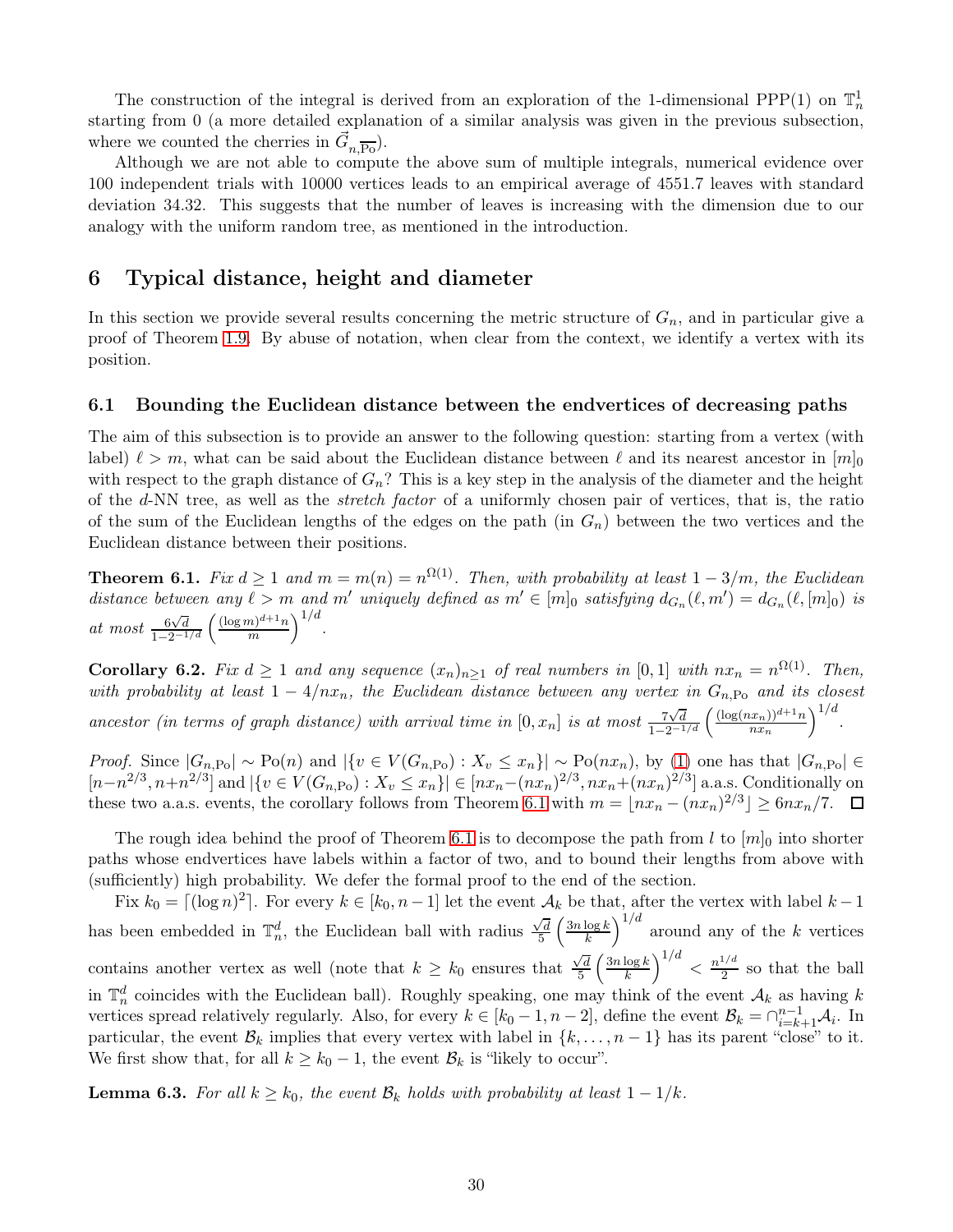*Proof.* Fix  $k \geq k_0$ . Then, for every point  $p \in \mathbb{T}_n^d$  and every  $r \leq n^{1/d}/2$ 

<span id="page-30-2"></span>
$$
|B_d(p,r)| = r^d |B_d| = r^d \frac{\pi^{d/2}}{\Gamma(d/2+1)} \le r^d \frac{\pi^{d/2}}{(d/2e)^{d/2}} \le \left(\frac{5r}{\sqrt{d}}\right)^d.
$$
 (12)

Thus,

$$
\mathbb{P}(\overline{\mathcal{B}_k}) \le \sum_{i=k+1}^{n-1} \mathbb{P}(\overline{\mathcal{A}_i}) \le \sum_{i=k+1}^{n-1} i \left(1 - \frac{3 \log i}{i} \right)^{i-1} \le \sum_{i=k+1}^{n-1} \frac{1}{i^2} \le \sum_{i=k+1}^{+\infty} \left(\frac{1}{i-1} - \frac{1}{i}\right) = \frac{1}{k},
$$

where the second inequality comes from a union bound and the fact that the ball in  $\mathbb{T}_n^d$  with radius  $\sqrt{d} \left( \frac{3n \log i}{\sqrt{d}} \right)^{1/d} \leq n^{1/d}/2$  has area  $\frac{3n \log i}{\sqrt{d}}$  and the third inequality comes from the fact tha  $\sqrt{\frac{d}{5}}\left(\frac{3n\log i}{i}\right)$  $\frac{\log i}{i}$  $\Big)^{1/d} \leq n^{1/d}/2$  has area  $\frac{3n \log i}{i}$ , and the third inequality comes from the fact that for every  $i \geq 3$ 

$$
\left(1 - \frac{3\log i}{i}\right)^{i-1} \le \frac{1}{i^3},
$$

which can be checked by taking the logarithm on both sides and expanding it; in particular, for  $i \geq 3$ 

$$
(i-1)\log\left(1-\frac{3\log i}{i}\right) < -\frac{3(i-1)\log i}{i} - \frac{9(i-1)(\log i)^2}{2i^2} < -3\log i,
$$

and the lemma is proved.

Denote by  $a(v)$  the (label of the) parent of the vertex v (by convention set  $a(0) = 0$ ), and by  $a^k(v)$ (the label of) its k-th ancestor. In particular,  $a(v) = a^1(v)$ , and we state the following observation used several times without explicit mention.

**Observation 6.4.** The distribution of  $a^k(v)$  conditionally on  $(a^i(v))_{i\in[k-1]}$  is uniform among  $[a^{k-1}(v)-1]_0$ .

Therefore, one may naturally couple the construction of the random path from  $v$  to the root with the following process constructed via a family of iid random variables  $(U_k)_{k>1}$  distributed uniformly in [0, 1). Set  $v_0 = v$ . Then, for all  $k \geq 1$ , if  $v_{k-1} \neq 0$ , connect it by an edge to the vertex  $v_k := \lfloor v_{k-1}U_k \rfloor$  (one may easily check that this choice is uniform among  $0, 1, 2, \ldots, v_{k-1} - 1$ . In particular, for all  $k \geq 0$  such that  $a^{k-1}(v) \neq 0$  we have that  $a^{k-1}(v)U_k - 1 \leq a^k(v) \leq a^{k-1}(v)U_k$ , or also

<span id="page-30-0"></span>
$$
vU_1 \dots U_k - k \le a^k(v) \le vU_1 \dots U_k. \tag{13}
$$

Next, we use the above construction to show that the path in  $G_n$  from the vertex k to  $[[k/2]]_0$  has a "relatively small" Euclidean length (that is, the sum of the lengths of its edges is small).

<span id="page-30-1"></span>**Lemma 6.5.** For every  $k \ge 2k_0$ , conditionally under the event  $\mathcal{B}_{\lfloor k/2 \rfloor}$ , the path from k to  $\lfloor \lfloor k/2 \rfloor \rfloor_0$  in  $G_n$ is of Euclidean length at most  $\frac{9\sqrt{d}\log k}{5}$  $rac{\log k}{5}$   $\left(\frac{3n \log(k/2)}{k/2}\right)$  $\left(\frac{\log(k/2)}{k/2}\right)^{1/d}$  with probability at least  $1-\left(\frac{e\log2}{3\log k}\right)$  $\frac{e \log 2}{3 \log k}$  $\bigg)^{3 \log k}$ .

*Proof.* Define the hitting time  $\tau_k = \min\{t \in \mathbb{N} : U_1U_2...U_t \leq 1/2\}$ . After taking the logarithm and using that  $X_i := -\log U_i$  has exponential distribution with mean 1, we get  $\tau_k = \min\{t \in \mathbb{N} : X_1 + \cdots + X_t \geq 0\}$ log 2}. By Lemma [2.3](#page-9-2) (i), for every  $k \geq 2$  we conclude that

$$
\mathbb{P}(\tau_k \geq \lceil 3\log k \rceil) = \mathbb{P}\left(\sum_{i=1}^{\lceil 3\log k \rceil} X_i \leq \log 2\right) \leq \frac{2(\log 2)^{\lceil 3\log k \rceil}}{\lceil 3\log k \rceil!} \leq \frac{(\log 2)^{\lceil 3\log k \rceil}}{(e^{-1}\lceil 3\log k \rceil)^{\lceil 3\log k \rceil}} \leq \left(\frac{e\log 2}{3\log k}\right)^{3\log k}.
$$

This proves the lemma since by [\(13\)](#page-30-0) we have  $\{\tau_k \leq \lfloor 3 \log k \rfloor\} \subseteq \{a^{\lfloor 3 \log k \rfloor}(k) \leq k/2\}$ , and under  $\mathcal{B}_{\lfloor k/2 \rfloor}$ for all  $t > k/2$  every vertex in  $G_t$  is at Euclidean distance at most  $\frac{3\sqrt{d}}{5}$  $\frac{\log(k/2)}{k/2}\Big)^{1/d}$  to the remaining  $\frac{\sqrt{d}}{5}\left(\frac{3n\log(k/2)}{k/2}\right)$  $\Box$ vertices in  $G_t$ .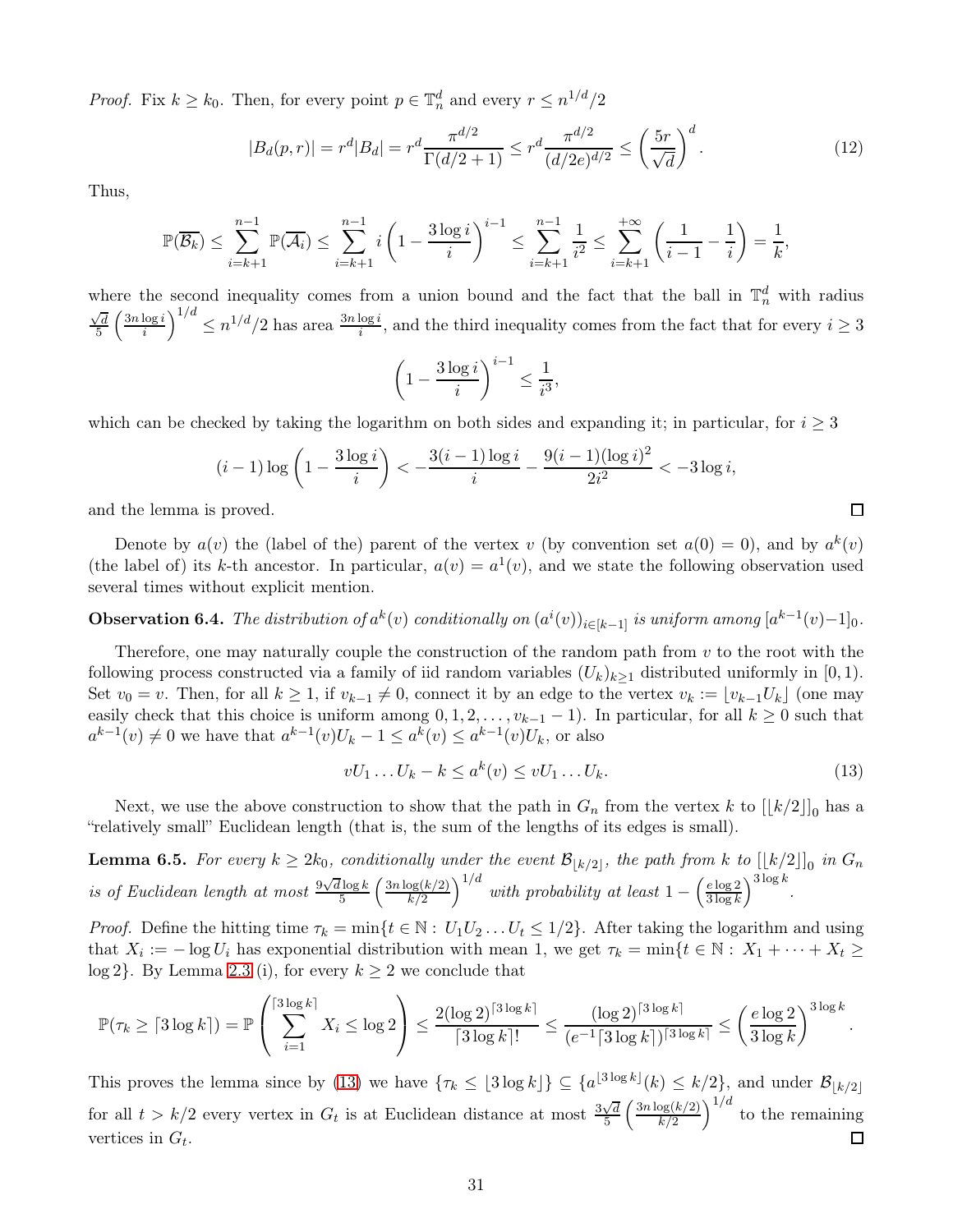<span id="page-31-0"></span>**Lemma 6.6.** Fix  $m \in \mathbb{N}$  sufficiently large and  $\ell \geq m+1$ . Under the event  $\mathcal{B}_{\lfloor m/2 \rfloor}$ , the (Euclidean) length of the path from l to  $[m]_0$  in  $G_n$  is at most  $\frac{6\sqrt{d}}{1-2^{-1/d}}\left(\frac{(\log m)^{d+1}n}{m}\right)$  $\left(\frac{m}{m}\right)^{d+1}n$ <sup>1/d</sup> with probability at least 1 –  $\exp(-\log m \log \log m)$ .

*Proof.* We regroup the vertices in  $[m+1, \ell]$  into groups with indices  $[m+1, 2m], [2m+1, 4m], \ldots, [2^sm+1, l]$ where s is the unique integer satisfying  $2^s m + 1 \leq \ell \leq 2^{s+1} m$ . For any  $k \in [s]_0$  by Lemma [6.5](#page-30-1) and a union bound over the vertices with indices in  $[2<sup>k</sup>m+1, 2<sup>k+1</sup>m]$ , we deduce that with probability at least  $1-2^km\left(\frac{e\log 2}{3\cdot \log(2^k)}\right)$  $3\cdot \log(2^k m)$  $\int^{3\log(2^k m)}$ , for all  $t \in [2^k m + 1, 2^{k+1} m]$  and  $v \in V(G_t)$ , the path from v to  $[2^k m]_0$  in  $G_n$  has (Euclidean) length at most  $\frac{9\sqrt{d}\log(2^{k+1}m)}{5}$  $\frac{(2^{k+1}m)}{5} \left( \frac{3 \log(2^k m)}{2^k m} \right)$  $\frac{g(2^k m)}{2^k m}$  $\Big)^{1/d}$   $n^{1/d}$ . For all  $\xi > 1$ , define the functions

$$
H_1(\xi) = \sum_{k=0}^{+\infty} 2^k \xi \left( \frac{e \log 2}{3 \cdot \log(2^k \xi)} \right)^{3 \log(2^k \xi)},
$$

and

$$
H_2(\xi) = \sum_{k=0}^{+\infty} \frac{9\sqrt{d}\log(2^{k+1}\xi)}{5} \left(\frac{3\log(2^k\xi)}{2^k\xi}\right)^{1/d}.
$$

Under the event  $\mathcal{B}_{\lfloor m/2 \rfloor}$ , a union bound over all s+1 groups shows that, with probability at least  $1-H_1(m)$ , the (Euclidean) length of the path from  $\ell$  to  $[m]_0$  in  $G_n$  is at most  $H_2(m)n^{1/d}$ .

Note that by standard analysis for all large enough  $m$  we have

$$
H_1(m) = O_m\left(m\left(\frac{e\log 2}{3\log m}\right)^{3\log m}\right) \le \exp\left(-\log m \log \log m\right).
$$

Moreover,

$$
H_2(m) = \sum_{k=0}^{+\infty} \frac{9\sqrt{d}\log(2^{k+1}m)}{5} \left(\frac{3\log(2^k m)}{2^k m}\right)^{1/d}
$$
  
\n
$$
\leq \sum_{k=0}^{+\infty} \frac{9.1\sqrt{d}\log(2^k m)}{5} \left(\frac{3\log(2^k m)}{2^k m}\right)^{1/d}
$$
  
\n
$$
= \sum_{k=0}^{+\infty} \frac{9.1\sqrt{d}\log m}{5} \left(\frac{3\log m}{m}\right)^{1/d} \left(\frac{1}{2^k} \left(\frac{k\log 2}{\log m} + 1\right)^{d+1}\right)^{1/d}
$$
  
\n
$$
\leq \frac{9.1\sqrt{d}\log m}{5} \left(\frac{3\log m}{m}\right)^{1/d} \sum_{k=0}^{+\infty} \left(\frac{1}{2^{1/d} + o_m(1)}\right)^k.
$$

Hence, for all sufficiently large  $m$ ,

$$
H_2(m) \le \frac{3^{1/d} \cdot 9.1 \sqrt{d} \log m}{5(1 - 2^{-1/d} + o_m(1))} \left(\frac{\log m}{m}\right)^{1/d} \le \frac{6\sqrt{d}}{1 - 2^{-1/d}} \left(\frac{(\log m)^{d+1}}{m}\right)^{1/d},\tag{14}
$$

 $\Box$ 

and this concludes the proof of the lemma.

*Proof of Theorem [6.1.](#page-29-1)* Fix m as in Theorem 6.1. Let A be the event that, for all  $\ell \in [m+1, n-1]$ , the Euclidean distance between any  $\ell$  and m' uniquely defined as  $m' \in [m]_0$  satisfying  $d_{G_n}(\ell, m') = d_{G_n}(\ell, [m]_0)$ is at most  $\frac{6\sqrt{d}}{1-2^{-1/d}} \left( \frac{(\log m)^{d+1} n}{m} \right)$  $\left(\frac{m^{d+1}n}{m}\right)^{1/d}$ . On the one hand, by Lemma [6.6](#page-31-0) and a union bound,

$$
\mathbb{P}(\overline{\mathcal{A}} \mid \mathcal{B}_{\lfloor m/2 \rfloor}) \leq \sum_{\ell=m+1}^{n-1} \exp(-\log m \log \log m) \leq n \exp(-\log m \log \log m) = o(1/m).
$$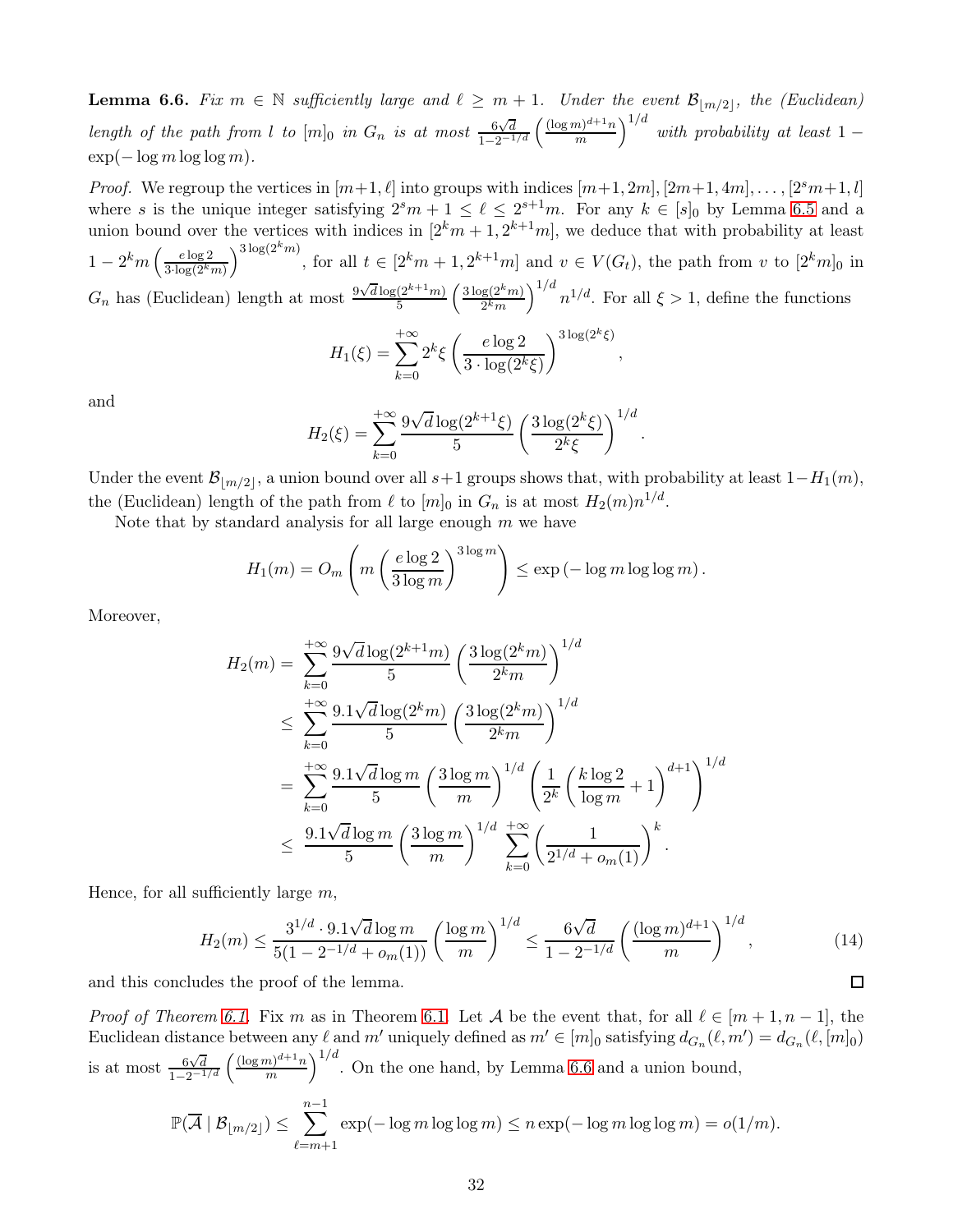On the other hand, by Lemma [6.3,](#page-29-2) the event  $\overline{\mathcal{B}_{\lfloor m/2\rfloor}}$  holds with probability at most  $1/[m/2] \leq 2.1/m$ .<br>This concludes the proof since  $\mathbb{P}(\overline{\mathcal{A}}) \leq \mathbb{P}(\overline{\mathcal{A}} \mid \mathcal{B}_{\lfloor m/2\rfloor}) + \mathbb{P}(\overline{\mathcal{B}_{\lfloor m/2\$ This concludes the proof since  $\mathbb{P}(\overline{A}) \leq \mathbb{P}(\overline{A} \mid \mathcal{B}_{\lfloor m/2 \rfloor}) + \mathbb{P}(\overline{\mathcal{B}_{\lfloor m/2 \rfloor}}) \leq 3/m$ .

We finish this subsection with an unsurprising though at the same time curious property of the embedded tree  $G_n$ . Recall that for two vertices u and v, the stretch factor between u and v is the ratio of the Euclidean length of the path in  $G_n$  between u and v and the Euclidean distance between u and v. Clearly, the stretch factor is at least 1; we show as a consequence of Lemma [6.6](#page-31-0) that for two uniformly chosen vertices it is indeed  $O(1)$  a.a.s.

**Corollary 6.7.** For every  $\varepsilon \in (0, d^{-d/2})$  there exists a constant  $c = c(\varepsilon, d) > 0$  such that, with probability at least  $1 - \varepsilon$ , the stretch factor of two uniformly chosen vertices u and v is at most c.

*Proof.* Fix  $\varepsilon \in (0, d^{-d/2})$  and  $M = M(\varepsilon) \in \mathbb{N}$  sufficiently large so that, first, Lemma [6.6](#page-31-0) holds for all  $m \geq M$  and  $\ell \geq m+1$ , and second,  $\exp(-\log M \log \log M) \leq \varepsilon/2$ . Set also  $c_1 = c_1(\varepsilon,d) :=$  $2 \cdot \frac{6\sqrt{d}}{1-2^{-1/d}} \left( \frac{(\log M)^{d+1}}{M} \right)$  $\left(\frac{M}{M}\right)^{d+1}$  +  $M\sqrt{d}$ . Then, by Lemma [6.6](#page-31-0) the Euclidean length of the path in  $G_n$  from any vertex to  $[M]_0$  is at most  $\frac{6\sqrt{d}}{1-2^{-1/d}} \left( \frac{(\log M)^{d+1}n}{M} \right)$  $\left(\frac{M}{M}\right)^{d+1}$  with probability at least  $1 - \varepsilon/2$ . Thus, the Euclidean length of the path between u and v is at most  $c_1 n^{1/d}$  with probability at least  $1 - \varepsilon/2$ .

On the other hand, with probability at least  $1 - \varepsilon/2$ , the Euclidean distance between u and v is at least  $c_r = c_r(\varepsilon, d) := \sqrt{d}(\varepsilon/2)^{1/d}/5 < 1/2$ : indeed, by [\(12\)](#page-30-2) one has  $|B_d(u, c_r n^{1/d})| \leq \left(\frac{5c_r}{\sqrt{d}}\right)^{1/d}$  $\big)^d$  n, so by our choice of  $c_r$  we get  $|B_d(u, r)| \leq \varepsilon n/2$ , and hence the probability that v falls therein is at most  $\varepsilon/2$ . We deduce that with probability at least  $1 - \varepsilon$ , the stretch factor between u and v is at most  $c = c_1/c_r$ , which finishes the proof. finishes the proof.

**Remark 6.8.** Note that the previous corollary cannot be improved in the following sense: for any  $d \geq 2$ and any constant  $C > 0$  there exists  $\varepsilon_C > 0$  such that, with probability at least  $\varepsilon_C$ , the stretch factor between two uniformly chosen vertices of  $G_n$  at least C. We provide the following non-rigorous (but hopefully convincing) justification: tessellate  $\mathbb{T}_n^d$  into d-cubes of side length  $n^{1/d}/K$  for  $K = K(C, d)$  large enough, and order the K<sup>d</sup> d-cubes so that every two consecutive cubes share a common  $(d-1)$ -side. The following events hold together with constant probability depending only on  $K$ :

- For every vertex  $i \in [K^d-1]_0$ , the vertex i is embedded in the cube  $i+1$  at distance at least  $n^{1/d}/4K$ from its boundary. Moreover, if  $i \geq 1$ , vertex i connects with an edge to  $i - 1$ .
- The closest ancestor of u among  $[K^d 1]_0$  is 0, and the closest ancestor of v among  $[K^d 1]_0$  is  $K^d-1$ .

Then, the Euclidean distance between u and v is bounded from above by  $\sqrt{d}n^{1/d}$ , but the Euclidean length of all edges on the path between them is bounded from below by  $(K^d-1)n^{1/d}/2K$ , which is at least  $C\sqrt{d}n^{1/d}$  for all sufficiently large K.

### 6.2 The height and the diameter of  $G_n$

Recall that, for a rooted tree T and a vertex  $v \in T$ , we denote by  $h(v, T)$  the distance from v to the root of T, by  $h(T)$  the height of T, and by diam(T) the diameter of T. Since  $G_n$  may be seen as a tree rooted at the vertex 0, the question of studying  $h(G_n)$  and  $\text{diam}(G_n)$  appears naturally. The aim of this section is to provide the a.a.s. correct order of these two parameters, thus proving Theorem [1.9.](#page-3-5)

*Proof of Theorem [1.9](#page-3-5) (i)) and the upper bound in Theorem 1.9 (ii)).* We first prove (i). Note that it is equivalent to prove the statement if the path to 0 starts from an artificially added vertex with label  $n$ (by doing this we only increase the length of the path in  $G_n$  by one since  $a(n)$  is chosen uniformly in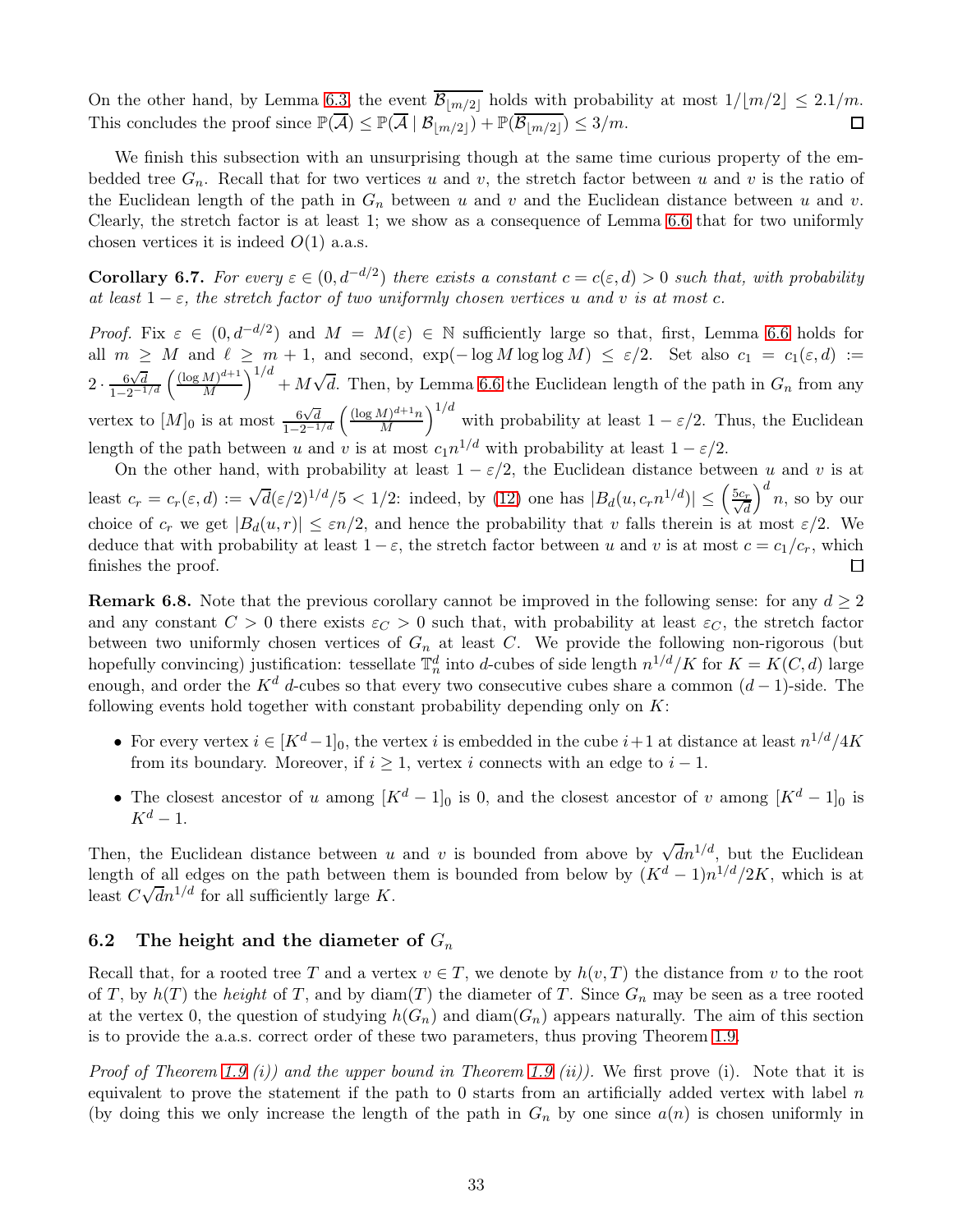$[n-1]_0$ ). Also, recall the construction of the path from a fixed vertex to the root via  $(U_i)_{i\geq 1}$  given just above Lemma [6.5.](#page-30-1) Let

$$
T_1 = \min\{k : nU_1U_2...U_k < 1\},
$$
  
\n
$$
T_2 = \min\{k : nU_1U_2...U_k - k < 1\}.
$$

By Lemma [2.3](#page-9-2) applied to the random variables  $X_i = -\log U_i$  we may conclude that  $T_1 \leq (1+\varepsilon)\log n$ and  $T_2 \ge (1 - \varepsilon) \log n$  a.a.s.: indeed,

$$
\mathbb{P}(T_1 > (1+\varepsilon)\log n) = \mathbb{P}(X_1 + \dots + X_{\lfloor(1+\varepsilon)\log n\rfloor} \le \log n)
$$
  
\n
$$
= \sum_{i=\lfloor(1+\varepsilon)\log n\rfloor}^{+\infty} \frac{1}{i!} \exp(-\log n)(\log n)^i
$$
  
\n
$$
\le \exp(-\log n) \left(\frac{e\log n}{\lfloor(1+\varepsilon)\log n\rfloor}\right)^{\lfloor(1+\varepsilon)\log n\rfloor} \sum_{k\ge 0} \frac{1}{(1+\varepsilon)^k}
$$
  
\n
$$
\le \frac{1+\varepsilon}{\varepsilon} \left(\frac{1}{e} \left(\frac{e}{1+\varepsilon+o(1)}\right)^{1+\varepsilon+o(1)}\right)^{\log n}.
$$
 (15)

Note that by standard analysis the function  $x \in [1, +\infty) \mapsto (e/x)^x$  is decreasing, so  $(e/x)^x < e$  for every  $x > 1$ . Thus, [\(15\)](#page-33-0) tends to 0 with n for any fixed  $\varepsilon > 0$ . A similar computation ensures that  $\mathbb{P}(T_2 < (1-\varepsilon) \log n) = o(1)$ . This finishes the proof of Theorem [1.9](#page-3-5) a) since the hitting time of 0 from n is dominated by  $T_1$  and dominates  $T_2$  due to [\(13\)](#page-30-0).

For the upper bound in (ii), it is sufficient to show that, for any  $\varepsilon > 0$ , the path from the artificially added vertex n to 0 has length at least  $(e + \varepsilon)$  log n with probability  $o(1/n)$ . Indeed, the length of the path from  $n$  to 0 stochastically dominates the length of any other path to the root: note that for any  $j \in [n-1]_0$  one has  $a^{k+1}(n) \sim \lfloor U_{k+1}a^k(n) \rfloor$  and  $a^{k+1}(j) \sim \lfloor U_{k+1}a^k(j) \rfloor$  for all  $k \geq 0$ . Moreover,  $T_1$ dominates the length of the path from n to 0, and by Lemma [2.3](#page-9-2) (i) for  $X_i = -\log U_i$  we have

$$
\mathbb{P}(T_1 > (e+\varepsilon)\log n) \leq \mathbb{P}(X_1 + \dots + X_{\lfloor(e+\varepsilon)\log n\rfloor} \leq \log n)
$$
  
\n
$$
\leq \frac{2}{\lfloor(e+\varepsilon)\log n\rfloor!} \frac{(\log n)^{\lfloor(e+\varepsilon)\log n\rfloor}}{n}
$$
  
\n
$$
\leq \frac{2}{n} \left(\frac{e\log n}{\lfloor(e+\varepsilon)\log n\rfloor}\right)^{\lfloor(e+\varepsilon)\log n\rfloor} = o\left(\frac{1}{n}\right).
$$

The upper bound now follows from a union bound over all n vertices.

We turn our attention to the lower bound in Theorem [1.9](#page-3-5) (ii). Recall that the Poisson d-NN tree  $G_{n,\text{Po}}$ is defined by sampling a Poisson random variable  $N$  with mean  $n$  and constructing the nearest neighbor tree on these N vertices in  $\mathbb{T}_n^d$ .

<span id="page-33-1"></span>**Theorem 6.9.** Fix any  $\varepsilon > 0$ . Then, a.a.s. diam $(G_{n, Po}) \ge (2e - \varepsilon) \log n$ .

Proof of the lower bound of Theorem [1.9](#page-3-5) (ii) assuming Theorem [6.9.](#page-33-1) We have that

<span id="page-33-2"></span>
$$
\mathbb{P}(N \le n) = \sum_{i=0}^{n} \frac{\exp(-n)n^i}{i!} \ge \sum_{i=0}^{n} \frac{\exp(i-n)(n/i)^i}{e\sqrt{i}},
$$
\n(16)

where the second inequality follows from the classical bound  $i! \leq (i/e)^{i} e^{\sqrt{i}}$  for all  $i \geq 1$ . Moreover, if  $i \in [\lfloor n-\sqrt{n} \rfloor, n]$ , there is a constant  $C > 0$  such that

$$
\left(\frac{n}{i}\right)^i = \exp\left(i\log\left(1 + \frac{n-i}{i}\right)\right) \ge \exp(n - i - C),
$$

<span id="page-33-0"></span>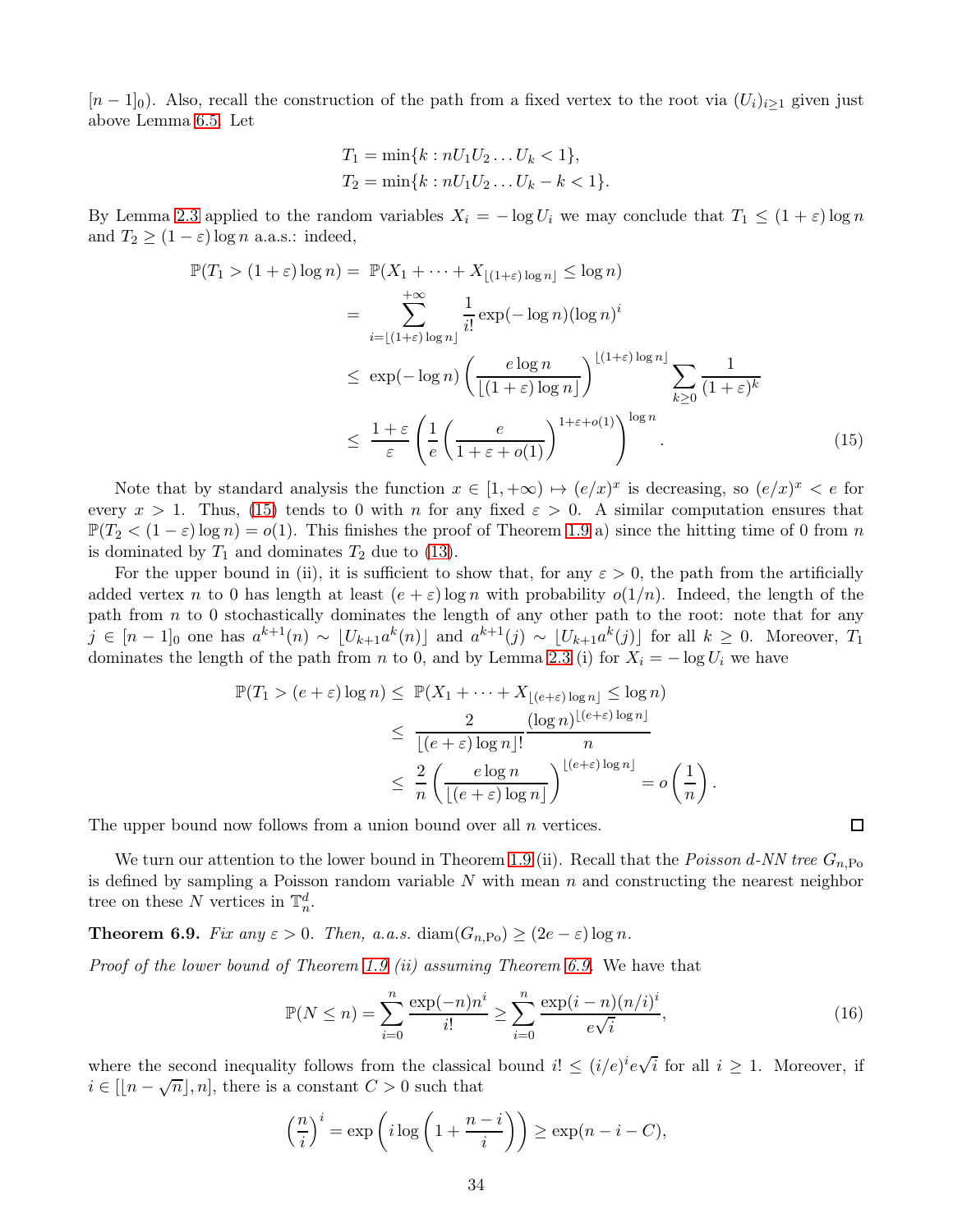so we conclude that [\(16\)](#page-33-2) is bounded from below by

$$
\frac{1}{e\sqrt{n}}\sum_{i=\lfloor n-\sqrt{n}\rfloor}^n \exp(-C) \ge \frac{1}{\exp(1+C)} > 0.
$$

Thus, since the diameter of a tree is an increasing parameter under addition of new vertices, we have

$$
\mathbb{P}(\text{diam}(G_n) \le (2e - \varepsilon) \log n) \le \mathbb{P}(\text{diam}(G_{n,\text{Po}}) \le (2e - \varepsilon) \log n \mid N \le n)
$$
  

$$
\le \frac{\mathbb{P}(\text{diam}(G_{n,\text{Po}}) \le (2e - \varepsilon) \log n)}{\mathbb{P}(N \le n)} = o(1),
$$

and the proof is completed.

The last part of this section is dedicated to proving Theorem [6.9.](#page-33-1) We now present a high level overview of the main strategy, which is based on a renormalization argument. Fix a positive integer  $k$  (to be properly chosen later) and for each of the N vertices of  $G_{n,Po}$ , sample independently a vector of k i.i.d. Bernoulli random variables  $(Y_{v,1}, Y_{v,2}, \ldots, Y_{v,k})$  with parameters  $n^{-1/k}$ . To every vertex, associate a color  $c(v)$  among  $\{c_1, c_2, \ldots, c_k, c_{k+1}\},\$  where  $c(v) = c_i$  if  $Y_{v,1} = \cdots = Y_{v,i-1} = 1$ , and if  $i \leq k$ , then in addition we also must have  $Y_{v,i} = 0$ . The aim of these colors is to regroup the vertices of  $G_{n,P_0}$  according to their arrival time, where vertices with color  $c_i$  arrive before vertices of color  $c_j$  if  $i > j$ , but at the same time keep the sizes of the color classes random to avoid dependencies.

Now, define  $R = R(n, d, k) := \lfloor (\log n)^{k(d+2)/d} \rfloor^d$  and  $L = L(n, d, k) := R\lfloor R^{-1/d} n^{1/kd} (\log n)^{-(d+2)/d} \rfloor^d$ , and embed the N vertices in  $\mathbb{T}_n^d$  without revealing anything but their geometric positions, and consider a tessellation  $\mathcal{T}_1$  of  $\mathbb{T}_n^d$  into  $RL^{k-1}$  d-cubes, each of volume  $(1 + o(1))n^{1/k}(\log n)^{d+2}$ , but larger than  $n^{1/k}(\log n)^{d+2}$ . For every cube  $q_1$  in  $\mathcal{T}_1$  and every vertex  $v_1$  in  $q_1$ , we assign a label associated to  $v_1$  which equals  $|\{u \in V(G_{n,P_o}: p_u \in q_1, X_u \lt X_{v_1})\}|$ , that is, the number of vertices  $u \in q_1$ , which arrived before v<sub>1</sub>. We say that the label of v<sub>1</sub> with respect to  $q_1$  is its 1-label. Next, in every cube  $q_1 \in \mathcal{T}_1$ , we look for a decreasing path (with respect to the 1-labels) of length  $(e - \varepsilon)(\log n)/k$  inside this cube between an arbitrary vertex in this cube and one of color different from  $c_1$ . In the construction of such a path, the colors and the 1-labels are revealed consecutively: if the parent of a vertex is detected, first its color is revealed, and if it is  $c_1$ , then its 1-label is revealed as well. Once a vertex of color different from  $c_1$  is found, we stop the construction of the decreasing path without revealing the label of this last vertex (at this point we only know that its color is not  $c_1$ ). We show that a sufficiently large number of cubes contain decreasing paths of length  $(e - \varepsilon)(\log n)/k$  in their interior.

Then, we regroup the cubes of  $\mathcal{T}_1$  into larger sets that form a coarser tessellation  $\mathcal{T}_2$  containing  $RL^{k-2}$ cubes, each of volume  $(1 + o(1))n^{2/k}(\log n)^{2(d+2)}$ , but larger than  $n^{2/k}(\log n)^{2(d+2)}$ . For every cube  $q_2$  in  $\mathcal{T}_2$  and every vertex  $v_2$  in  $q_2$ , we assign a 2-label associated to  $v_2$  that is equal to the number of vertices that arrived before  $v_2$  in  $q_2$ . Note that the order, induced by the 2-labels on a cube  $q_1 \in \mathcal{T}_1$ , is the same as the order given by the 1-labels in  $q_1$ . Thus, the 2-labeling is constructed by shuffling the 1-labels of the cubes  $q_1$ , contained in  $q_2$ , uniformly at random while keeping the relative order induced by the separate 1-labelings. Next, we look for decreasing paths (with respect to the 2-labels) between the vertices, which are ends of paths of length  $(e - \varepsilon)(\log n)/k$  from the previous stage, to the vertices in colors, different from  $c_1$  and  $c_2$ . Once again, we show that sufficiently many such cubes contain paths with length at least  $(e - \varepsilon)(\log n)/k$ .

We repeat the above procedure  $k-3$  times. By gluing the paths, constructed at all  $k-3$  stages, we show that a.a.s. one may find a decreasing path of length  $(k-3)(e-\varepsilon)(\log n)/k$  (see Figure [4\)](#page-35-0). We keep at least two such disjoint paths to make the transition from  $h(G_{n,\text{Po}})$  to diam( $G_{n,\text{Po}}$ ).

We now proceed to the formal realization of the above strategy. We start with the formal definition of the tessellations. Define  $(\mathcal{T}_i)_{1\leq i\leq k-2}$  as the family of tessellations such that, first,  $\mathcal{T}_i$  refines  $\mathcal{T}_{i+1}$  for every  $i \in [k-2]$ , and second, every cube  $q_i \in \mathcal{T}_i$  has side length  $(nRL^{i-k})^{-1/d} = (1+o(1))n^{i/dk}(\log n)^{i(d+2)/d}$ . Moreover, set  $S = S(d, n, i) := \frac{7\sqrt{d}}{1-2^{-1/d}}((\log n)^{d+1}n^{i/k})^{1/d}$ , and for any  $i \in [k-2]$  and any  $q_i \in \mathcal{T}_i$  define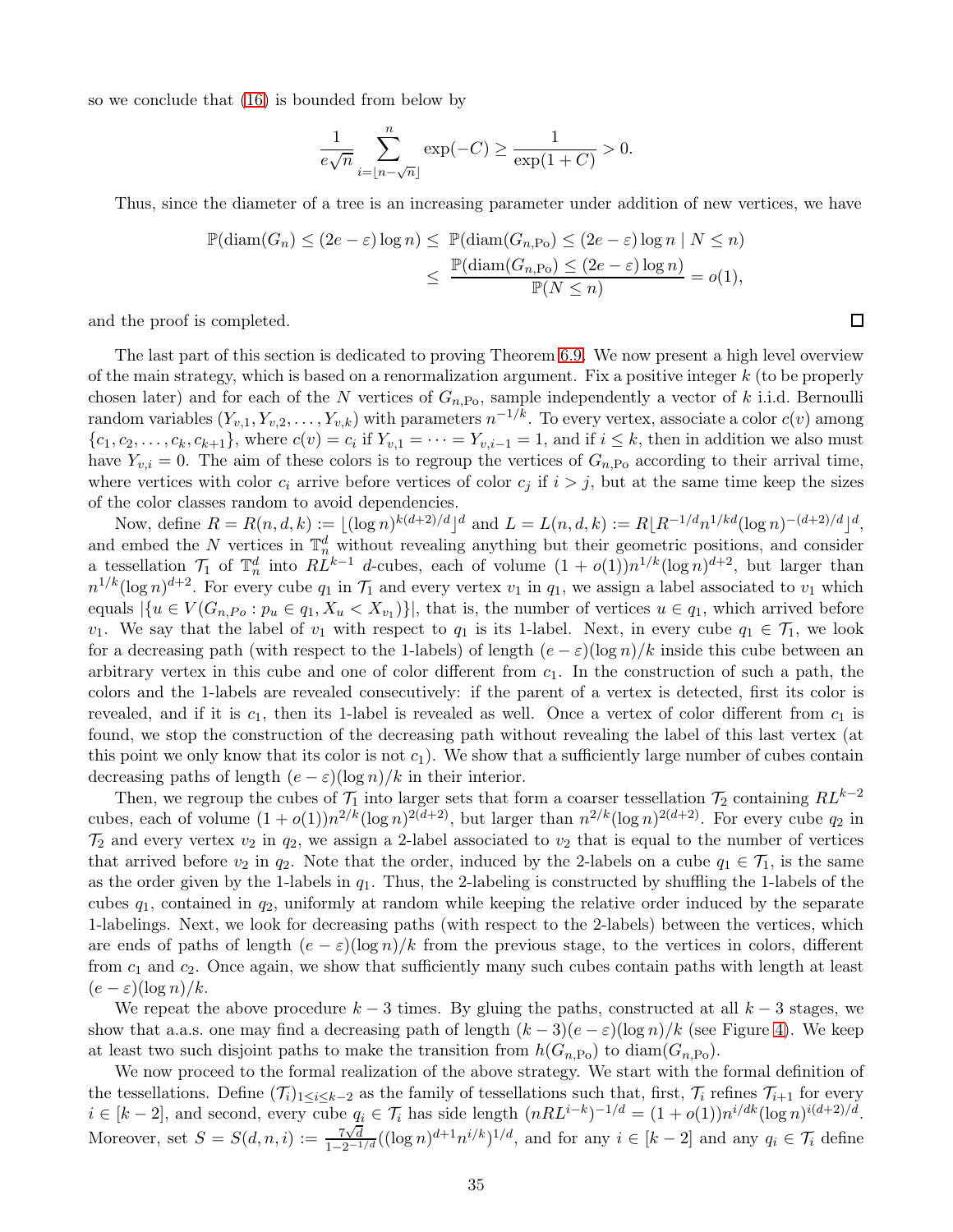<span id="page-35-0"></span>

Figure 4: Gluing together long paths - towards the proof of Theorem [1.9](#page-3-5) [\(ii\)](#page-3-7).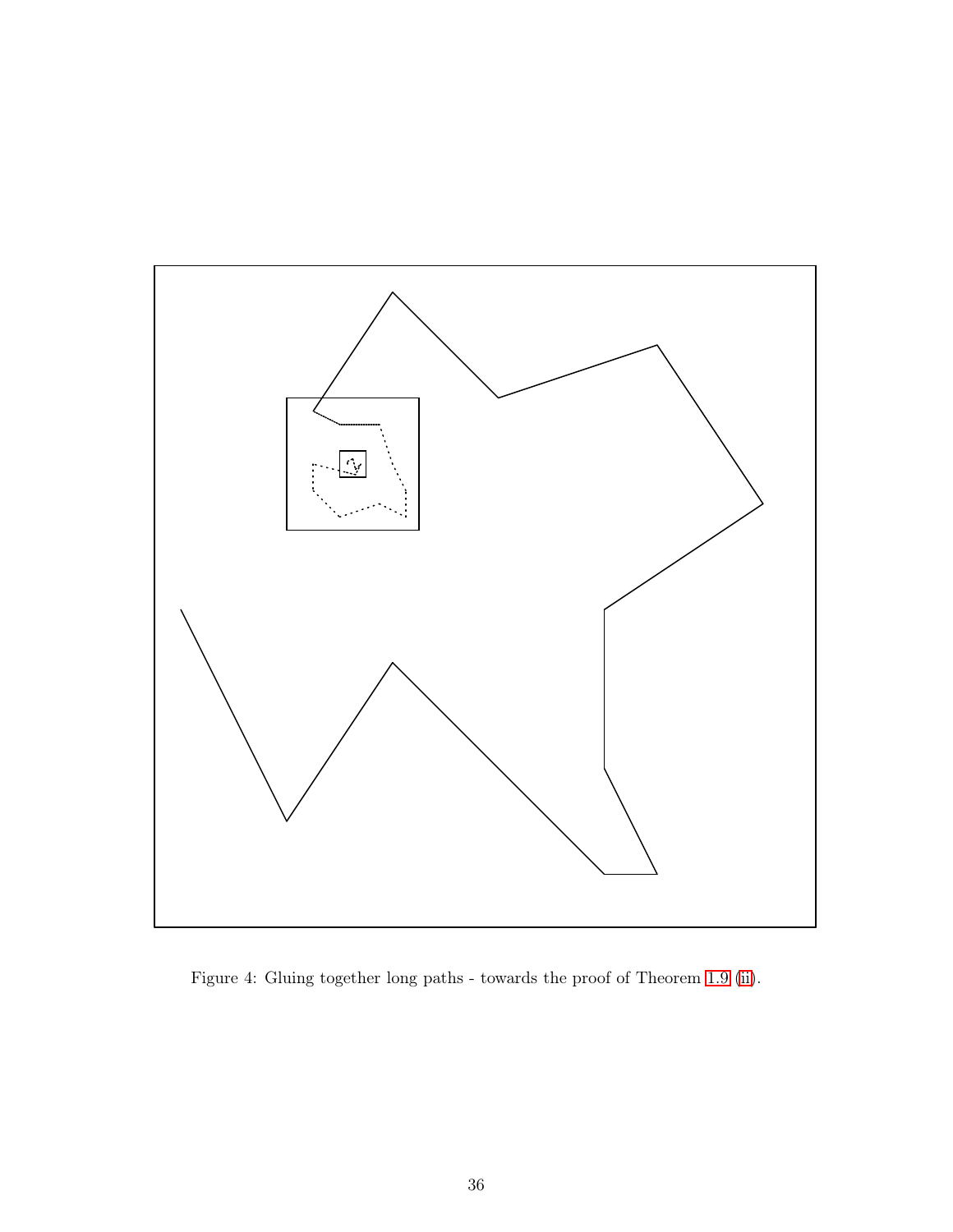

<span id="page-36-0"></span>Figure 5:  $q_i$  is the largest cube,  $int(q_i)$  is the second largest, and  $int(q_i)$  is the smallest cube. The exploration process in  $q_i$  is stopped if it leaves  $\overline{\text{int}(q_i)}$  before finding a vertex of color among  $(c_j)_{j=i+1}^{k+1}$ .

 $\text{int}(q_i)$  (respectively  $\text{int}(q_i)$ ) to be the central axis-parallel subcube of  $q_i$  with boundary formed by the points at distance 2S (respectively S) from the boundary of  $q_i$  (see Figure [5\)](#page-36-0).

Embed N unlabeled and uncolored vertices in  $\mathbb{T}_n^d$  uniformly at random. Our randomized algorithm performs  $k-3$  steps. At step  $i \in [k-3]$ , expose the random variables  $(Y_{v,j})_{v\in[N-1]_0,j\in[i-1]}$  and delete all vertices with colors among  $c_1, \ldots, c_{i-1}$ . Then, fix a cube  $q_i \in \mathcal{T}_i$  and an arbitrary vertex  $v_i$  (if it exists, otherwise stop the process) remaining in  $int(q_i)$ . Start building a decreasing path from  $v_i$  by, first, revealing  $Y_{a(v_i),i}$ , and then, if  $Y_{a(v_i),i} = 0$  (that is, if  $c(v_i) = c_i$ ), then return the *i*-label of this vertex in  $q_i$ and repeat the analysis for  $a(v_i)$  itself, and if not, stop the process in  $q_i$ . Also, stop the process if  $a(v_i)$ leaves  $\mathrm{int}(q_i)$ .

<span id="page-36-2"></span>**Lemma 6.10.** Fix any  $\varepsilon > 0$ ,  $i \in [k-2]$  and a cube  $q_i \in \mathcal{T}_i$ . Also, fix a vertex  $v_i \in \text{int}(q_i)$  satisfying  $Y_{v,1} = \cdots = Y_{v,i-1} = 1$ . Then, there is  $\delta = \delta(\varepsilon) \in (0,1/k)$  such that the following event holds with probability at least  $n^{-1/k+\delta}$ : when the i-th stage of the algorithm terminates, the decreasing path from  $v_i$ ends in  $\overline{\text{int}(q_i)}$  and has length (with respect to the graph distance) at least  $(e - \varepsilon) \log n/k$ .

*Proof.* By Corollary [6.2](#page-29-3) applied with  $x_n = n^{-i/k}$  (this corresponds to vertices v with  $Y_{v,1} = \cdots = Y_{v,i} = 1$ ) the Euclidean length of any path in  $G_{n, Po}$ , ending at a vertex of color among  $\{c_{i+1}, \ldots, c_{k+1}\}$ , is dominated by S with probability at least  $1 - 4n^{-(k-i)/k}$ . We call this event  $\mathcal{E}_i$ .

Now, we estimate the probability that the path from  $v_i$  hits the set of vertices in  $q_i$  in color among  ${c_{i+1}, \ldots, c_{k+1}}$  only after  $(e - \varepsilon)(\log n)/k$  or more steps. Recall the construction of the path using the family  $(U_i)_{i\geq 1}$ . Then, since  $\mathcal{E}_i$  holds a.a.s. by [\(13\)](#page-30-0) it remains to estimate the probability of the event

<span id="page-36-1"></span>
$$
\{n^{(k-i)/k}U_1U_2\ldots U_{\lceil(e-\varepsilon)(\log n)/k\rceil} \ge n^{(k-i-1)/k} + \lceil(e-\varepsilon)(\log n)/k\rceil\}.
$$
 (17)

Applying Lemma [2.3](#page-9-2) to  $X_i = -\log U_i$  we obtain that for any small enough  $\varepsilon > 0$  there is a sufficiently small  $\delta = \delta(\varepsilon) \in (0, 1/k)$  such that

$$
\mathbb{P}(n^{(k-i)/k}U_1U_2\ldots U_{\lceil(e-\varepsilon)(\log n)/k\rceil} \ge n^{(k-i-1)/k} + \lceil(e-\varepsilon)(\log n)/k\rceil)
$$
  
= 
$$
\mathbb{P}(X_1 + \cdots + X_{\lceil(e-\varepsilon)(\log n)/k\rceil} \le (1+o(1))(\log n)/k)
$$
  

$$
\ge \frac{1}{\lceil(e-\varepsilon)(\log n)/k\rceil!} \exp\left(-(1+o(1))\frac{\log n}{k}\right)((1+o(1))\log n/k)^{\lceil(e-\varepsilon)(\log n)/k\rceil} \ge n^{-1/k+2\delta}.
$$

This finishes the proof of the lemma since the event  $\mathcal{E}_i$  holds jointly with [\(17\)](#page-36-1) with probability at least  $n^{-1/k+2\delta} - 4n^{-(k-i)/k} > n^{-1/k+\delta}$  by our choice of i and  $\delta$ .  $n^{-1/k+2\delta} - 4n^{-(k-i)/k} \geq n^{-1/k+\delta}$  by our choice of i and  $\delta$ .

<span id="page-36-3"></span>**Corollary 6.11.** For every  $\varepsilon > 0$  there is  $\delta = \delta(\varepsilon) > 0$  such that, for all  $i \in [k-2]$  and  $q_i \in \mathcal{T}_i$ ,  $q_i$  contains a decreasing path of length at least  $(e - \varepsilon)(i - 1)(\log n)/k$  with probability at least  $n^{-1/k+\delta}/2$ .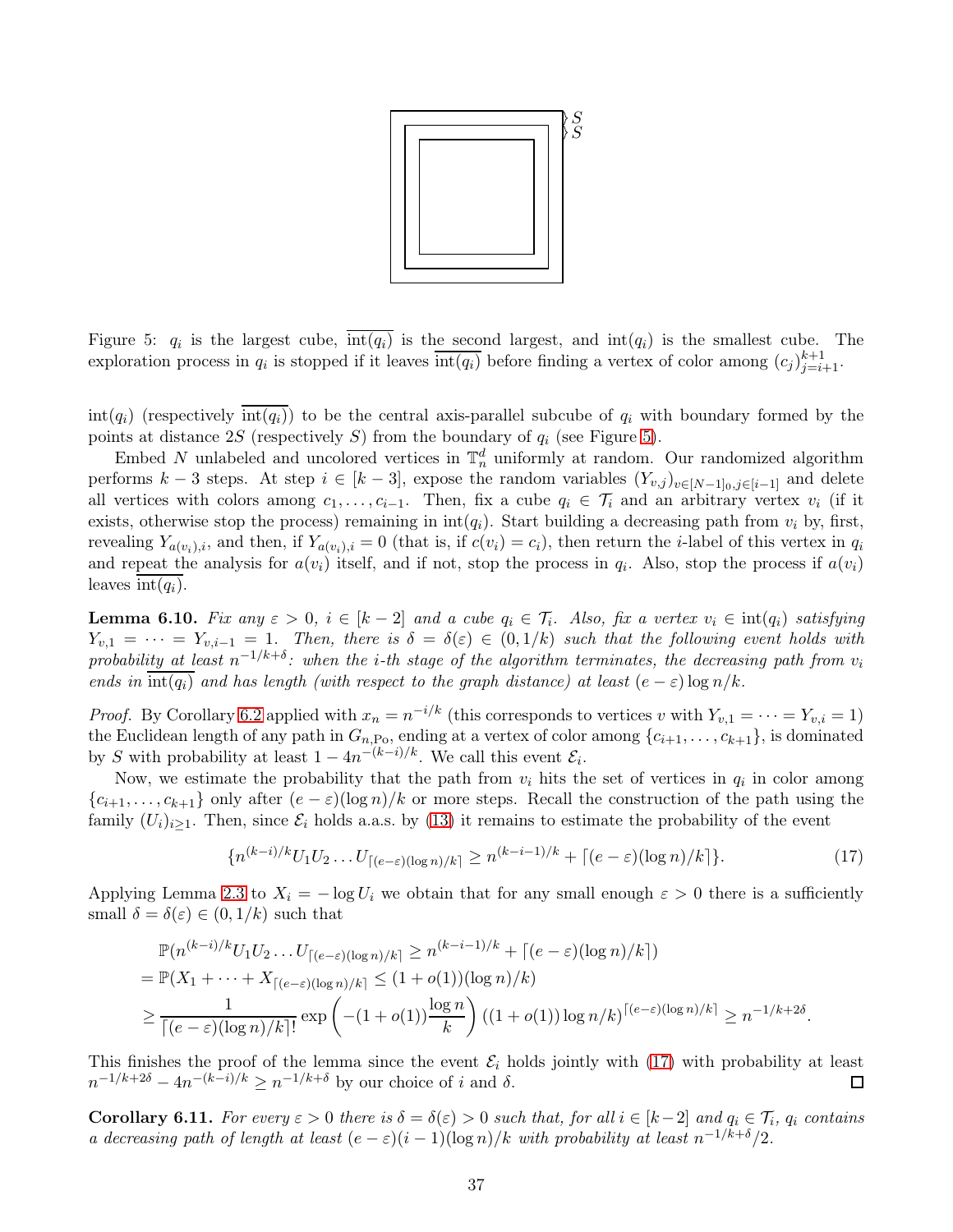*Proof.* We argue by induction. Fix  $\varepsilon > 0$  and  $\delta = \delta(\varepsilon)$  given in Lemma [6.10.](#page-36-2)

For  $i = 1$ , the statement is trivial. Suppose that the induction hypothesis holds for  $j = i - 1$ . Note that, since S in negligible compared to the side length of  $q_i$ , int $(q_i)$  contains at least  $(\log n)^{d+1} n^{1/k}$  cubes of  $\mathcal{T}_{i-1}$  (call these smaller cubes *central*). Then, by Lemma [6.10](#page-36-2) combined with a Chernoff's bound [\(1\)](#page-8-3) and a union bound over all cubes in  $\mathcal{T}_i$ , a.a.s. for every  $q_i \in \mathcal{T}_i$  we know that  $\text{int}(q_i)$  contains at least one end of a path of length  $(e - \varepsilon)(i - 1)(\log n)/k$  which is entirely contained in a central cube. Denote this event by  $\mathcal{A}(q_i)$ . Under  $\mathcal{A}(q_i)$ , assign to  $q_i$  one vertex in  $q_i$  with color in  $\{c_i, \ldots, c_{k+1}\}$  which ends a path of length  $(e-\varepsilon)(i-1)(\log n)/k$ , and start constructing a decreasing path in  $q_i$ . Under  $\mathcal{A}(q_i)$ , by Lemma [6.10](#page-36-2) the following event holds with probability at least  $n^{-1/k+\delta}$ : one reaches a vertex, positioned in  $\overline{\text{int}(q_i)}$  and with color in  $\{c_{i+1}, \ldots, c_{k+1}\}$ , only after at least  $(e - \varepsilon)(\log n)/k$  steps. Denote this event by  $\mathcal{B}(q_i)$ . Thus, we get that

$$
\mathbb{P}(\mathcal{B}(q_i)) \geq \mathbb{P}(\mathcal{B}(q_i) | \mathcal{A}(q_i)) \mathbb{P}(\mathcal{A}(q_i)) \geq n^{-1/k + \delta}/2,
$$

and this concludes the induction.

Proof of the lower bound of Theorem [6.9.](#page-33-1) Fix two cubes  $q'_{k-1}$  and  $q''_{k-1}$  in  $\mathcal{T}_{k-1}$ . Both  $\text{int}(q'_{k-1})$  and  $\int \int_0^y f(x) \, dx$  contain at least  $n^{1/k} (\log n)^{d+1}$  cubes in  $\mathcal{T}_{k-2}$ , and by Chernoff's bound [\(1\)](#page-8-3) and Corollary [6.11](#page-36-3) some of these contain contain decreasing paths of length at least  $(e-\varepsilon)(k-3)(\log n)/k$  a.a.s. The fact that these decreasing paths are disjoint (since they are entirely contained in different cubes of  $\mathcal{T}_{k-1}$ ) finishes the proof of Theorem 6.9 up to an appropriate choice of the values of k and  $\varepsilon$ . the proof of Theorem [6.9](#page-33-1) up to an appropriate choice of the values of k and  $\varepsilon$ .

# <span id="page-37-0"></span>7 Proof of Theorem 1.10 - on the properties of  $G_{\infty}$

This section is dedicated to showing results on the infinite graph.

*Proof of Theorem 1.10* [\(i\)](#page-3-8). Fix any positive integer M and a vertex  $v_n$  of  $G_n$  (resp.  $v_\infty$  of  $G_\infty$ ) in position  $0 \in \mathbb{T}_n^d$  (resp.  $0 \in \mathbb{R}^d$ ). We will construct a local a.a.s. coupling of  $G_n$  and  $G_\infty$  around  $v_n$  and  $v_\infty$ , under which the balls  $B_{G_n}(v_n, M)$  and  $B_{G_\infty}(v_\infty, M)$  coincide a.a.s. The following argument tacitly assumes the results from Palm theory developed in Subsection [2.2,](#page-10-3) in particular, although the position of the vertex  $v_n$  (resp.  $v_\infty$ ) is given, the intensity of the Poisson Point Process remains unchanged.

The construction goes as follows: sample the same PPP(1) in the axis-parallel d-cube  $Q_n$  (resp.  $Q_{\infty}$ ) of side length  $(2d+1)n^{1/2d}$  centered at 0 in  $\mathbb{T}_n^d$  (resp. in  $\mathbb{R}^d$ ). Moreover, for any pair of vertices  $w_n$  and  $w_\infty$ in  $Q_n$  and  $Q_\infty$  respectively that correspond to each other, sample their arrival times so that  $X_{w_n} = X_{w_\infty}$ a.s. In the sequel, we refer to both  $v_n$  and  $v_{\infty}$  (resp.  $Q_n$  and  $Q_{\infty}$ ) as v (resp. as Q) when the arguments allow to identify the finite with the infinite setting. For all  $i \in [M]_0$ , denote by  $u_i$  the *i*-th ancestor of v (so  $u_0 = v$ ). Denote by A the event  $X_{u_M} \ge (\log n)^{-M-1}$ . One has

$$
\mathbb{P}(\overline{\mathcal{A}}) \le \mathbb{P}\left(\left\{X_{u_0} \le (\log n)^{-1}\right\} \cup \bigcup_{i \in [M]} \left\{X_{u_i} \le (\log n)^{-1} X_{u_{i-1}}\right\}\right) \le (M+1)(\log n)^{-1} = o(1).
$$

Under the event A, by Theorem [6.1](#page-29-1) for  $i = \lfloor n(\log n)^{-M-1} \rfloor$  and Corollary [6.2](#page-29-3) for  $x_n = (\log n)^{-M-1}$  there is a constant  $C = C(d, M) > 0$  such that the descending tree  $T_{u_M}$  of  $u_M$  is contained in  $B_d(u_M, (\log n)^C) \subseteq$  $B_d(v, 2(\log n)^C)$  a.a.s. Thus, the positions of the vertices of  $G_n$  in  $\mathbb{T}_n^d \setminus Q_n$  (resp. of  $G_\infty$  in  $\mathbb{R}^d \setminus Q_\infty$ ) do not influence the structure of the tree  $T_{u_M}$  a.a.s. because the ball  $B(v, 2(\log n)^C)$  has diameter  $4(\log n)^C$  and is at distance  $n^{\Omega_d(1)} \gg 4(\log n)^C$  from  $\mathbb{T}_n^d \setminus Q_n$ , resp. from  $\mathbb{R}^d \setminus Q_\infty$  (see Figure [6\)](#page-38-0). Thus, for any  $M \in \mathbb{N}$ under the constructed coupling  $B_{G_n}(v_n, M) = B_{G_\infty}(v_\infty, M)$  a.a.s. which proves the local convergence of  $(G_n)_{n\geq 1}$  to  $G_{\infty}$ .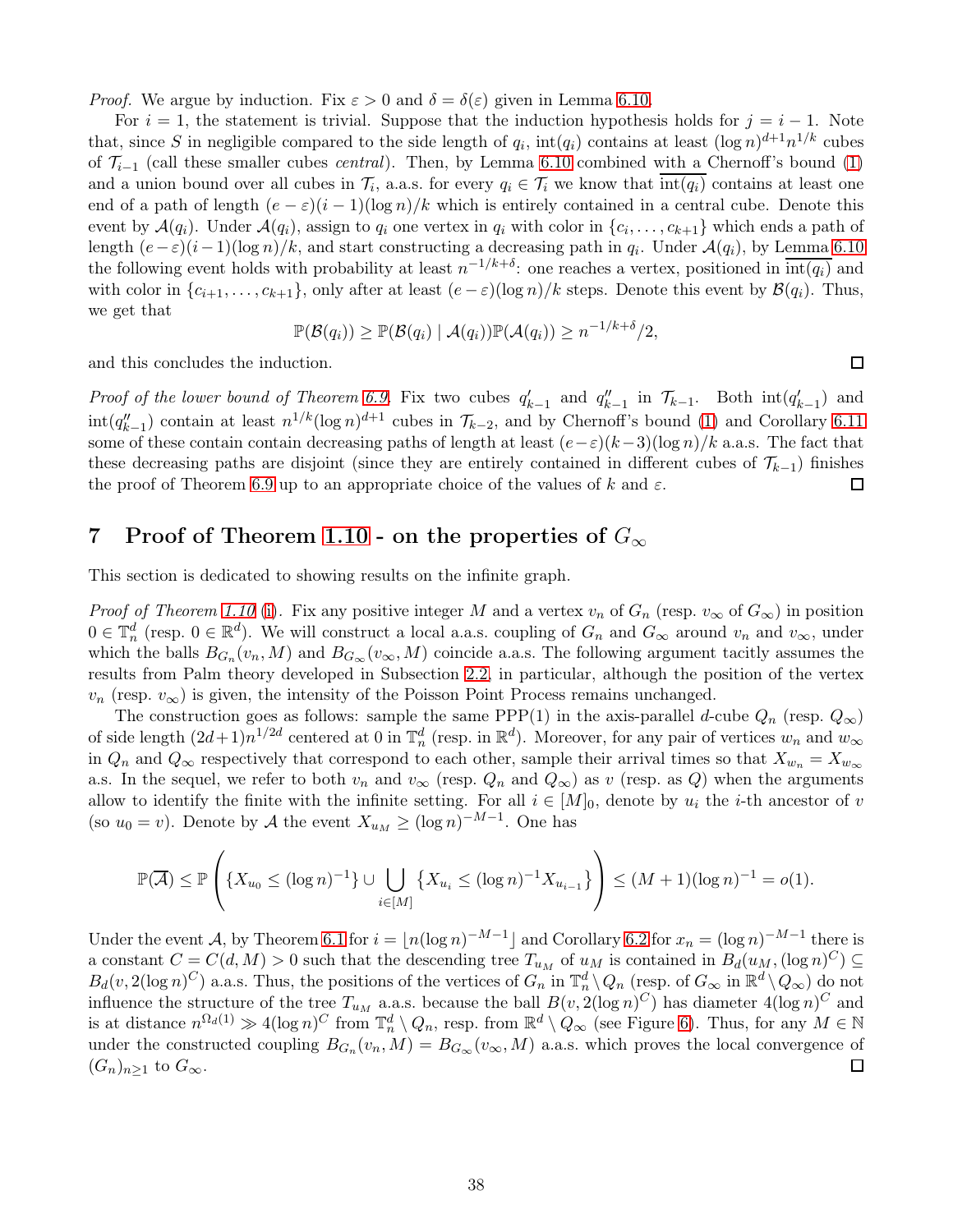<span id="page-38-0"></span>

Figure 6: A geometric representation of the proof of Theorem 1.10[\(i\)](#page-3-8). The smaller ball is  $B(u_M, (\log n)^C)$ and the bigger ball is  $B(u_0, 2(\log n)^C)$ . The tree contained in the smaller ball is  $T_{u_M}$ .

*Proof of Theorem 1.10* [\(ii\)](#page-3-9). Fix a vertex v with position  $p_v \in \mathbb{R}^d$  and arrival time  $x_v \in (0,1]$  (note that there is a.s. no vertex arriving at time 0). Set a sequence of real numbers  $(\ell_i)_{i\geq 1}$  tending to infinity so that the interiors of all boundary cubes in all cubic nets  $(N(p_v, \ell_i))_{i\geq 1}$  are disjoint. For all  $i \in \mathbb{N}$ , denote by  $A_i$  the event that each boundary cube in  $N(p_v, \ell_i)$  contains a vertex with arrival time in the interval  $(0, x_v)$ . Since  $\lim_{i \to +\infty} |[-\ell_i, \ell_i]^d| \to +\infty$ , we have that  $\mathbb{P}(\mathcal{A}_i)$  tends to 1 as  $i \to +\infty$ . Thus,

$$
\mathbb{P}(\deg_{G_{\infty}}(v) = +\infty) = \mathbb{P}([p_v - 1/2, p_v + 1/2]^d \cap V(G_{\infty}) = +\infty) + \mathbb{P}(\cap_{i \ge 1} \overline{\mathcal{A}_i}) \le 0 + \lim_{i \to +\infty} \mathbb{P}(\overline{\mathcal{A}_i}) = 0.
$$

We conclude that

$$
\mathbb{P}(\exists v \in V(G_{\infty}) : \deg_{G_{\infty}}(v) = +\infty)
$$
  
=  $\mathbb{P}(\exists v \in V(G_{\infty}) : \deg_{G_{\infty}}(v) = +\infty | |G_{\infty}| \text{ is countable}) + \mathbb{P}(|G_{\infty}| \text{ is not countable})$   
 $\leq 0 + \mathbb{P}\left(\exists (y_i)_{i=1}^d \in \mathbb{Z}^d : \prod_{i=1}^d [y_i - 1, y_i + 1] \cap V(G_{\infty}) = +\infty\right) = 0,$ 

 $\Box$ 

and this proves Theorem 1.10[\(ii\)](#page-3-9).

To prove Theorem 1.10 [\(iii\)](#page-3-10), we need some preparation.

<span id="page-38-1"></span>**Observation** 7.1. Fix any real number  $r \in (0,1]$  and set  $\varepsilon = (512d^2)^{-2d}$  and  $M = 16d^2r^{-1/d}$ . Fix a d-cube  $Q \subseteq \mathbb{R}^d$  of side length M. Then, Q satisfies with probability at least  $1 - (8d^2)^{-d}$  the following two conditions: it contains no vertex of  $G_{\infty}$  with arrival time in the interval  $[(1-\varepsilon)r,(1+\varepsilon)r]$ , and it contains a vertex with arrival time in the interval  $(0,(1-\varepsilon)r)$ .

Proof. We have

$$
\mathbb{P}(|Q \cap \{v \in V(G_{\infty}) : X_v \in [(1-\varepsilon)r, (1+\varepsilon)r] \}| \ge 1) = 1 - \exp(-2\varepsilon rM^d) \le 1 - \exp(-2(32d^2)^{-d}) \le 2(32d^2)^{-d},
$$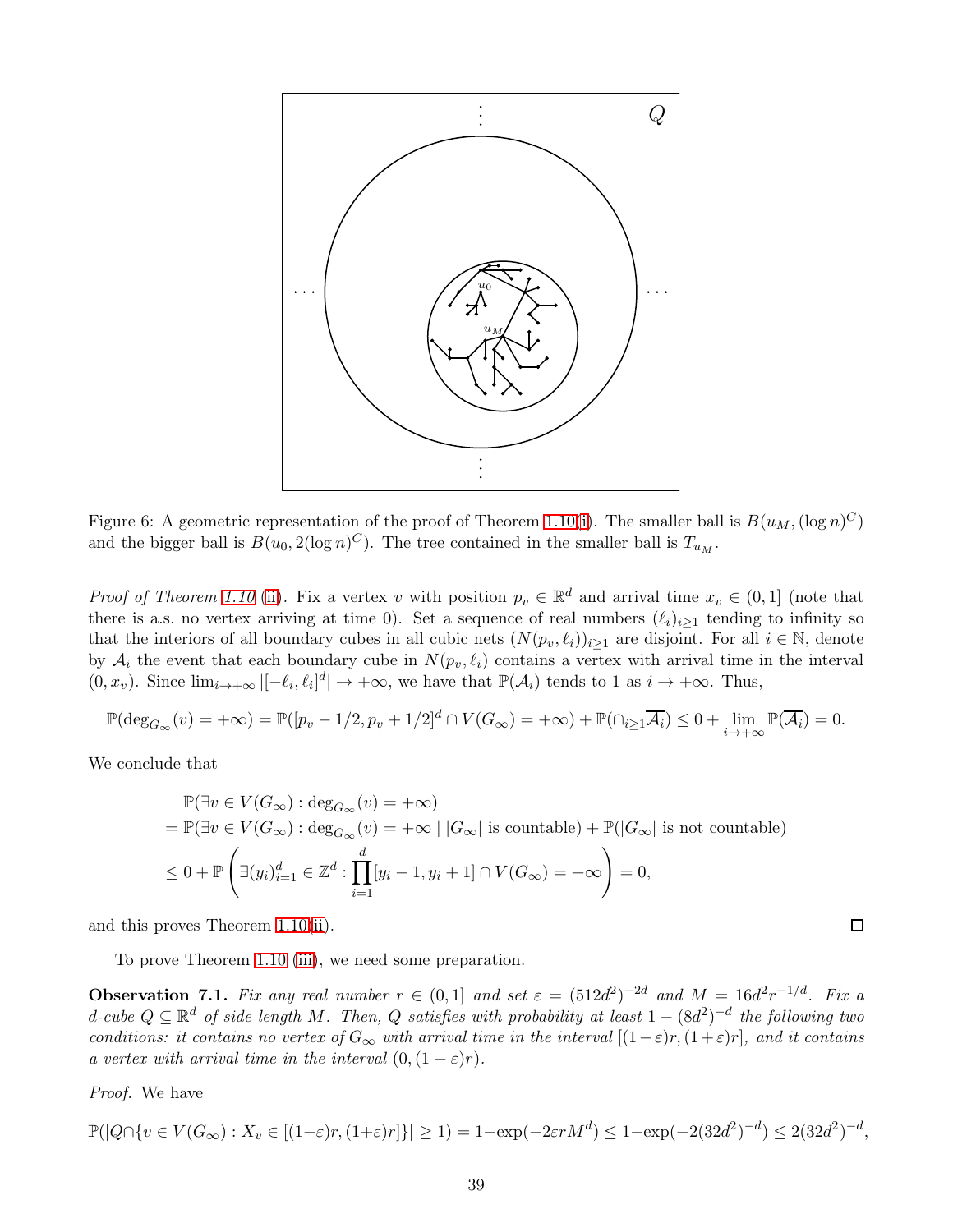<span id="page-39-1"></span>

Figure 7: A representation of the geometric part of the proof of Lemma [7.2](#page-39-0) in the case  $d = 2$ .

where in the last step we used the inequality  $1 \le t + \exp(-t)$  for all  $t \ge 0$ , and

$$
\mathbb{P}(|Q \cap \{v \in V(G_{\infty}) : X_v \in (0, (1-\varepsilon)r)\}| = 0) = \exp(-(1-\varepsilon)rM^d) \le \exp(-(16d^2)^d/2) \le (16d^2)^{-d},
$$

where at the last step we used that  $\exp(-t/2) \leq t^{-1}$  for all  $t \geq 16$ . The observation follows by a union bound.

Fix a tessellation  $\mathcal T$  of  $\mathbb R^d$  into d-cubes. Up to rescaling, the centers of the cubes of  $\mathcal T$  form a copy of  $\mathbb{Z}^d$ , and thus one may equip  $\mathcal T$  with the following distance: for any cubes  $Q_1, Q_2 \in \mathcal T$  with centers  $q_1, q_2$ , set  $d_{\mathcal{T}}(Q_1, Q_2) = d_{L^1(\mathbb{Z}^d)}(q_1, q_2).$ 

<span id="page-39-0"></span>**Lemma 7.2.** The descending tree of any vertex in  $G_{\infty}$  is finite a.s.

*Proof.* We argue by contradiction. Fix a rational number  $r \in (0,1]$  and define M and  $\varepsilon$  as in Obser-vation [7.1.](#page-38-1) Denote by  $A_r$  the event that there is an infinite descending path  $(u_i)_{i>0}$  in  $G_\infty$  such that  $\lim_{i\to+\infty} X_{u_i} \in [r-\varepsilon/2, r+\varepsilon/2]$  (note that the arrival times of  $u_i$  decrease with i and thus the limit is well defined). We show that for all rational  $r \in (0, 1]$  the event  $\mathcal{A}_r$  has probability 0.

Fix a tessellation  $\mathcal T$  of  $\mathbb R^d$  into cubes of sidelength M and color in blue the d-cubes of  $\mathcal T$  (the vertices therein are also colored in blue) that do not satisfy the conditions from Observation [7.1.](#page-38-1) Thus, all cubes are colored in blue independently and with the same probability. Note that a vertex  $u_i$  with arrival time in  $[(1 - \varepsilon)r, (1 + \varepsilon)r]$  must belong to a blue cube Q, and if there are no other blue cubes at distance at most  $d^2$  from Q (with respect to  $d_{\mathcal{T}}$ ), then  $u_{i+1}$  must be positioned in  $B_{\mathcal{T}}(Q, d^2)$ : indeed, fix any point  $p_1$  outside  $B_{\mathcal{T}}(Q, d^2)$ , any point  $p_2 \in Q$  and set  $p_4$  as the intersection point of the segment  $p_1p_2$  with  $B_{\mathcal{T}}(Q, d^2)$ , which is closest to  $p_1$ . Also, let  $p_3$  by an arbitrary point in some cube of  $\mathcal{T}$ , containing  $p_4$  on its boundary (see Figure [7\)](#page-39-1). Then, by the fact that every point outside  $B_{\mathcal{T}}(Q, d^2)$  is at distance at least  $Md$  from  $Q$ , together with the triangle inequality we have

$$
|p_1p_2| = |p_1p_4| + |p_4p_2| > |p_1p_4| + Md \ge |p_1p_4| + |p_4p_3| \ge |p_1p_3|.
$$

Now, we show that the blue cubes in  $\mathcal T$  together with all cubes at distance at most  $d^2$  from a blue cube form a.s. only finite clusters. Indeed, let H be the  $d^2$ -th power of the copy of  $\mathbb{Z}^d$  with vertices at the centers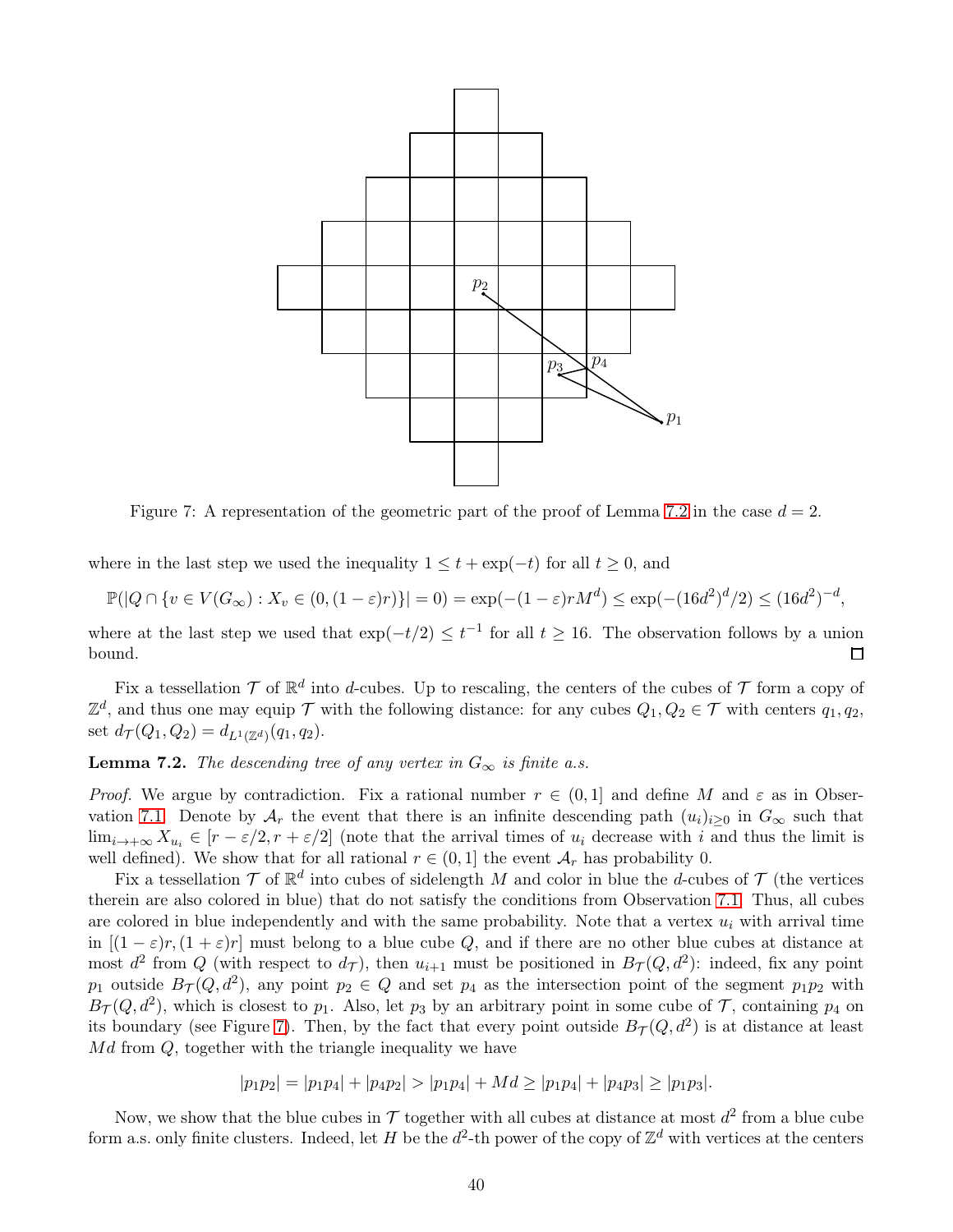of the cubes in  $\mathcal{T}$ . Thus, every vertex has less than  $(4d^2)^d$  neighbors. However, by Observation [7.1](#page-38-1) a vertex is blue with probability at most  $(8d^2)^{-d}$ . Thus, a comparison with a branching process shows that the component of any vertex in H is a.s. finite. Hence, on this a.s. event the sequence  $(u_i)_{i>0}$  may intersect only finitely many blue cubes, since blue cubes whose centers are not connected in  $H$  cannot contain consecutive terms of the sequence which both have arrival times in the interval  $[r - \varepsilon, r + \varepsilon]$ . This means that  $(u_i)_{i>0}$  must contain an accumulation point, which happens with probability 0. Thus, for any rational number  $r \in [0,1]$  the event  $\mathcal{A}_r$  has probability 0. Since the intervals  $[(1-\varepsilon/2)r, (1+\varepsilon/2)r]_{r\in\mathbb{Q}:r\in(0,1]}$  cover the interval  $(0, 1]$  itself, we have

$$
\mathbb{P}(\text{there is an infinite descending path } (u_i)_{i\geq 0} \text{ in } G_{\infty}) \leq \mathbb{P}(\cup_{r \in \mathbb{Q}; r \in (0,1]} \mathcal{A}_r) \leq \sum_{r \in \mathbb{Q}; r \in (0,1]} \mathbb{P}(\mathcal{A}_r) = 0,
$$

and the lemma is proved.

*Proof of Theorem 1.10* [\(iii\)](#page-3-10). Fix an arbitrary vertex  $v_0$  and let  $(v_i)_{i>0}$  be a sequence of vertices of  $G_{\infty}$ such that  $v_i$  is the parent of  $v_{i-1}$  for all  $i \ge 1$ . Then, by Lemma [7.2](#page-39-0) the connected component of  $v_0$  is a.s. isomorphic to a copy of  $\mathbb{N}_0$  with a finite tree attached to every node  $i \in \mathbb{N}$  (where  $i \in \mathbb{N}_0$  corresponds to  $v_i$ ). The last graph is recurrent for the simple random walk since  $\mathbb{N}_0$  is itself recurrent.  $v_i$ ). The last graph is recurrent for the simple random walk since  $\mathbb{N}_0$  is itself recurrent.

Before moving on with the proof of Theorem 1.10 [\(iv\)](#page-3-11), let us first briefly justify that there exists  $k \in \mathbb{N} \cup \{\infty\}$  such that the number of connected components of  $G_{\infty}$  is a.s. k. The proof of this weaker statement is independent from the proof of Theorem 1.10 [\(iv\)](#page-3-11), it is given here as a meaningful application of a well-known argument in percolation theory. Tessellate  $\mathbb{R}^d$  into unit d-cubes and generate Po(1) many points independently in each of them. Then, assign independently to each point a random variable with distribution Unif $([0, 1])$ , corresponding to its arrival time. It can be shown that the events, invariant by all translations of  $\mathbb{R}^d$  that preserve the tessellation, have probability either 0 or 1 (see e.g. Lemma 2.8) in [\[33\]](#page-45-18), the same proof holds by replacing "edges" with "unit d-cubes"). In particular, for all  $k \in \mathbb{N} \cup \{\infty\}$ ,  $G_{\infty}$  has k connected components with probability 0 or 1.

Now, we show the more precise result that a.s. the number of components is 1, but before we need to prepare the terrain. Fix a real number  $t \geq 1$ . For any vertex  $u \in V(G_{\infty})$ , let  $A_t(u)$  be the closest ancestor of u (with respect to the graph distance in  $G_{\infty}$ ) with arrival time  $X_{A_t(u)} \leq t^{-d}$ . Moreover, set

$$
C_d := \frac{64}{|B_d|^{1/d} (1 - 2^{-1/d})} \int_{y=0}^{+\infty} \exp(-y^d) dy.
$$

<span id="page-40-0"></span>**Lemma 7.3.** Fix a real number  $t \ge 1$  and condition on the position  $p_u$  and the arrival time  $X_u$  of a vertex  $u \in V(G_{\infty})$ . Then, with probability at least 3/4, the sum of the Euclidean distances of all edges on the path between  $p_u$  and  $p_{A_t(u)}$  is less than  $C_d t/4$ .

*Proof.* We show that the expected distance between  $p_u$  and  $p_{A_t(u)}$  is at most  $C_d t/16$ . If  $X_u \leq t^{-d}$ , the statement is clear, so suppose that  $X_u > t^{-d}$ . Set  $j_{\max} = \lceil \log_2(t^d X_u) \rceil$ . First, for all  $j \in [j_{\max}]$ and any vertex v with  $X_v \in [2^{-j}X_u, 2^{-j+1}X_u]$  one has that  $X_{a(v)} \leq X_v/2$  with probability 1/2 since, conditionally on  $X_v$ ,  $X_{a(v)} \sim \text{Unif}([0, X_v])$ . Thus, for all  $j \in [j_{\text{max}}]$ , the number of vertices with arrival time in  $[2^{-j}X_u, 2^{-j+1}X_u]$  is bounded from above by a geometric random variable (starting from 1) with mean 2. Therefore, since for any vertex v with given arrival time  $x_v$  the value of  $\mathbb{E}|p_vp_{a(v)}|$  (that is, the expected length of the edge to its parent) is a decreasing function of  $x_v$ , one has

$$
\mathbb{E}|p_{u}p_{A_t(u)}| X_u, p_u| \leq \mathbb{E}\left[\sum_{v \text{ ancestor of } u: X_{A_t(u)} < X_v < X_u} |p_v p_{a(v)}| X_u, p_u|\right]
$$
\n
$$
\leq \sum_{j=1}^{j_{\text{max}}} \mathbb{E}\left[\sum_{v \text{ ancestor of } u: 2^{-j}X_u \leq X_v < 2^{-j+1}X_u} |p_v p_{a(v)}| X_u, p_u|\right]
$$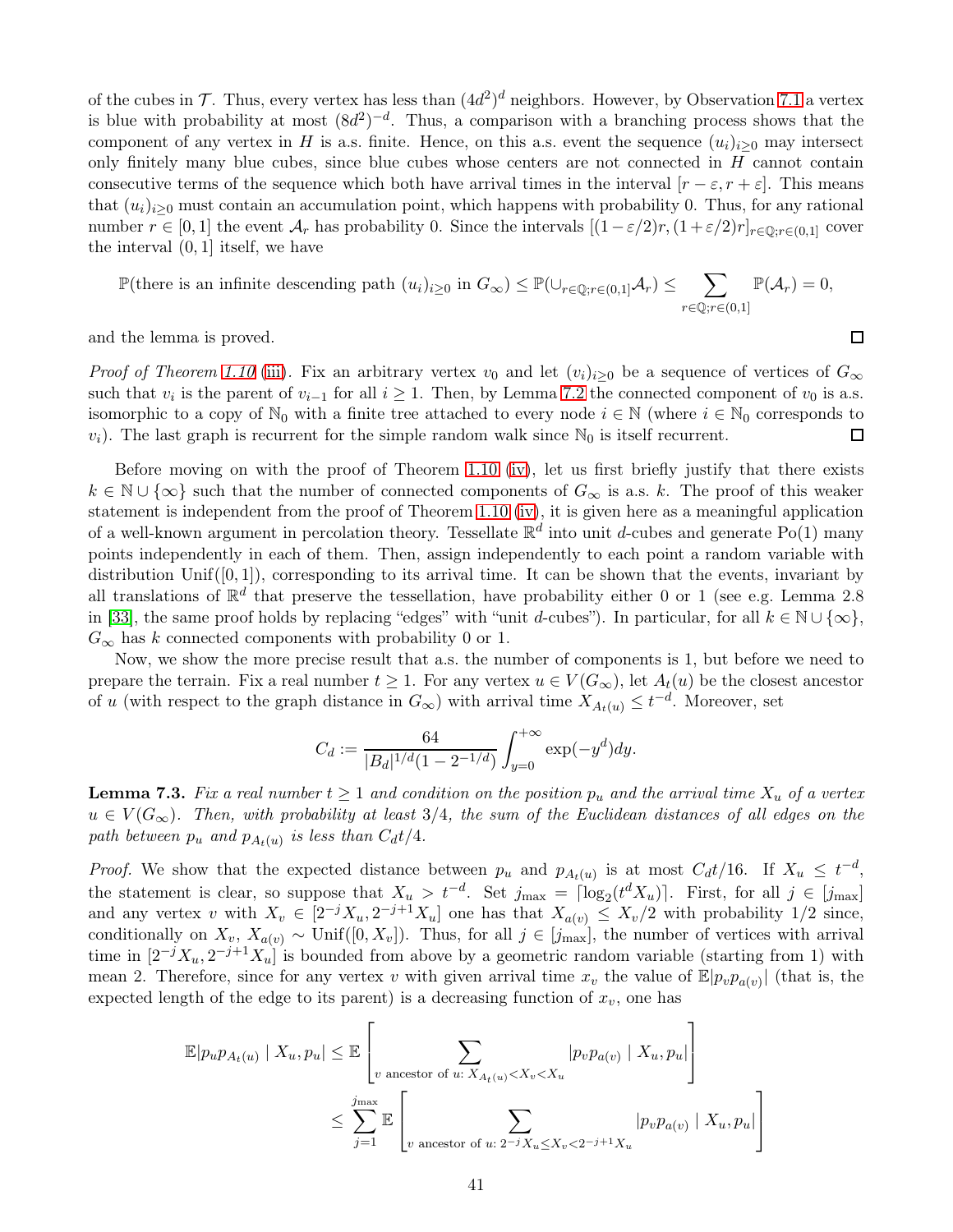$$
\leq \sum_{j=1}^{j_{\text{max}}} 2 \mathbb{E}[|p_v p_{a(v)}| \mid X_u, p_u, X_v = 2^{-j} X_u]
$$
  
\n
$$
\leq 2 \sum_{j=1}^{j_{\text{max}}} \int_{s=0}^{+\infty} s \cdot \exp(-2^{-j} X_u |B_d| s^d) 2^{-j} X_u d|B_d| s^{d-1} ds
$$
  
\n
$$
= 2 \sum_{j=1}^{j_{\text{max}}} \int_{s=0}^{+\infty} \exp(-2^{-j} X_u |B_d| s^d) ds
$$
  
\n
$$
\leq 2 \sum_{j=1}^{j_{\text{max}}} (2^{-j} X_u |B_d|)^{-1/d} \int_{y=0}^{+\infty} \exp(-y^d) dy
$$
  
\n
$$
< 2 \left( \int_{y=0}^{+\infty} \exp(-y^d) dy \right) (2^{j_{\text{max}}} X_u^{-1} |B_d|^{-1})^{1/d} \sum_{i=0}^{+\infty} 2^{-i/d}
$$
  
\n
$$
\leq 4 \left( \int_{y=0}^{+\infty} \exp(-y^d) dy \right) \frac{t}{1 - 2^{-1/d}} = \frac{C_d t}{16}.
$$

Note that from the fourth to the fifth line we used integration by parts, and from the fifth to the sixth line we used a change of variable  $y = (2^{-j}X_u|B_d|)^{1/d}s$ . Also, between the last and the penultimate line we use that  $2^{j_{\max}}X_u^{-1} \leq 2(t^d X_u)X_u^{-1} = 2t^d$ , and the fact that  $|B_d(1)| = 1$ . The lemma follows by Markov's inequality.

<span id="page-41-0"></span>**Corollary 7.4.** Fix a real number  $t \ge 1$  and condition on the position  $p_u$  and the arrival time  $X_u$  of a vertex  $u \in V(G_{\infty})$ . Moreover, assume that  $p_u$  is outside a d-cube Q which itself is conditioned on not containing any ancestor of u in  $G_{\infty}$ . Then, the sum of the Euclidean distances of all edges on the path between  $p_u$  and  $p_{A_t(u)}$  is less than  $C_d t/2$  with probability at least 3/4.

*Proof.* First, fix any ancestor v of u satisfying  $p_v \notin Q$  and a hyperplane h passing through v such that Q is entirely contained in one of the two connected half-spaces in  $\mathbb{R}^d \setminus h$  (since Q is convex, by the well known hyperplane separation theorem such a hyperplane exists). For concreteness, call these two half-spaces A and B with  $Q \subseteq B$ . Moreover, denote by  $\mathcal{P}'$  the Poisson Point Process, obtained by restricting the original PPP(1) to the half-space A, denote by  $G'_{\infty}$  be the associated random NN tree and by  $\mathbb{P}'$  the probability measure, associated to this restricted online NN process (we also write  $E'$  for the associated expectation). One may roughly think of  $G'_{\infty}$  as  $G_{\infty}$  conditioned on  $B \cap V(G_{\infty}) = \emptyset$  (although  $B \cap V(G_{\infty}) = \emptyset$  has in fact probability 0). Then,

> $\mathbb{E}[|p_v p_{a(v)}| \mid \text{no ancestor of } v \text{ is positioned in } Q]$  $\leq \mathbb{E}[|p_v p_{a(v)}| \mid Q \cap V(G_{\infty}) = \emptyset]$  $\leq \mathbb{E}'[|p_v p_{a(v)}|].$

Indeed, deleting one point (different from  $p_v$ ) cannot decrease the expected value of  $|p_v p_{a(v)}|$  (deleting the point, corresponding to the original parent  $a(v)$  of v, increases the distance to the next vertex that arrived before v, and deleting any other point does not influence the length of  $|p_v p_{a(v)}|$ . It remains to justify that  $\mathbb{E}'[|p_u p_{A_t(u)}|] \leq C_d t/2$ . The proof of this fact is the same as the one of Lemma [7.3](#page-40-0) except that the density of  $|p_v p_{a(v)}|$  conditionally on  $X_v$  is not  $\exp(-X_v|B_d|s^d)X_vd|B_d|s^{d-1}ds$  but instead is given by the density with respect to an exploration of the closed half-space  $A \cup h$  from v, that is,  $\exp(-X_v 2^{-1}|B_d|s^d)X_v 2^{-1}d|B_d|s^{d-1}ds$  (then, by redoing the same computation as in the proof of Lemma [7.3,](#page-40-0) we arrive at the same result at the price of an additional factor of  $2^{1/d} \le 2$ ).  $\Box$ 

Now, condition on the positions  $p_{u_0}, p_{v_0}$  and the arrival times  $X_{u_0}, X_{v_0}$  of two vertices  $u_0, v_0 \in V(G_{\infty})$ . Let  $\kappa_0 = |p_{u_0}p_{v_0}|$  and  $t_0 = \kappa_0 C_d^{-1}/3$ . Fix an axis-parallel d-cube  $H_0$  of side length  $2\kappa_0$  containing both  $p_{u_0}$ and  $p_{v_0}$  in its central d-cube of side length  $\kappa_0$ , and a tessellation  $\mathcal{T}_0$  of  $\mathbb{R}^d$  into d-cubes satisfying  $H_0 \in \mathcal{T}_0$ .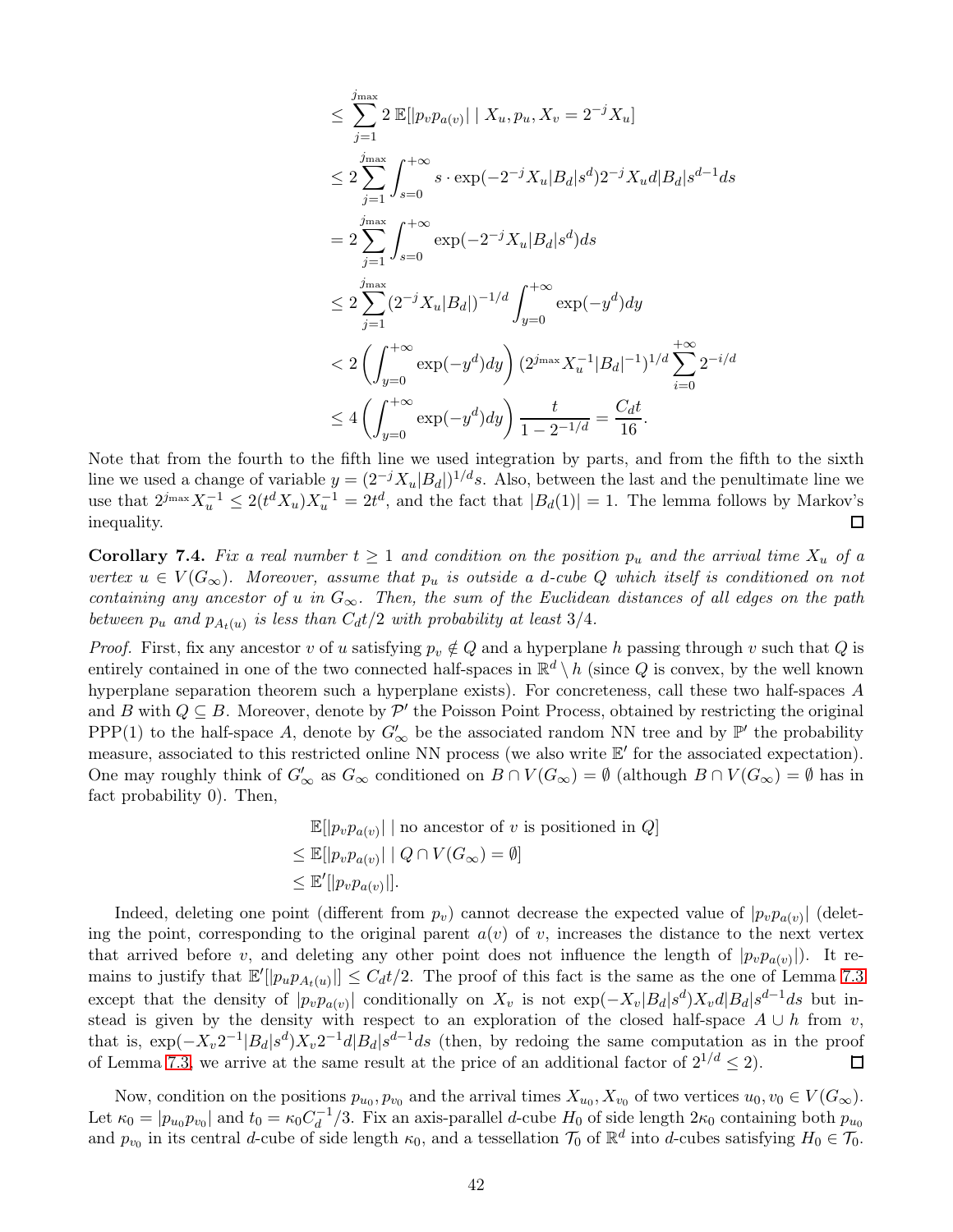<span id="page-42-1"></span>**Lemma 7.5.** The vertices  $u_0$  and  $v_0$  are connected in  $G_\infty$  and their closest common ancestor w satisfies  $p_w \in H_0$  with probability at least  $2^{-1} \exp(-((5d)^d - 2^d)(3C_d)^d)$ .

*Proof.* Define  $\hat{H}_0$  as the axis-parallel d-cube of sidelength  $5d\kappa_0$  having the same center as  $H_0$ , and let  $\mathcal{L}$ be the event that  $\hat{H}_0 \setminus H_0$  contains no other vertex z with  $X_z \leq t_0^{-d}$ . Note that the open balls around u and v with radii  $\kappa_0/2$  and the region  $\hat{H}_0 \setminus H_0$  are all disjoint. Thus, since  $C_d t_0/4 = \kappa_0/12 < \kappa_0/6$ , the events "the sum of the Euclidean distances of all edges on the path between  $p_u$  and  $p_{A_{t_0}(u)}$  (resp. between  $p_v$  and  $p_{A_{t_0}(v)}$  is less than  $C_d t_0/4$ " together with  $\mathcal L$  form an independent family - indeed, note that the first two events depend only on the Poisson Point Process in the open balls  $B_d(u, \kappa_0/2)$  and  $B_d(v, \kappa_0/2)$ , which are disjoint from one another and disjoint from the region  $\hat{H}_0 \setminus H_0$ . Moreover, the three events combined imply the event from the statement of the lemma: indeed, this would mean that  $p_{A_{t_0}(u)}$  and  $p_{A_{t_0}}(v)$  are both situated in  $H_0$ , and since  $\hat{H}_0 \setminus H_0$  contains no vertex with arrival time at most  $t_0^{(1)}$  and moreover the diameter of  $H_0$  is  $2\sqrt{d\kappa_0} < (5d-2)\kappa_0$ ,  $A_{t_0}(u)$  and  $A_{t_0}(v)$  must share a common ancestor in  $H_0$ . By Lemma [7.3](#page-40-0) the first two hold with probability at least  $3/4$  and the last one holds with probability  $\exp(-(5d)^d - 2^d)\kappa_0^dt_0^{-d}) = \exp(-(5d)^d - 2^d)(3C_d)^d$ . The product of the three terms is more than  $2^{-1} \exp(-(5d)^d - 2^d)(3C_d)^d)$ , which proves the lemma.  $\Box$ 

<span id="page-42-2"></span>**Corollary 7.6.** Fix an axis-parallel cube  $Q \subseteq H_0$  at distance at least  $\kappa_0/2$  from the boundary of H. Condition on the event that  $p_{u_0}, p_{v_0} \notin Q$ , and moreover Q does not contain any ancestor of  $u_0$  or  $v_0$  in  $G_{\infty}$ . Then, with probability at least  $2^{-1} \exp(-(5d)^d - 2^d)(3C_d)^d$ ,  $p_w \in H_0$ .

*Proof.* Denote by M the event " $p_{u_0}, p_{v_0} \notin Q$  and Q does not contain any ancestor of  $u_0$  or  $v_0$  in  $G_{\infty}$ ". Replace in the proof of Lemma [7.5](#page-42-1) the application of Lemma [7.3](#page-40-0) by an application of Corollary [7.4,](#page-41-0) and the event  $\mathcal L$  by the event  $\mathcal L' = \mathcal L \cap \mathcal M$ . The corollary follows by noticing that the three regions  $B_d(u, \kappa_0/2) \setminus Q, B_d(v, \kappa_0/2) \setminus Q$  and  $(\hat{H}_0 \setminus H_0) \cup Q$  are all disjoint from one another.

*Proof of Theorem 1.10* [\(iv\)](#page-3-11). First, apply Lemma [7.5](#page-42-1) to  $u_0$  and  $v_0$ . If the event from Lemma 7.5 holds, terminate. Else, adopt the following iterative approach. For all  $i \geq 1$ , define  $u_i$  (resp.  $v_i$ ) as the nearest ancestor of  $u_{i-1}$  (resp. of  $v_{i-1}$ ) in  $G_{\infty}$  which is outside  $H_{i-1}$  and has no ancestor in  $H_{i-1}$ . Then, by Corollary [7.6](#page-42-2) applied with  $u_0 := u_i, v_0 := v_i$ ,  $H_0 := H_i$  and  $Q := H_{i-1}$ , with probability at least  $2^{-1} \exp(-(5d)^d - 2^d)(3C_d)^d$  the following event holds:  $u_i$  and  $v_i$  have a common ancestor  $w_i$  positioned in a d-cube  $H_i$  with side length  $2|p_{u_i}p_{v_i}|$  and containing both  $p_{u_i}$  and  $p_{v_i}$  at distance at least  $|p_{u_i}p_{v_i}|/2$ from its boundary. Moreover, the outcome of this step is independent from the outcome of the previous steps. Since every step happens with the same constant probability, a.s. at some step  $i \geq 1$   $u_i$  and  $v_i$  get connected within  $H_i$ . Thus,

 $\mathbb{P}(\exists u, v \in V(G_{\infty}), u \text{ is not connected to } v)$  $\leq \mathbb{P}(\exists u, v \in V(G_{\infty}), u \text{ is not connected to } v \mid |G_{\infty}| \text{ is countable}) + \mathbb{P}(|G_{\infty}| \text{ is not countable}) = 0.$ 

 $\Box$ 

<span id="page-42-0"></span>Thus,  $G_{\infty}$  is a.s. connected.

### 8 Conclusion and open questions

In this paper, we conducted a rigorous analysis of the online d-dimensional  $NN$ -tree, that is, apart from the complementary paper of Aldous [\[4\]](#page-43-1) mentioned above, the first of its kind. Furthermore, we introduced and analyzed a natural infinite counterpart of this model. Needless to say, besides the already mentioned Conjecture [1.11,](#page-5-0) many questions remain for further thought:

1. We firmly believe that some of our techniques extend to the model of  $d$ -dimensional  $k$ -NN graphs. It might be interesting to analyze them in more depth.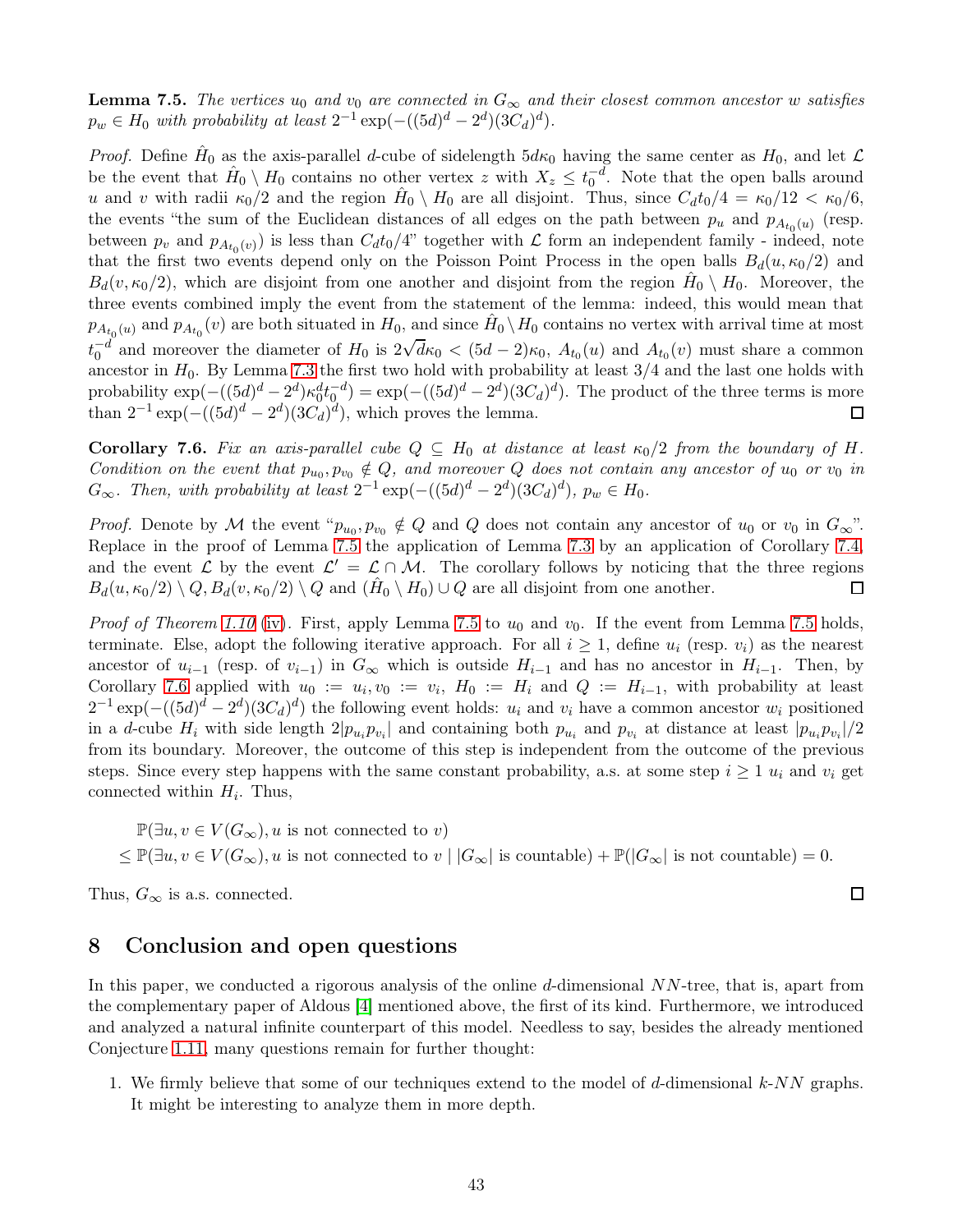- 2. Can the number of leaves (or cherries) be used for detecting the dimension of the underlying tree solely from its combinatorial structure? Our partial results and simulations indicate that both quantities should be increasing with the dimension, and therefore should yield a good estimator for detecting the dimension.
- 3. As we pointed out in Subsection [1.4,](#page-5-1) a lot of work on similar models has been done to find the root of the tree. More precisely, one might wonder if for any fixed  $\varepsilon > 0$  there is a set of vertices of constant size  $K = K(\varepsilon)$  that contains the root of the graph with probability  $1 - \varepsilon$ . It is not clear to us whether statistics, which provide good estimators in other models, can be used in our model as well. In particular, we do not know whether in our model there is a function  $f$  as in the paper of Rácz and Sridhar [\[61\]](#page-46-12) mentioned in Subsection [1.4](#page-5-1) that can be used for detection: for example, it could be that some centrality statistics such as the global balancedness measure  $H(T)$  used in [\[20\]](#page-44-15) and also described in Subsection [1.4](#page-5-1) could be used to find the root. We also do not know whether the centroid with respect to this measure a.s. changes only finitely many times during the graph process, as shown in [\[47,](#page-46-15) [48\]](#page-46-16) for other models.
- 4. An interesting question in the infinite setup could be to study the asymptotic rate of expansion of the graph  $G_{\infty}$ . For any  $v \in V(G_{\infty})$ , how fast does the number of vertices at graph distance k from v grow as  $k \to +\infty$ ?

# Acknowledgements

The authors would like to thank Gábor Lugosi and Vasiliki Velona for bringing this topic to our attention and for discussions in an early stage of this paper. The authors also would like to thank Bas Lodewijks for careful proofreading and David Aldous for bringing reference [\[4\]](#page-43-1) to our attention. The first author would like to thank Ivailo Hartarsky for a discussion around the connectivity of  $G_{\infty}$ .

## <span id="page-43-4"></span>References

- [1] H. Acan. Perfect matchings and Hamilton cycles in uniform attachment graphs. http://arxiv.org/pdf/1908.03659.pdf, 2019.
- <span id="page-43-7"></span>[2] L. Addario-Berry, L. Devroye, G. Lugosi, and V. Velona. Broadcasting on random recursive trees. Annals of Applied Probability, 2021.
- <span id="page-43-2"></span>[3] D. Ahlberg, V. Tassion, and A. Teixeira. Sharpness of the phase transition for continuum percolation in  $\mathbb{R}^2$ . Probab. Theory Relat. Fields, 172(1-2):525-581, 2016.
- <span id="page-43-1"></span>[4] D. Aldous. Random partitions of the plane via poissonian coloring and a self-similar process of coalescing planar partitions. Annals of Probability, 46(4):2000–2037, 2018.
- <span id="page-43-0"></span>[5] N. S. Altman. An introduction to kernel and nearest-neighbor non-parametric regression. The American Statistician, 46(3):175–185, 1992.
- <span id="page-43-5"></span>[6] F. Baccelli and C. Bordenave. The radial spanning tree of a Poisson Point Process. The Annals of Applied Probability, 17(1):305–359, 2007.
- <span id="page-43-6"></span>[7] F. Baccelli, D. Coupier, and V. C. Tran. Semi-infinite paths of the two-dimensional radial spanning tree. Advances in Applied Probability, 45(4):895–916, 2013.
- <span id="page-43-3"></span>[8] A. Bagchi and S. Bansal. On the metric distortion of nearest-neighbour graphs on random point sets. http://arxiv.org/pdf/0804.3784.pdf, 2008.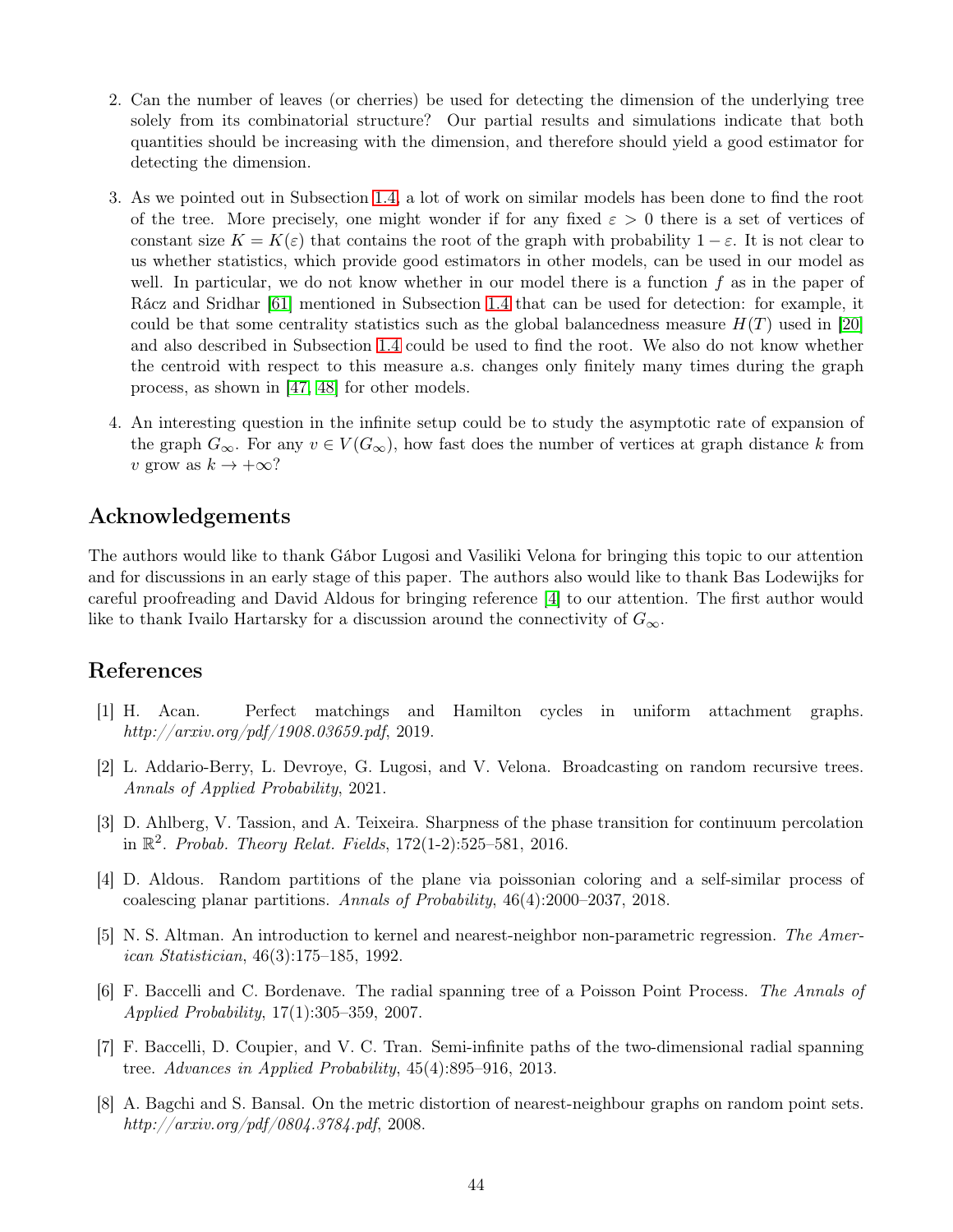- <span id="page-44-5"></span><span id="page-44-0"></span>[9] T. Bailey and A. Jain. A note on distance-weighted k-nearest neighbor rules. IEEE Transactions on Systems, Man, and Cybernetics, 8(4):311–313, 1978.
- <span id="page-44-3"></span>[10] P. N. Balister and B. Bollobás. Percolation in the k-nearest neighbor graphs. https://www.memphis.edu/msci/people/pbalistr/kperc.pdf, 2011.
- <span id="page-44-4"></span>[11] P. N. Balister, B. Bollobás, A. Sarkar, and M. J. Walters. Connectivity of random k-nearest neighbour graphs. Advances in Applied Probability, 37:1–24, 2005.
- <span id="page-44-17"></span>[12] P. N. Balister, B. Bollobás, A. Sarkar, and M. J. Walters. A critical constant for the k-nearest neighbour model. Advances in Applied Probability, 41:1–12, 2009.
- <span id="page-44-6"></span>[13] E. Banerjee and S. Bhamidi. Root finding algorithms and persistence of Jordan centrality in growing random trees. Annals of Applied Probability, to appear.
- <span id="page-44-1"></span>[14] A. Barabási and R. Albert. Emergence of scaling in random networks. Science, 286:509–512, 1999.
- <span id="page-44-8"></span>[15] S. Bermejo and J. Cabestany. Adaptive soft k-nearest neighbour classifiers. Pattern Recognition, 33(12):1999–2005, 2000.
- <span id="page-44-7"></span>[16] B. Bollobás and O. Riordan. The diameter of a scale-free random graph. Combinatorica, 24:5–34, 2004.
- <span id="page-44-11"></span>[17] B. Bollobás, O. Riordan, J. Spencer, and G. Tusnády. The degree sequence of a scale-free random graph process. Random Structures and Algorithms, 18:279–290, 2001.
- <span id="page-44-16"></span>[18] C. Bordenave. Navigation on a Poisson Point Process. The Annals of Applied Probability, 18(2):708– 746, 2008.
- <span id="page-44-15"></span>[19] S. Bubeck, L. Devroye, and G. Lugosi. Finding Adam in random growing trees. Random Structures and Algorithms, 50(2):158–172, 2017.
- <span id="page-44-13"></span>[20] S. Bubeck, R. Eldan, E. Mossel, and M. Z. Rácz. From trees to seeds: on the inference of the seed from large trees in the uniform attachment model. Bernoulli, 23(4A):2887–2916, 2017.
- [21] S. Bubeck, E. Mossel, and M. Z. Rácz. On the influence of the seed graph in the preferential attachment model. IEEE Transactions on Network Science and Engineering, 2(1):30–39, 2015.
- <span id="page-44-18"></span><span id="page-44-12"></span>[22] C. Canonne. A short note on Poisson tail bounds, 2019.
- <span id="page-44-2"></span>[23] D. Coupier. Sublinearity of the number of semi-infinite branches for geometric random trees. Electronic Journal of Probability, 23:1–33, 2018.
- <span id="page-44-14"></span>[24] T. Cover and P. Hart. Nearest Neighbor Pattern Classification. IEEE Trans. Inf. Theor., 13(1):21–27, September 2006.
- [25] N. Curien, T. Duquesne, I. Kortchemski, and I. Manolescu. Scaling limits and influence of the seed graph in preferential attachment trees. Journal de l'École polytechnique – Mathématiques, 2(1):1–34, 2015.
- <span id="page-44-10"></span>[26] L. Devroye. Branching processes in the analysis of the heights of trees. Acta Informatica, 24(3):277–298, 1987.
- <span id="page-44-9"></span>[27] L. Devroye. Applications of the theory of records in the study of random trees. Acta Informatica, 26:123–130, 1988.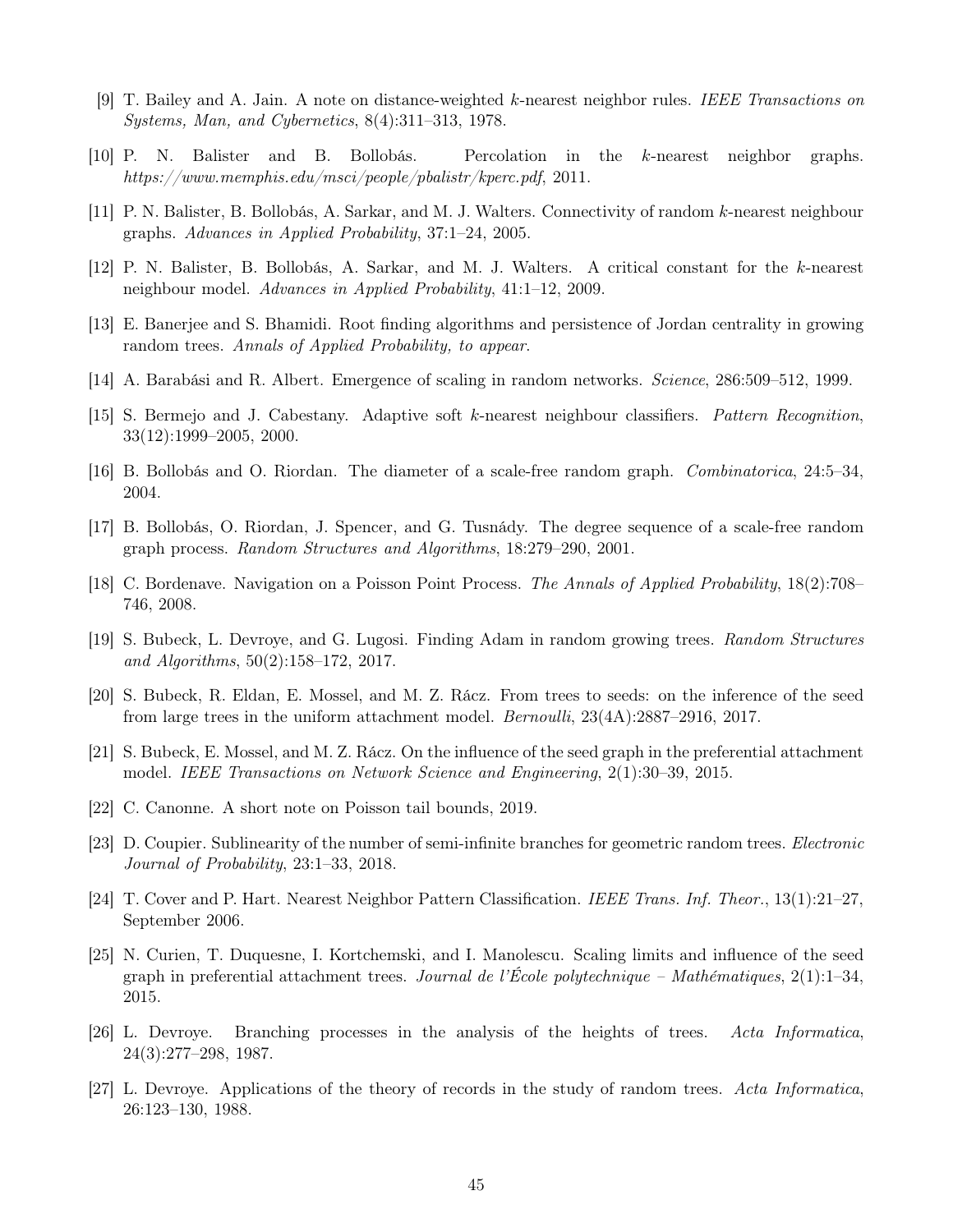- <span id="page-45-17"></span><span id="page-45-13"></span>[28] L. Devroye, O. Fawzi, and N. Fraiman. The height of scaled attachment random recursive trees. Discrete Mathematics and Theoretical Computer Science, pages 129–142, 2010.
- <span id="page-45-15"></span>[29] L. Devroye and J. Lu. The strong convergence of maximal degrees in uniform random recursive trees and dags. Random Structures & Algorithms,  $7(1):1-14$ , 1995.
- <span id="page-45-14"></span>[30] L. Devroye and T. Reddad. On the discovery of the seed in uniform attachment trees. Internet Mathematics, 1(1), 2019.
- <span id="page-45-1"></span>[31] M. Drmota. Random trees: an interplay between combinatorics and probability. Springer Science & Business Media, 2009.
- <span id="page-45-18"></span>[32] S. A. Dudani. The distance-weighted k-nearest neighbor rule. IEEE Transactions on Systems, Man, and Cybernetics, SMC-6(4):325–327, 1976.
- <span id="page-45-5"></span>[33] H. Duminil-Copin. Introduction to Bernoulli percolation. Lecture notes at IHES available at https://www.ihes.fr/ $d$ uminil/publi/2017percolation.pdf, 2018.
- <span id="page-45-7"></span>[34] D. Eppstein, M. S. Paterson, and F. F. Yao. On nearest-neighbor graphs. Disc. Comput. Geom., 17:263–282, 1997.
- <span id="page-45-8"></span>[35] G. Fanti, P. Kairouz, S. Oh, K. Ramchandran, and P. Viswanath. Rumor Source Obfuscation on Irregular Trees. ACM SIGMETRICS, 44:153–164, 2016.
- <span id="page-45-9"></span>[36] G. Fanti, P. Kairouz, S. Oh, K. Ramchandran, and P. Viswanath. Hiding the Rumor Source. IEEE Transactions on Information Theory, 63(10):6679–6713, 2017.
- <span id="page-45-0"></span>[37] G. Fanti, P. Kairouz, S. Oh, and P. Viswanath. Spy vs. Spy: Rumor Source Obfuscation. ACM SIGMETRICS, 43:271–284, 2015.
- <span id="page-45-10"></span>[38] E. Fix and J. L. Hodges Jr. Discriminatory analysis-nonparametric discrimination: consistency properties. Technical report, Univ. Berkeley, California, 1951.
- <span id="page-45-12"></span>[39] A. Flaxman, A.M. Frieze, and T. Fenner. High degree vertices and eigenvalues in the preferential attachment graph. Internet Mathematics, 2:1–20, 2005.
- <span id="page-45-11"></span>[40] A. Frieze and M. Karoński. Introduction to Random Graphs. Cambridge University Press, 2016.
- [41] A. Frieze, X. Pérez-Giménez, P. Prałat, and B. Reiniger. Perfect matchings and Hamiltonian cycles in the preferential attachment model. Random Structures and Algorithms, 54(2):258–288, 2019.
- <span id="page-45-2"></span>[42] E. N. Gilbert. Random plane networks. Journal of the Society for Industrial and Applied Mathematics, 9(4):533–543, 1961.
- <span id="page-45-4"></span>[43] O. Häggström and R. Meester. Nearest neighbor and hard sphere models in continuum percolation. Random Structures and Algorithms, 9:295–315, 1996.
- <span id="page-45-3"></span>[44] B. Jahnel and A. Tóbiás. SINR percolation for Cox point processes with random powers. https://arxiv.org/pdf/1912.07895.pdf, 2020.
- <span id="page-45-6"></span>[45] B. Jahnel and A. Tóbiás. Absence of percolation in graphs based on stationary point processes with degrees bounded by two. https://arxiv.org/pdf/2010.03187.pdf, 2021.
- <span id="page-45-16"></span>[46] S. Janson, T. Łuczak, and A. Ruciński. *Random graphs*. Wiley-Interscience Series in Discrete Mathematics and Optimization. Wiley-Interscience, New York, 2000.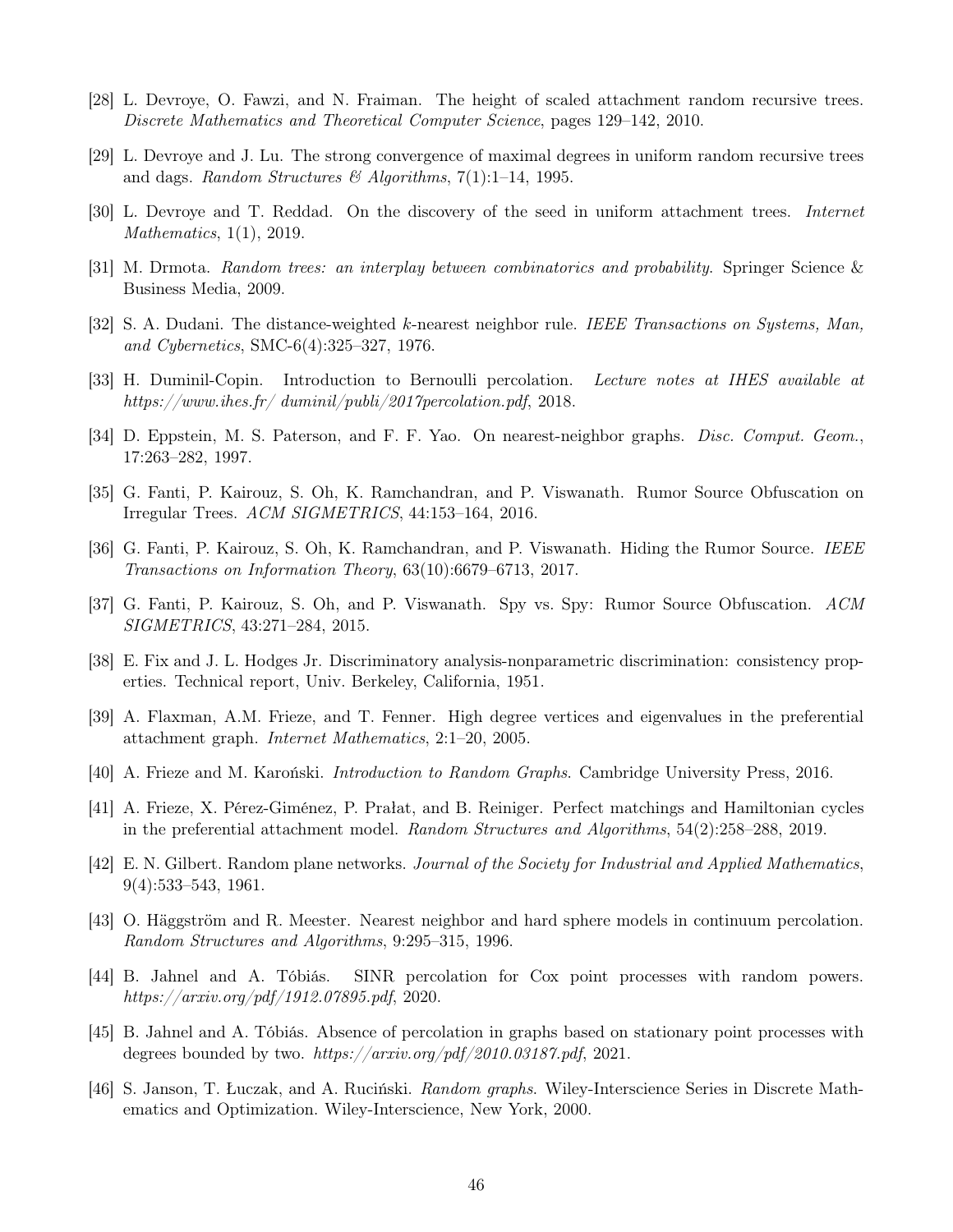- <span id="page-46-15"></span>[47] V. Jog and P.-L. Loh. Analysis of centrality in sublinear preferential attachment trees via the Crump-Mode-Jagers branching process. IEEE Transactions on Network Science and Engineering, 4(1):1–12, 2016.
- <span id="page-46-16"></span><span id="page-46-14"></span>[48] V. Jog and P.-L. Loh. Persistence of centrality in random growing trees. Random Structures and Algorithms, 52(1):136–157, 2018.
- <span id="page-46-18"></span>[49] J. Khim and P.-L. Loh. Confidence sets for the source of a diffusion in regular trees. IEEE Transactions on Network Science and Engineering, 4:27–40, 2016.
- <span id="page-46-17"></span>[50] G. Last and M. Penrose. Lectures on the Poisson process. Cambridge University Press, 2017.
- <span id="page-46-13"></span>[51] E. Levy. On the density for sums of independent exponential, Erlang and gamma variates. Statistical Papers, pages 1–29, 2021.
- <span id="page-46-11"></span>[52] G. Lugosi and A.S. Pereira. Finding the seed of uniform attachment trees. Electronic Journal of Probability, 24:1–15, 2019.
- <span id="page-46-7"></span>[53] H. Mahmoud. Limiting distributions for path lengths in recursive trees. Probability in the Engineering and Informational Sciences, 5(01):53––59, 1991.
- <span id="page-46-1"></span>[54] H. Mahmoud. Distances in random plane-oriented recursive trees. Journal of Computational and Applied Mathematics, 41(1-2):237–245, 1992.
- <span id="page-46-6"></span>[55] R. Meester and R. Roy. Continuum Percolation. Cambridge University Press, 1996.
- [56] T.F. Móri. The maximum degree of the Barabási-Albert random tree. Comb., Prob. and Comp., 14(3):339–348, 2005.
- <span id="page-46-10"></span><span id="page-46-5"></span>[57] S. Navlakha and C. Kingsford. Network archaeology: uncovering ancient networks from present-day interactions. PLoS Computational Biology, 7(4):e1001119, 2011.
- <span id="page-46-0"></span>[58] M. Pain and D. Sénizergues. Correction terms for the height of weighted recursive trees. Annals of Applied Probability, to appear.
- <span id="page-46-8"></span>[59] M. Penrose. Random Geometric Graphs. Oxford University Press, 2003.
- <span id="page-46-12"></span> $[60]$  B. Pittel. Note on the heights of random recursive trees and random m-ary search trees. Random Structures and Algorithms, 5:337–348, 1994.
- [61] M. Z. Rácz and A. Sridhar. Correlated randomly growing graphs. Annals of Applied Probability, to appear.
- <span id="page-46-19"></span>[62] M. Schulte and J. E. Yukich. Multivariate second order Poincaré inequalities for Poisson functionals. Electronic Journal of Probability, 24, 2019.
- <span id="page-46-9"></span>[63] D. Sénizergues. Geometry of weighted recursive and affine preferential attachment trees. Electronic Journal of Probability, (26):1–56, 2021.
- <span id="page-46-4"></span><span id="page-46-3"></span>[64] D. Shah and T. Zaman. Detecting Sources of Computer Viruses in Networks: Theory and Experiment. ACM SIGMETRICS, 38:203–214, 2010.
- [65] D. Shah and T. Zaman. Rumors in a network: Who's the culprit? IEEE Transactions on Information Theory, 57(8):5163–5181, 2011.
- <span id="page-46-2"></span>[66] S.H. Teng and F. Yao. k-nearest neighbor clustering and percolation theory. Algorithmica, 49:192–211, 2007.